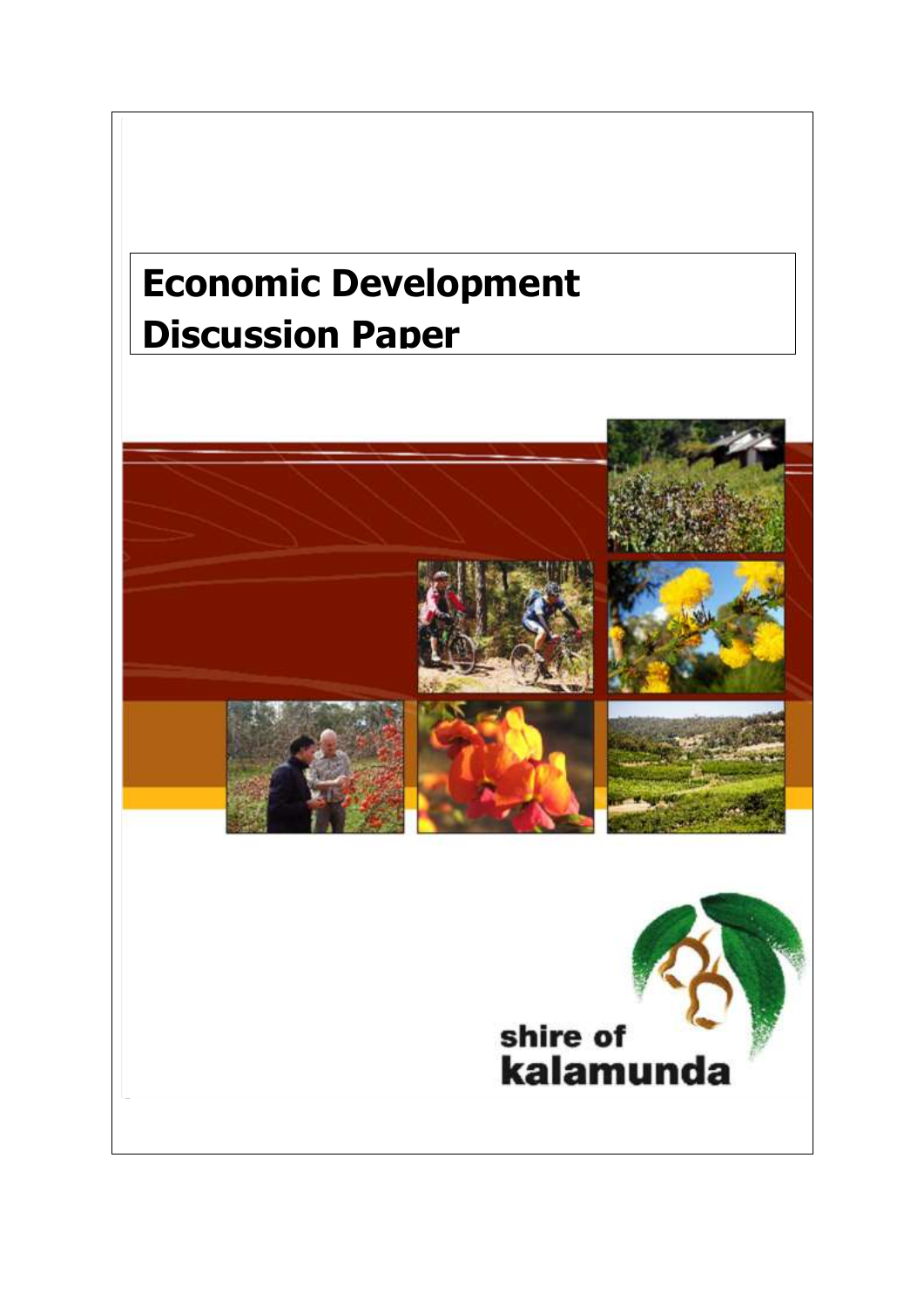

# **Hills Rural Study**

# **Economic Development Discussion Paper**

**Draft Version 1**

**October 2013**

*Disclaimer: While we have taken steps to ensure that information contained in this document is accurate and up to date, the author does not guarantee, and accepts no legal liability whatsoever arising from or connected to, the accuracy, reliability, currency or completeness of any information contained in this document. Readers should seek appropriate*  independent professional advice prior to relying on, acting on, or entering into any commitment based on material *published here, which is purely published for reference and discussion purposes only. Any reference to a specific company or organisation does not constitute or imply an endorsement by the author.*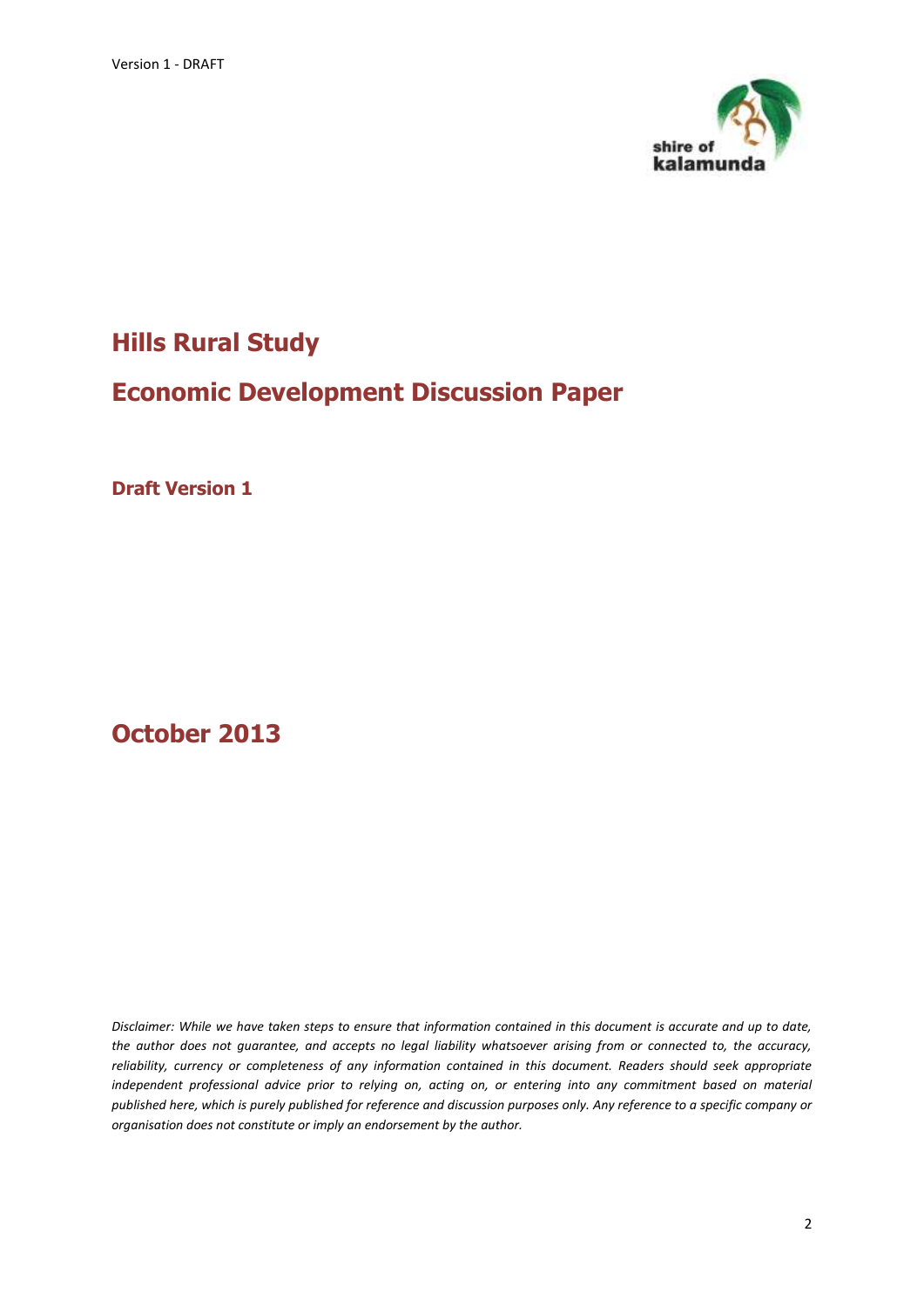

# **Contents**

| $\mathbf{1}$ |     |        |  |  |  |  |  |  |
|--------------|-----|--------|--|--|--|--|--|--|
| 2            |     |        |  |  |  |  |  |  |
| 3            |     |        |  |  |  |  |  |  |
| 4            |     |        |  |  |  |  |  |  |
|              | 4.1 |        |  |  |  |  |  |  |
|              |     | 4.1.1  |  |  |  |  |  |  |
|              | 4.2 |        |  |  |  |  |  |  |
|              |     | 4.2.1  |  |  |  |  |  |  |
|              |     | 4.2.2  |  |  |  |  |  |  |
|              |     | 4.2.3  |  |  |  |  |  |  |
|              |     | 4.2.4  |  |  |  |  |  |  |
|              |     | 4.2.5  |  |  |  |  |  |  |
|              |     | 4.2.6  |  |  |  |  |  |  |
|              |     | 4.2.7  |  |  |  |  |  |  |
|              |     | 4.2.8  |  |  |  |  |  |  |
|              |     | 4.2.9  |  |  |  |  |  |  |
|              |     | 4.2.10 |  |  |  |  |  |  |
|              |     | 4.2.11 |  |  |  |  |  |  |
|              |     | 4.2.12 |  |  |  |  |  |  |
|              |     | 4.2.13 |  |  |  |  |  |  |
|              |     | 4.2.14 |  |  |  |  |  |  |
|              |     | 4.2.15 |  |  |  |  |  |  |
|              |     | 4.2.16 |  |  |  |  |  |  |
| 5            |     |        |  |  |  |  |  |  |
|              | 5.1 |        |  |  |  |  |  |  |
|              |     | 5.1.1  |  |  |  |  |  |  |
|              |     | 5.1.2  |  |  |  |  |  |  |
|              |     | 5.1.3  |  |  |  |  |  |  |
|              |     | 5.1.4  |  |  |  |  |  |  |
|              |     | 5.1.5  |  |  |  |  |  |  |
|              |     | 5.1.6  |  |  |  |  |  |  |
|              | 5.2 |        |  |  |  |  |  |  |
|              |     | 5.2.1  |  |  |  |  |  |  |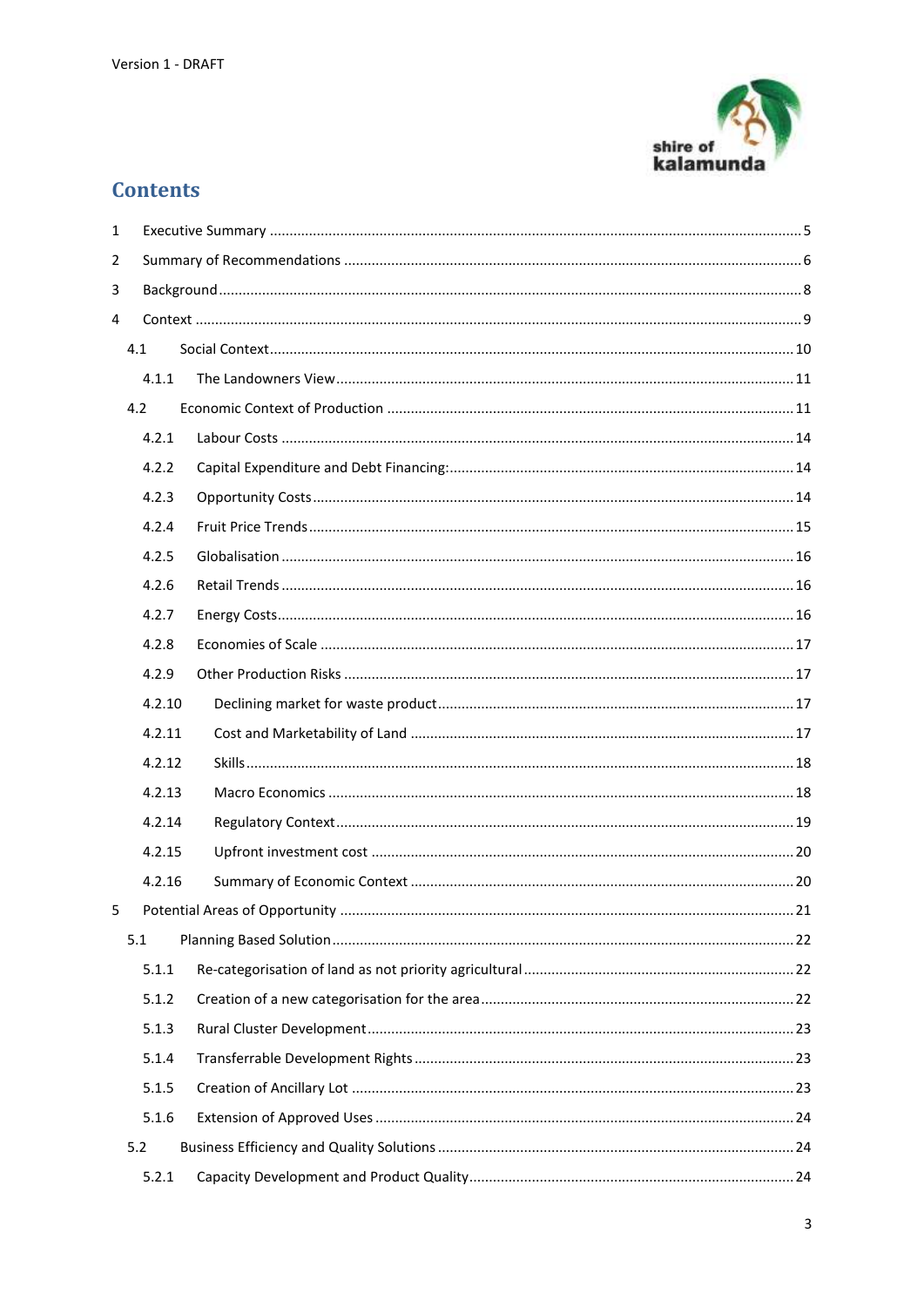

|    | 5.2.2 |  |  |  |
|----|-------|--|--|--|
|    | 5.2.3 |  |  |  |
|    | 5.2.4 |  |  |  |
|    | 5.2.5 |  |  |  |
|    | 5.3   |  |  |  |
|    | 5.3.1 |  |  |  |
|    | 5.3.2 |  |  |  |
|    | 5.4   |  |  |  |
| 6  |       |  |  |  |
| 7  |       |  |  |  |
|    | 7.1   |  |  |  |
|    | 7.2   |  |  |  |
|    | 7.3   |  |  |  |
|    | 7.4   |  |  |  |
|    | 7.5   |  |  |  |
|    | 7.5.1 |  |  |  |
| 8  |       |  |  |  |
| 9  |       |  |  |  |
|    | 9.1   |  |  |  |
| 10 |       |  |  |  |
| 11 |       |  |  |  |
| 12 |       |  |  |  |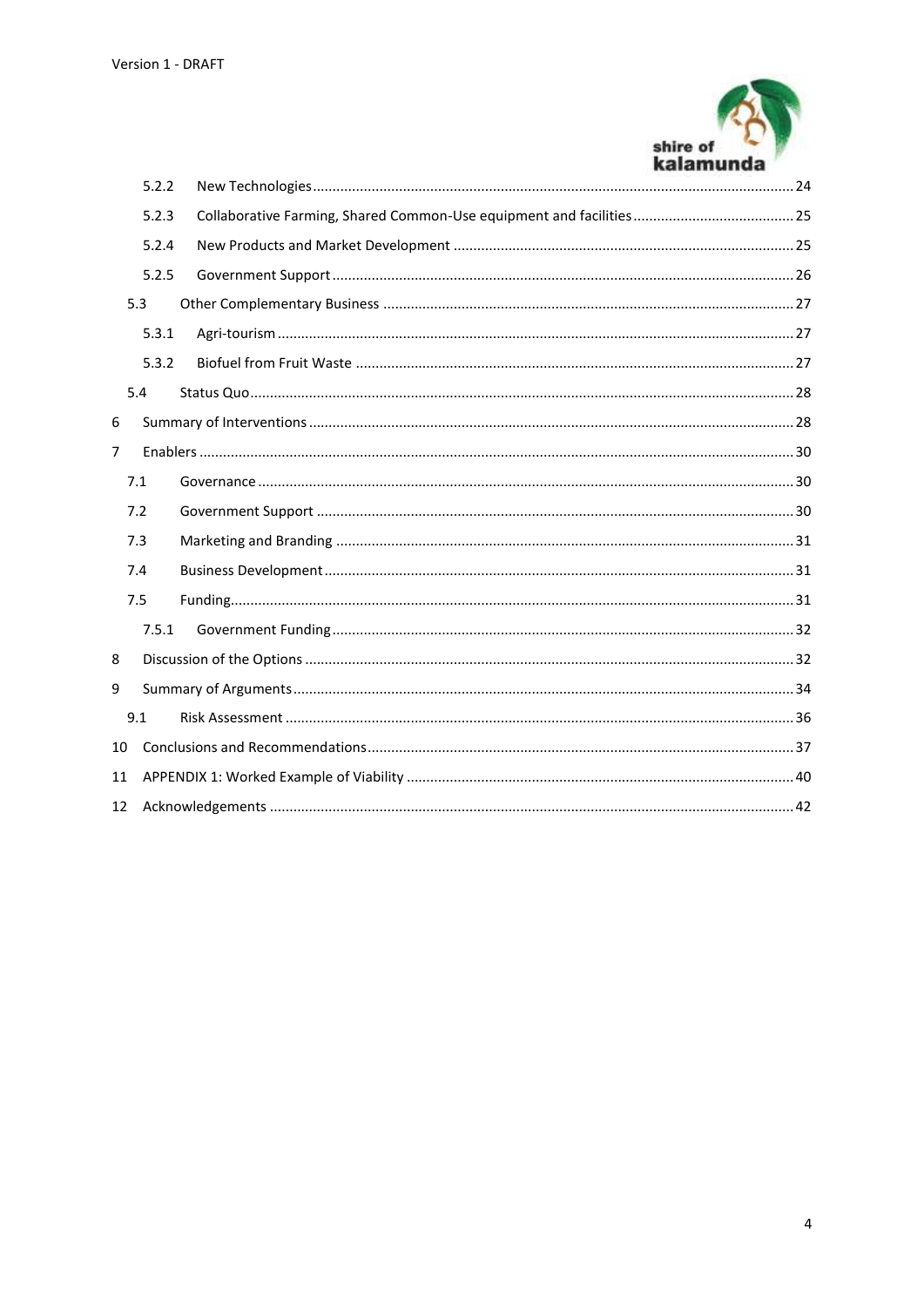

# <span id="page-4-0"></span>**1 Executive Summary**

The growing industry is a highly variable business with many factors affecting production and profitability. The variance in prices between high quality and lower quality produce, seasonal variances, the dependency on climatic events, the blight of pests, an ever changing regulatory environment, the strength of the Australian Dollar, and a lag from planting to production are just some of the factors that combine to make the industry a highly volatile one. In contrast to that volatility, sustained strong population growth in WA and increasing consumer appetite for healthy eating, product variety and quality provide a growing end consumer demand.

Within this context, producers willing to take on risk, invest and innovate can prosper. Business efficiency, technology to increase yields, diversification, new varieties, tourism, technology investment and value-adding are all opportunities that provide some producers with lucrative outcomes.

To some, increased globalisation facilitated by trade agreements is increasing the threat of competition through imports but to others it is creating much greater export opportunities for their businesses.

However thriving businesses are the exception rather than the norm. Producers in the Hills as a population are aging; their families are growing up and leaving the land to take up other employment options, leaving a struggling industry behind.

There is a strong compassionate argument for land subdivision to allow growers to release capital to continue their lifestyle on their family landholding, but the appropriateness of this as a long-term solution to encourage continued economic viability of the growers is questionable. Land prices increase disproportionately with reduced lot sizes as the land area approaches a 'lifestyle' size that makes viability harder rather than easier. It is considered highly unlikely that subdivision as a sole strategy would sustain the industry long term, notwithstanding that it may succeed short-term in creating an injection of capital from new residents and some existing growers.

The obvious solution to improved viability for growers would be through cost-of-scale advantages achieved through collaboration. However, for whatever reasons, landowners have shown little propensity to collaborate to-date. Smaller lot sizes are unlikely to change their culture of independence. To the contrary, amenity issues are likely to increase with density and create the potential for greater conflict between land users. Equally, landowners that haven't invested appropriately in depreciating/renewing their infrastructure and capital assets are considered unlikely to change their behaviour. Finally some might argue that it is not for government land-use planning to mitigate issues of personal finance and retirement preferences. Certainly, there is little tangible evidence nor comparable case-studies to suggest that one-off subdivision would significantly increase investment in the industry as opposed to funding lifestyle outcomes for new and existing landowners.

This report considers broader economic development factors relating to the industry. It has been compiled through consultation with a range of stakeholders associated with the industry including growers, wholesalers, industry associations and government representatives. The report concludes with a number of recommendations covering planning and industry development strategies. These strategies share a common thread, namely that any planning-based solution should not be considered in isolation but should be complemented by appropriate business support strategies if it is to support the continuation of the industry in the Hills.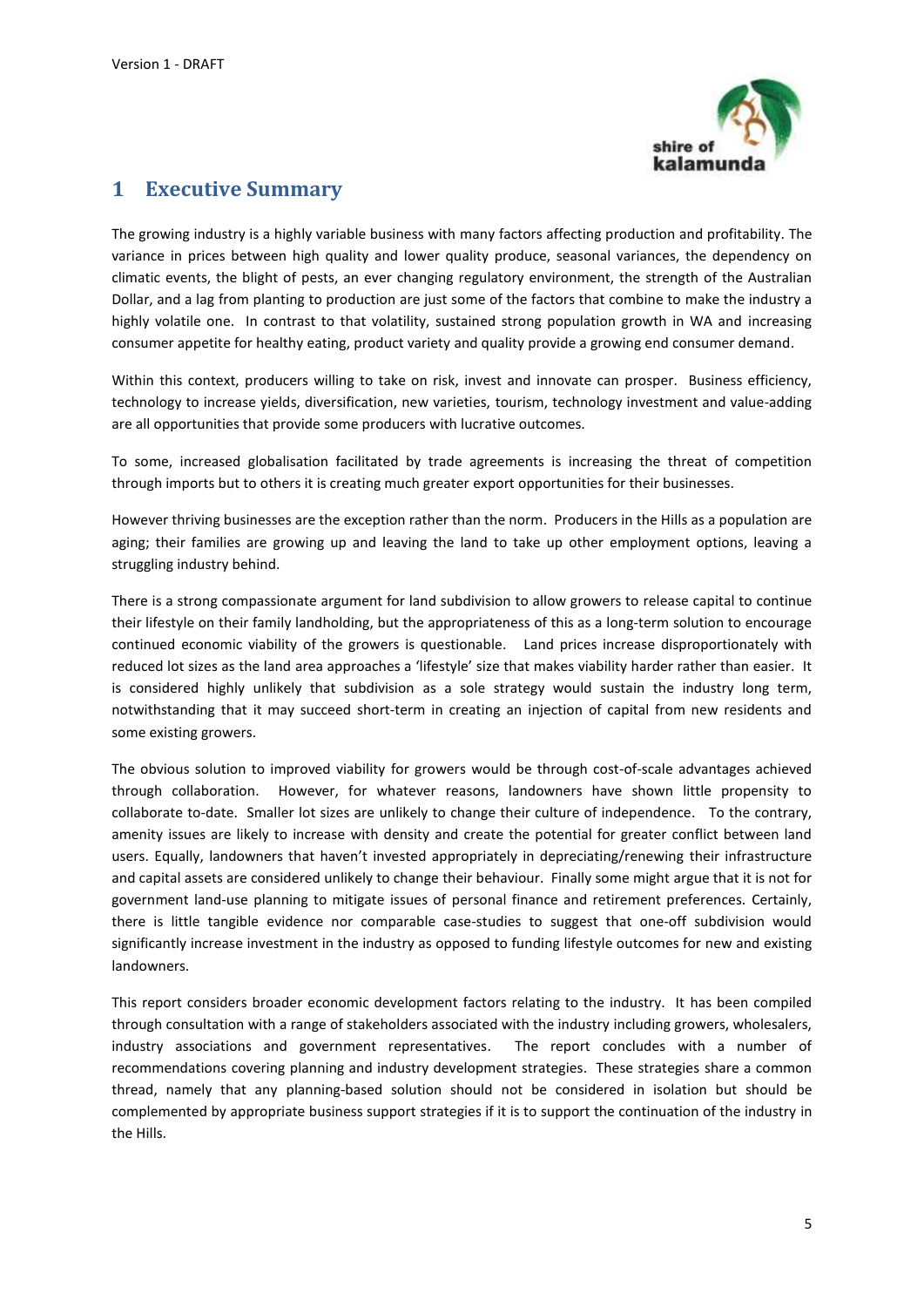

# <span id="page-5-0"></span>**2 Summary of Recommendations**

The following table summarises the recommendations of this report:

- 1. Investigate either existing local growers' groups or the formation of a new group to facilitate greater collaboration between growers – potentially with a view to establishing a cluster or cooperative. A few seed projects should be considered as a means to catalyse and focus this group any may include exploring opportunities for land share opportunities, a marketing project, a skills project and/or a renewable energy project.
- 2. Analyse the overall supply of fertile land in WA as compared to the State's population projections to see if there is an over-supply of land and thereby an argument to support the re-categorisation of land as non-priority agriculture
- 3. Explore the argument with the Department of Agriculture that if land is to be preserved for future food production, the Dept should be prepared to support projects that help with viability such as contributions to pest control, investment schemes for new infrastructure and other initiatives.
- 4. Investigate opportunities to advocate for incentives that encourage investment in capital equipment such as preferential tax treatment of investment in equipment to allow for faster depreciation of assets.
- 5. As part of the consideration to a subdivision approach, investigate the potential to implement a development levy or development contributions scheme to support the growing industry. This may include initiatives to support economic diversification of the local area, marketing and other initiatives such as tourism and the creation of the Pickering Brook Town Centre.
- 6. Investigate the potential to instigate trial innovation projects in areas of production, orchard management and waste
- 7. Communicate government support schemes to local growers such as the R&D investment scheme that support new investment and investigate/promote government programs like Enterprise Connect to provide advice and support for growers.
- 8. Explore ways for more efficient energy use via energy audits with growers to reduce overall energy costs.
- 9. Undertake further consultation with wholesalers and retailers to undertake a product 'quality audit' to understand the nature of the current output from the Hills as well as to better understand end customer expectations, retailer requirements and to assess opportunities for new product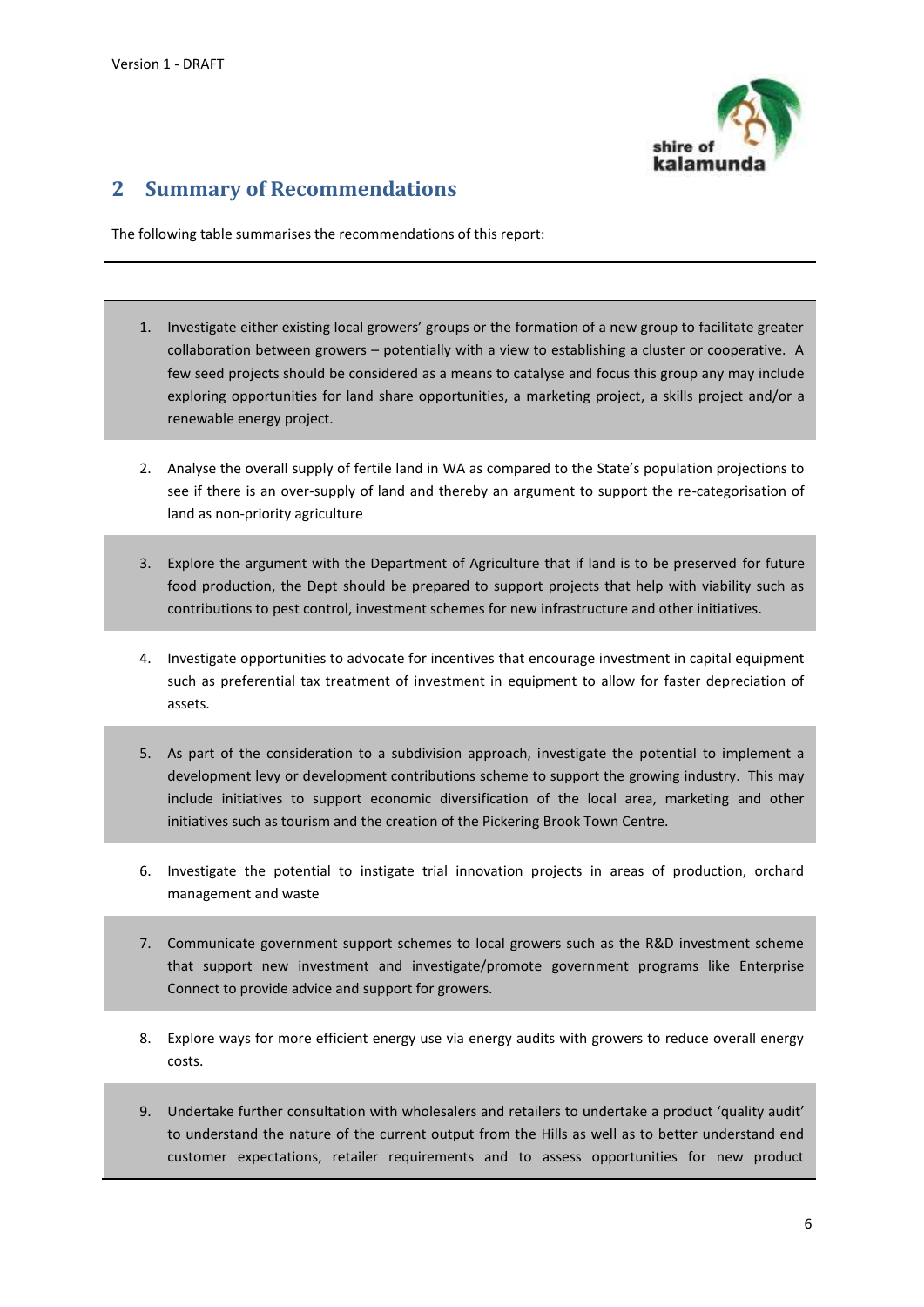

development and improvements. Also grow stronger relationships between growers and retailers leveraging common goals to supply quality product

- 10. Facilitate knowledge building and skills development by bringing leading experts to share insights
- 11. Investigate links between growers and local education providers to link growers to student support programs and to encourage a new generation of growers that bring new ideas
- 12. Investigate the quality controls applied within the Agricultural Products Act to confirm any opportunities to 'level the playing field'
- 13. Investigate a "Hills Grower" branded farm gate display product that could share a common brand and support farm gate sales along with the development and promotion of a associated tourism trail.
- 14. Investigate the potential for a 'farmer story' campaign to be associated with local produce to enable consumers to have a greater affinity with the growers.
- 15. Undertake survey of younger family members of growers to understand their desire to remain in the area and maintain roles in the family business
- 16. Contact local start-up networks in Perth (e.g. Spacecubed) to investigate the potential for local entrepreneurial project to create innovative technology based solutions for direct on-line retailing for fruit and veg using a smartphone app or similar.
- 17. Assess Community Supported Agriculture and associated models such as Food Hubs as part of overall collaborative approach and governance model.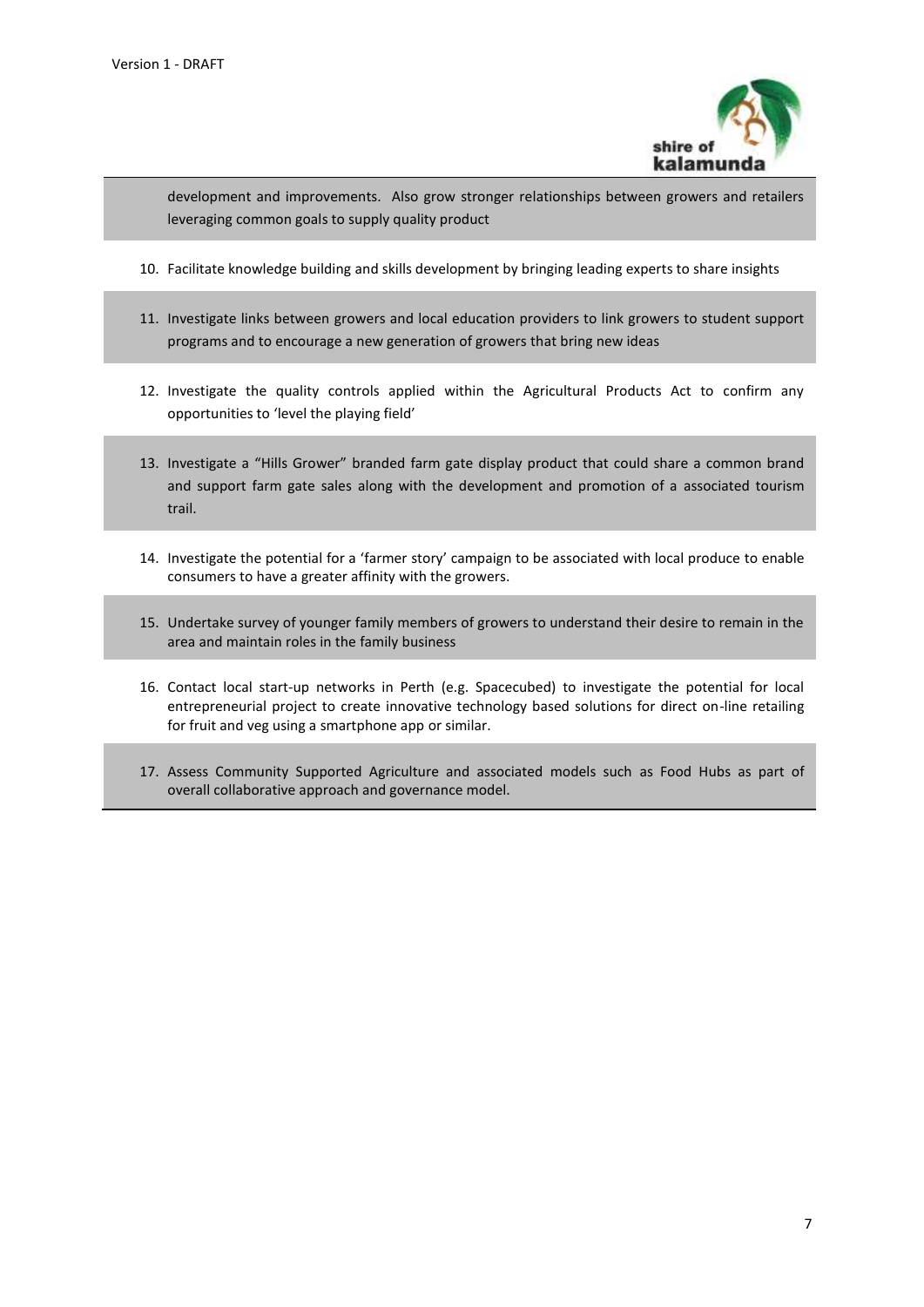

# <span id="page-7-0"></span>**3 Background**

A recent review has been undertaken of the Hills Orchard Study from 1988. This review, called the Hills Orchard Study Review (2013) was presented to Council at its meeting on 22 July 2013 at which the following recommendation was made:

*"That this Report lay on the table for one month to enable Councillors to consult with members of the community regarding any possible amendments to the Report."*

In light of this recommendation, further consultation has been undertaken with local producers by means of a workshop held on the 24 July 2013. The landholders who attended the workshop raised the following concerns:

- The exclusion of non-productive land from the Study.
- Government departments not seeming to understand the situation.
- A holistic approach to the alternatives and options for the area.
- Advocacy the need for a strong presence to progress recommendations of study and ensure best outcomes are achieved.

As a result of the workshop a number of actions were agreed, namely:

- Additional investigation to be undertaken to investigate inclusion of non-productive land and alternative land use for the area
- Name of the Study to be changed to Hills Rural & Orchard Study
- Economic Development opportunities to be explored
- Report to be presented to Council upon completion of investigations (a timeframe was not set)
- Advocacy

In line with this workshop, this discussion paper is being prepared to help explore further opportunities and potential avenues that integrate more of the broader economic development factors into the review and help meet the objectives of the Hills Orchard Study Review, namely:

- To allow traditional growers more flexibility in potential land uses.
- To encourage additional land uses ancillary to the primary horticultural production.
- To consider the potential for future subdivision in the area.
- To review the current zoning in the area.
- To create incentives and support horticultural production in the area.
- To protect the rural character of the area through landscape protection.
- To protect the quality of water.

As part of the preparation of this discussion paper, broader consultation has been undertaken with other stakeholders beyond just the growers themselves to understand a more complete picture of the industry and to uncover the challenges and opportunities associated with it. This discussion paper aims to provide recommendations that can inform further policy development.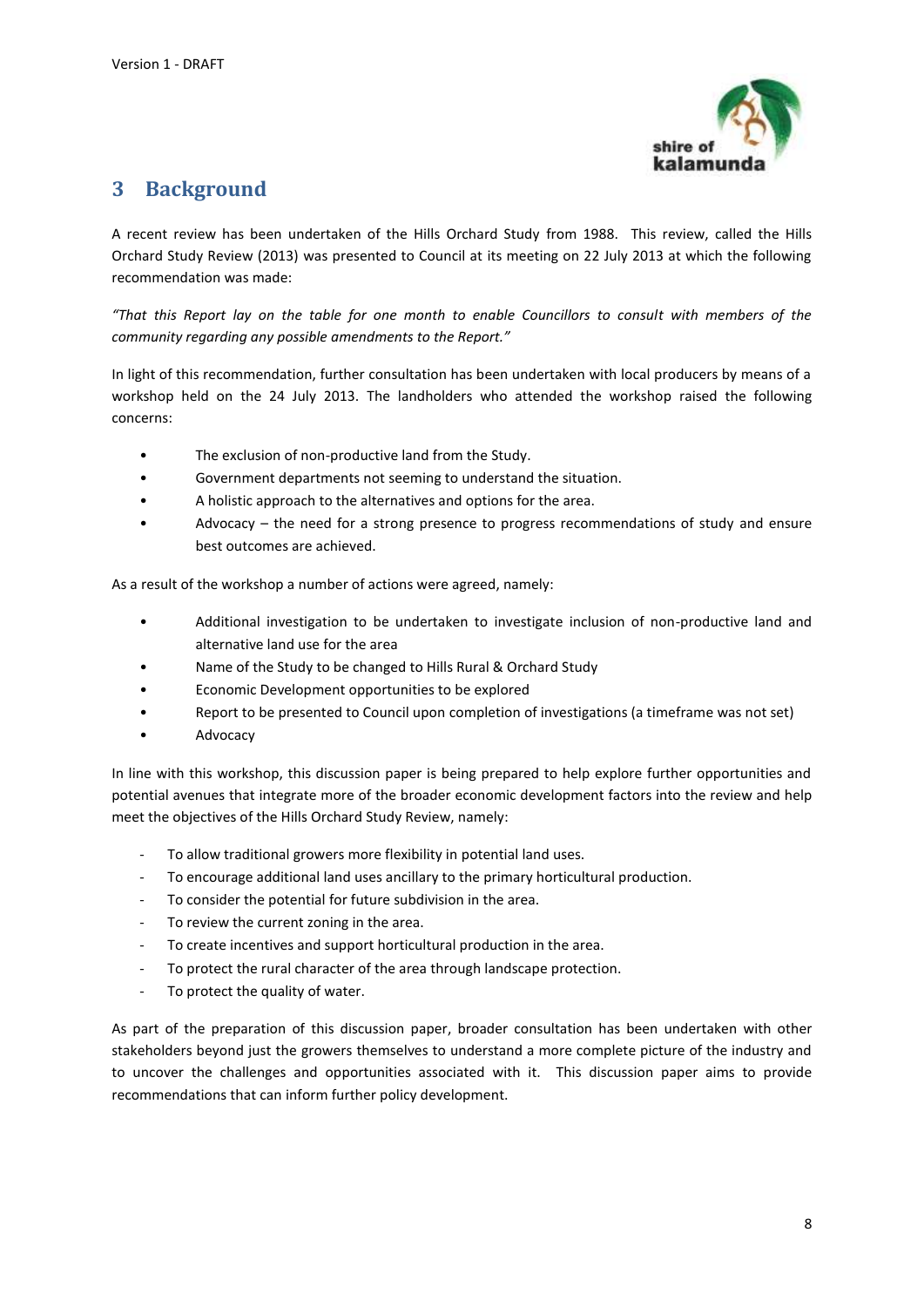

# <span id="page-8-0"></span>**4 Context**

There is plain evidence that the growing industry in the Perth Hills has suffered a period of decline. Aerial mapping and on-the-ground tours of the area show many areas that were formally orchards now stripped of their fruit trees. Anecdotal evidence from local growers suggests a number of factors that have contributed to this decline:

- The volatility (some argue a decline) in fruit prices over recent years compounded by increasing production costs (particularly energy and wage costs) and greater competition (fuelled in part by a strong Australian Dollar, international trade agreements and generally increased globalisation);
- Social change as younger members of traditional families seek employment elsewhere and aging owners struggle to manage production on their own;
- Flow-on impacts caused by changes in other related industries such as juice production that have impacted viability;
- Local economic factors relating to land affordability in the greater metropolitan area and availability of finance;
- Regulatory burdens and uncertainty, particularly in relation to pesticide use; and
- Climate change and the associated impacts on water access.

Without intervention of some sort or a change in macro-economic circumstances, the industry decline is most likely set to continue. The impact of a 'status quo' approach is likely to result in significant social and economic impacts – at least in the short term.

The longer term outlook is less certain. With continued local population growth in WA, increased predictions of global food shortages, climate change impacts and macro-economic variances, it would be difficult to predict how the market will adapt. However, certainly the WA Department of Agriculture has a robust policy to protect land for food security over the long term. As a result, the Hills area with its categorisation as a priority agricultural area is designated to be protected for food production for the foreseeable future.

The following diagram summarises the overall context.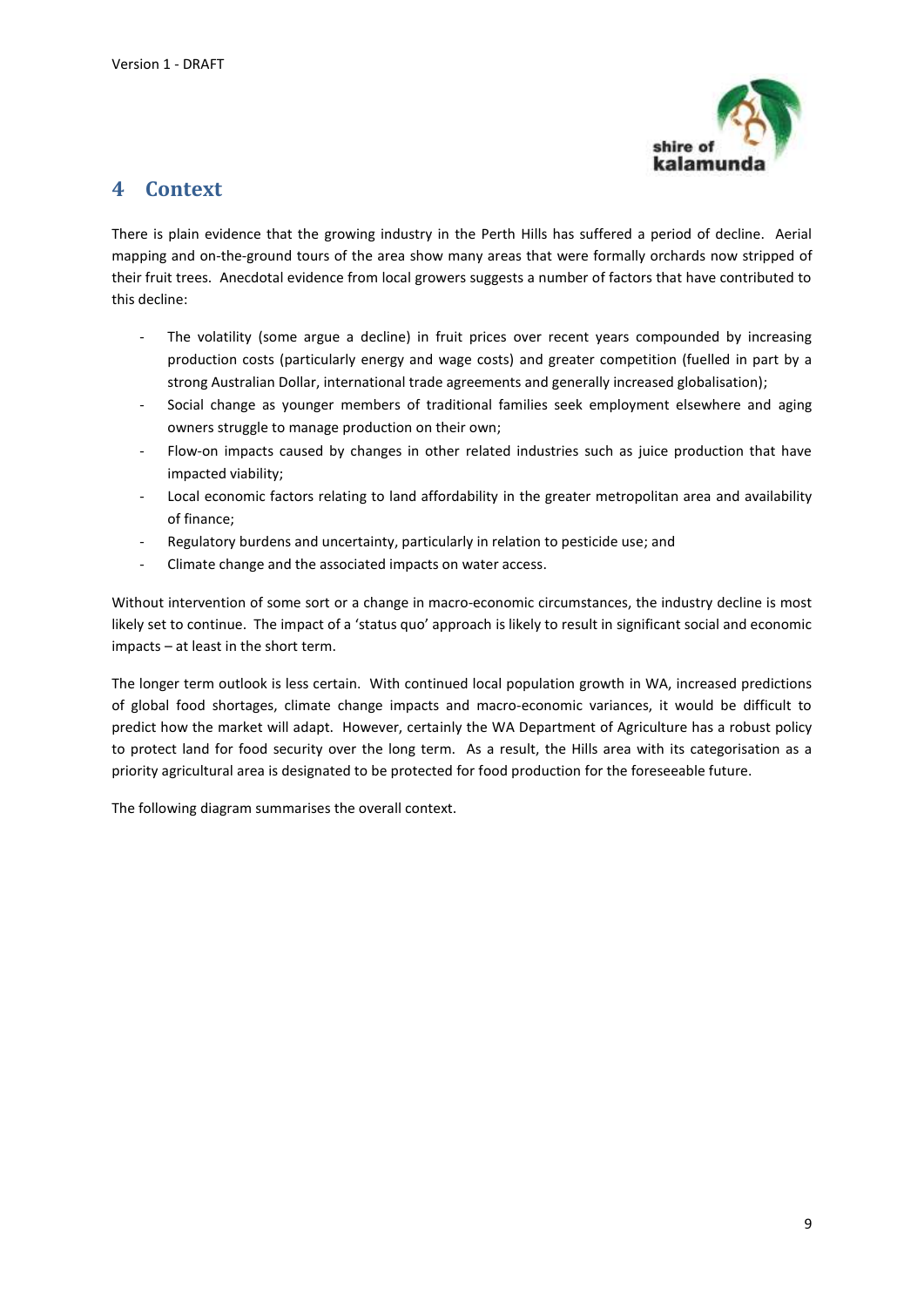

#### **Supporting Viability**

- Increasing WA population growth
- Behavioural trends for healthy eating
- Improving technologies and skills for max yield and quality
- Niche product opportunities and strong brands  $\overline{a}$
- National and global export opportunities
- New business opportunities such as agri-tourism
- Economies of scale and new business models (incl. on-line)

#### **Uncertainty and Risk**

- Climatic events & environmental
- Strength of Australian Dollar
- Pests Regulation change
- Changing land uses and impact on neighbours
- Personal health of business owners
- Family continuity in business
- Market demand
- Increasing competition through national and global imports
- Regulations (particularly pest control and water use)
- Staff shortages and wage costs
- Lack of collaboration between producers
- **WA Energy costs**
- Land values
- Aging local population

### **Reducing Viability**



## <span id="page-9-0"></span>**4.1 Social Context**

1

Many of the orchard businesses in the Hills share similar characteristics that have evolved from the history of the industry and the area. A typical business is likely to be independent, family owned and operated with as much as possible of the production process undertaken 'in-house' to minimise costs and maximise income. Many business owners are aging towards retirement age and their offspring are choosing alternative careers; moving off the land away from the traditional family home and leaving their parents to manage the business with less support. This is becoming increasingly difficult for aging landowners, particularly where ill-health can occur; creating significant social issues and hardship.

The aging population is borne out by demographic statistics for the area that clearly show an aging of the local population since 1986. The overall population of the area has grown by 194 people from 3068 to 3262 during this period however the proportion of people over the age of 60 has increased from approximately 12% to 25%<sup>1</sup>. Therefore in 2012, there were approximately 433 more residents aged over 60 than there were in 1986. With an average population density of 0.13 people per hectare in the region, this would suggest that 3,330 ha of additional land is now under 'aged ownership/management'. With the average property size in the region being 5.06 ha, this would be the equivalent to 658 properties. This is significantly higher than the number of properties that are estimated to have ceased or reduced production in the same period (141 properties) indicating that the aging population is likely to be at least a contributory cause of the decrease in production rather than purely market/economic factors.

 $^1$  Profile.id - Rural East – Walliston (as quoted in Hills Orchard Study Review 2013)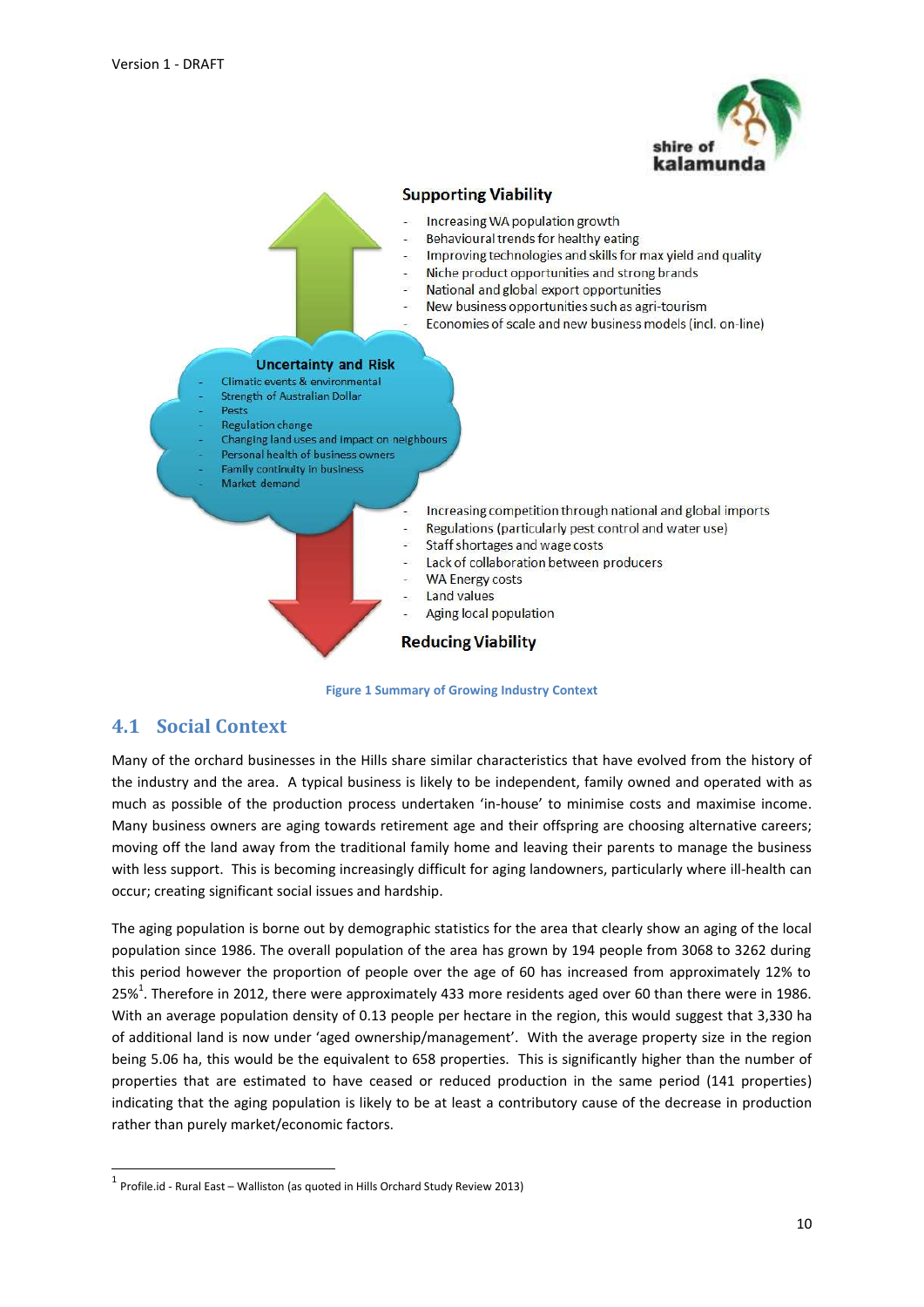

It is natural for people to wish to remain in their 'family home' and to continue to enjoy the lifestyle aspects of the Hills location. Census data shows a relatively high proportion of people own their own home (i.e. mortgage free) - 39% compared to 28% in the Greater Perth Area. This suggests that land owners in the Hills are more likely to be debt free. However, it is likely that many are richer in assets than cash and funding retirement preferences (including maintenance of their land) is difficult without expecting to release capital from their landholdings.

It has been suggested that allowing additional residential development on existing landholdings (or subdivisions) would allow younger family members to remain close by older family members. Further consultation/surveying with those younger family members should be undertaken to confirm this would be their intention. The Department of Agriculture has suggested there are already plenty of smaller properties in the area and therefore this would not be a valid argument for support of a subdivision approach. Statistics show in the last twelve months there were between 50 and 86 properties advertised for sale in Kalamunda<sup>2</sup> at any particular time. The annual median house price in Kalamunda was around \$550,000 in 2011/12 which has been slightly higher than the Perth metro median price around \$500,000.

There is undoubtedly a strong sense of community in the area however this does not seem to extend to cooperative business practices. It would be difficult to pinpoint exactly why the industry has not come together to a greater extent, though anecdotal evidence suggests a number of potential factors:

- Many businesses have evolved to operate as independently as possible to reduce costs and maximise their use of 'family workers' (typically accountable as 'free' labour);
- A history of local competition between growers when the main markets were local and prior to interstate or international competition as a significant threat;
- The underlying culture of the area with associated entrenched attitudes and traditions;
- Just a lack of serendipity in that the group has not had a sufficient catalyst to motivate greater interaction and cooperation.

#### <span id="page-10-0"></span>**4.1.1 The Landowners View**

As part of the Hills Orchard Study Review (2013) an extensive survey was undertaken with landowners of all properties in the area (both producing and non-producing). From 271 responses, approximately one-third were from producing lots. Whilst there was general support for subdivision in the area (61% of all landowners supported it when asked), only a relatively small proportion of respondents from producing lots stated subdivision as their future plan for their property (22%). In addition 11 respondents from non-producing lots stated their intention to establish production which more than offsets the 4 responses from producing landowners who stated their intention to reduce production. This illustrates a risk of overstating the community sentiment in support of subdivision.

## <span id="page-10-1"></span>**4.2 Economic Context of Production**

REMPLAN Economic analysis<sup>3</sup> for 2013 reports the following figures for the Agriculture, Forestry and Fishing sector in Kalamunda:

<sup>&</sup>lt;u>-</u><br><sup>2</sup> Data from Realestate.com.au

<sup>&</sup>lt;sup>3</sup> REMPLAN Update Jan 13 using data sourced from: 2011, ABS, Census JTW Employment Data; 2008 / 2009, ABS, National Input Output Tables and June 2012, ABS, Gross State Product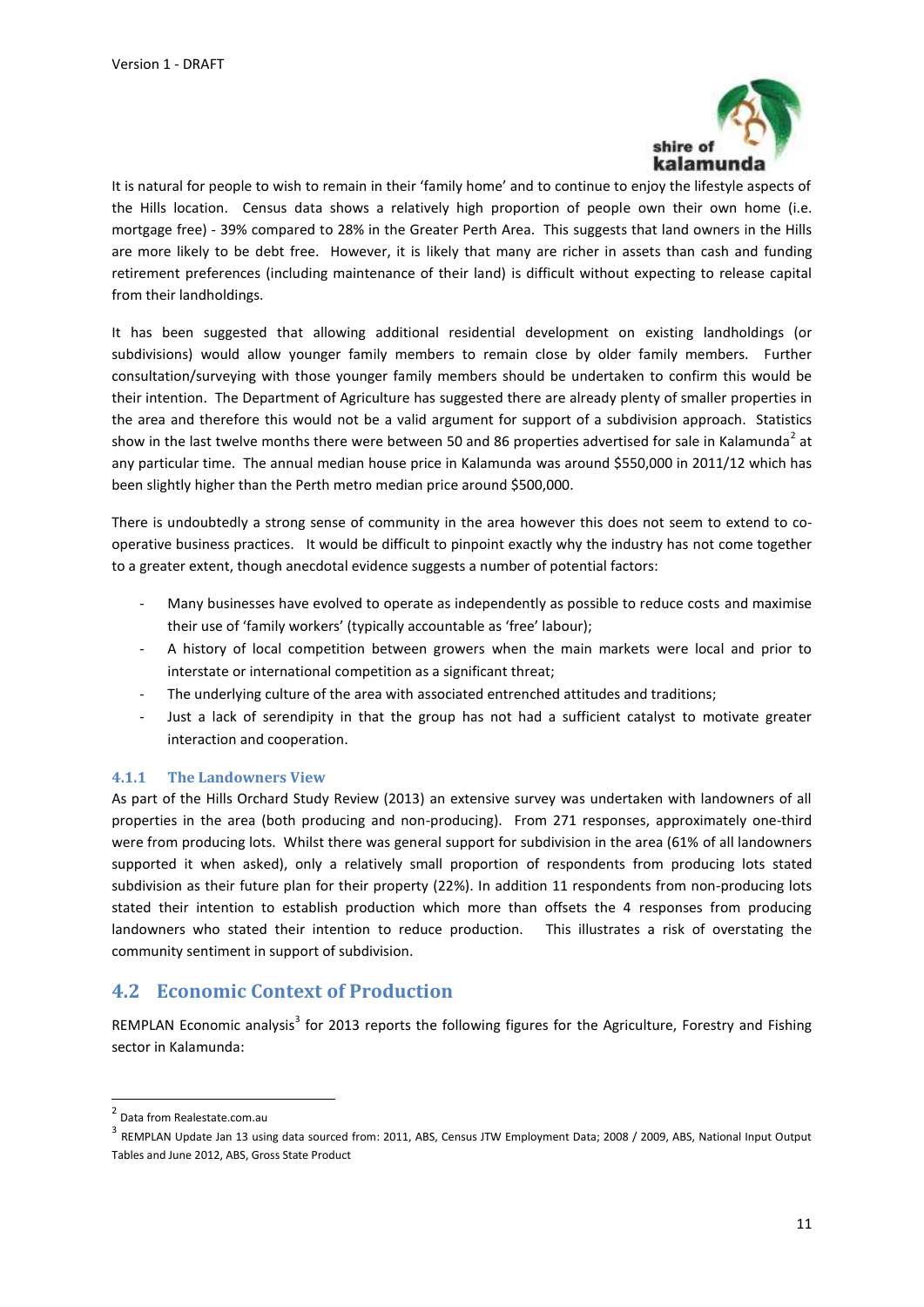

- Produces a total output of \$71.6m (from a total local output in the area of \$4,718m).
- The industry employs 236 people in the area (see table below for further breakdown).
- Imports for the sector are \$22.5m (out of a total of \$1,482m).

The value of the industry seems to have barely changed since 2009 when the total output for the Agriculture, Forestry and Fishing sector was just \$0.3m less. However, the number of people employed has dropped significantly - in 2009 there were an estimated 307 jobs in the sector.

| <b>ANZSIC Industry of Employment</b>                                       | Jobs<br>(ABS Census<br>2011) |
|----------------------------------------------------------------------------|------------------------------|
| 0100 Agriculture, nfd                                                      | 12                           |
| 0110 Nursery and Floriculture Production, nfd                              | 5                            |
| 0112 Nursery Production (Outdoors)                                         | 19                           |
| 0113 Turf Growing                                                          | 32                           |
| 0115 Floriculture Production (Outdoors)                                    | 8                            |
| 0130 Fruit and Tree Nut Growing, nfd                                       | 77                           |
| 0134 Apple and Pear Growing                                                | 13                           |
| 0135 Stone Fruit Growing                                                   | 19                           |
| 0141 Sheep Farming (Specialised)                                           | 3                            |
| 0142 Beef Cattle Farming (Specialised)                                     | 3                            |
| 0145 Grain-Sheep or Grain-Beef Cattle Farming                              | 7                            |
| 0149 Other Grain Growing                                                   | 9                            |
| 0170 Poultry Farming, nfd                                                  | 4                            |
| 0172 Poultry Farming (Eggs)                                                | 13                           |
| 0193 Beekeeping                                                            | 4                            |
| 0529 Other Agriculture and Fishing Support Services                        | 5                            |
| A000 Agriculture, Forestry and Fishing, nfd                                | 3                            |
| Total:<br>$\mathbf{r}$ $\mathbf{r}$ $\mathbf{r}$ $\mathbf{r}$ $\mathbf{r}$ | 236                          |

nfd = not further defined

These figures should be created with a degree of caution as the nature of the industry makes it difficult to measure accurately. Some businesses may be reported within other ANZSIC codes (e.g. wholesale trade) and it is likely that the employment within the industry is much greater than the figures suggest due to anomalies caused by:

- Casual/family labour costs (which may be hidden)
- The limitations of snapshot reporting on a particular date that ignores seasonal variation in employment
- Secondary employment where people have more than one job

As a comparison, REMPLAN analysis estimates the tourism sector for the area currently has an output value of \$82m. A more detailed breakdown of output value by all industry sectors in Kalamunda is shown in the following table: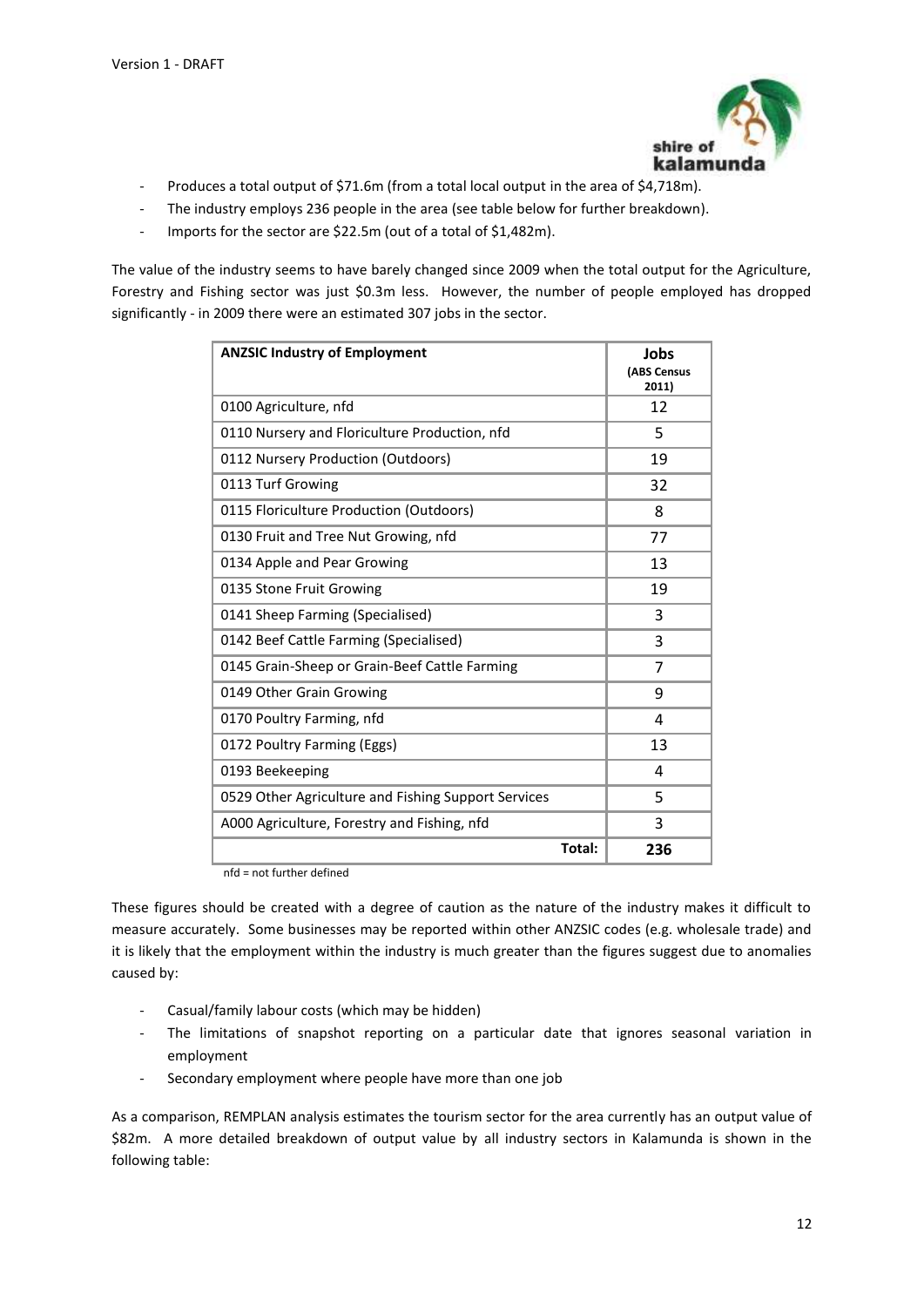



Output (\$M) - Kalamunda (S) (Jun 2013)

#### **Figure 2 Chart of Output Value by Industry in Kalamunda**

The table shows the low output value of the agricultural sector compared to other industries. As most of Kalamunda's economic output is underpinned by the commercial/industrial activity areas of Forrestfield and High Wycombe, there is a risk that the importance of the agricultural sector to the Shire is distorted. For the broader rural areas in Kalamunda and the local residents, the agricultural sector is certainly more important than the economic output figures suggest by themselves.

There is little doubt that the context for fruit production both locally and globally is changing as a result of the reasons outlined previously. Increasing competition is driving the need to differentiate through quality product, new varieties, value-adding and business efficiencies. Whether the industry in the Perth Hills remains viable in the long term is a complex question due to the large number of variables in the production and supply processes. Some businesses are prospering despite the fact that many others are not. It is understood that there is difficulty measuring the exact extent of production in the area (some Department of Agriculture figures include cold storage facilities that include supply from other areas and therefore do not reflect actual production from the area). Aerial surveys provide a more accurate indicator of clearing, although some clearing forms part of the natural lifecycle of planting new crop varieties and does not necessarily mean that the land could not be re-established. Certainly, the large variance and risks associated with production in the current market make it challenging to create a viable business. The following sub-sections outline a number of factors that stand out as key elements in affecting viability (and profitability) of the industry.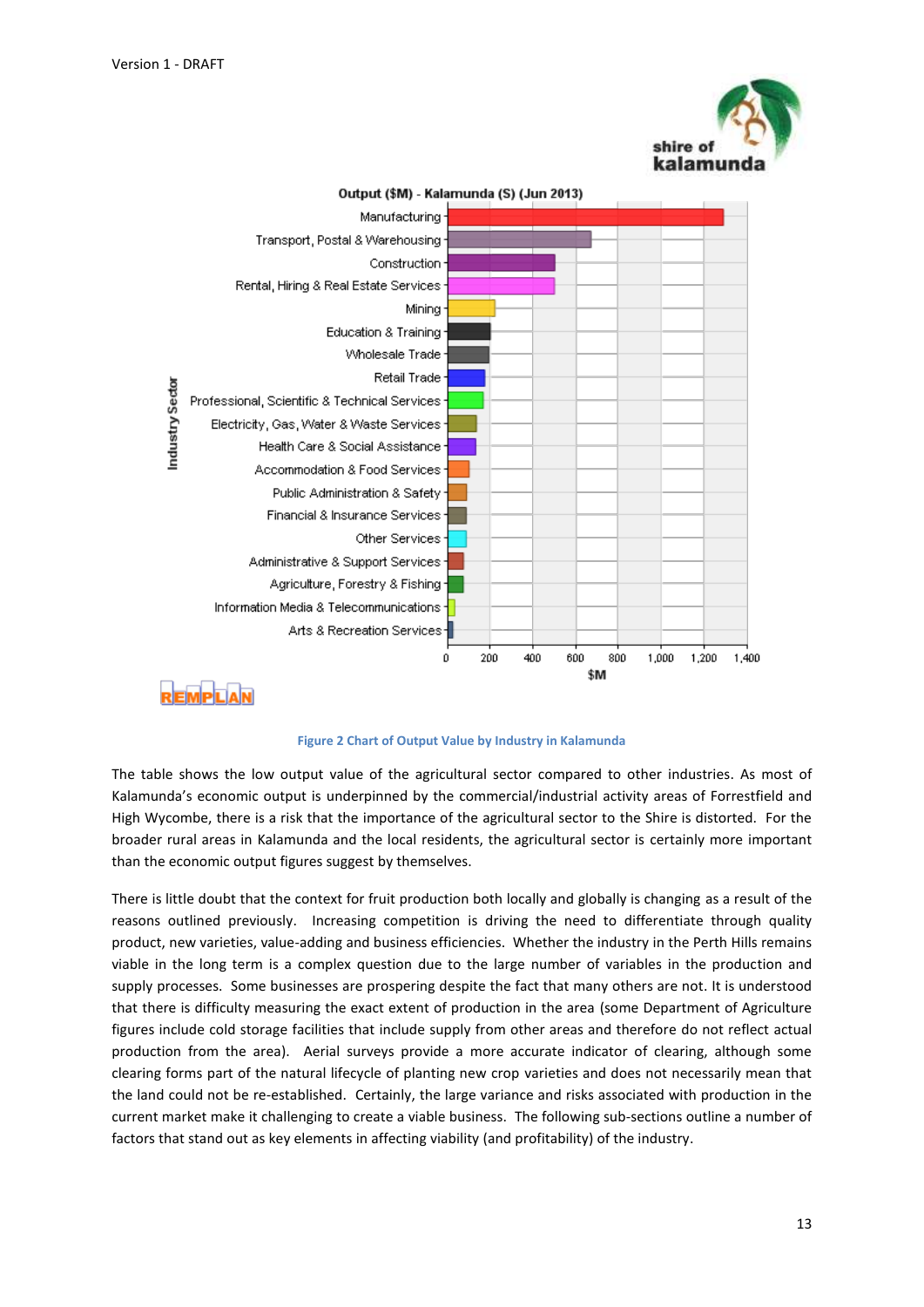

#### <span id="page-13-0"></span>**4.2.1 Labour Costs**

Typical orchards in the Hills are family owned and have traditionally relied heavily on the support of family to help production. This labour is often a hidden cost to the business. As the availability of 'free' family help reduces there is an associated increase in costs for paid labour. With recent labour shortages in WA and relatively high wage growth compared to other states (see figure below) the problem is compounded for local growers. As a secondary effect and consequence, the industry increases its reliance on cheaper transient unskilled labour which in turn can lead to quality control issues.





Commonwealth of Australia 2013.



The WA Department of Agriculture and Food estimate the number of labour hours involved in fruit production per ha per year as ranging from 440 (for oranges) to 1460 (for mandarins). The WA minimum wage for General Farm Hand or Farm Tradesperson is \$17 per hour which would make the typical labour cost of production between approximately \$7,500 to \$25,000 per ha. As the assistance of family members reduces, the offsets for some of these costs reduce and the end result is a significant financial impact on the business.

#### <span id="page-13-1"></span>**4.2.2 Capital Expenditure and Debt Financing:**

Given the age of many remaining family businesses, the bulk of household debt is likely to have been paid off over many years or the burden of it reduced through inflationary effects and therefore debt financing costs are either low or non-existent. Capital assets for production are also likely to be fully depreciated. For new investors the cost of financing land, new capital and start-up costs would add a significant cost to the bottom line as well as increasing personal risk significantly, particularly given the several years that it takes for a new orchard to become productive. Given the volatility and uncertainties within the industry, it is unlikely there would be many people with the risk appetite to take on the challenge when there are alternative investments and opportunities with more certain returns.

#### <span id="page-13-2"></span>**4.2.3 Opportunity Costs**

Opportunity cost is defined as the loss of a potential gain from one alternative when another is chosen. In the context of an existing grower, an obvious alternative to growing is for them to sell their land, downsize to a smaller property and invest any residual capital elsewhere for a more certain income. In the context of the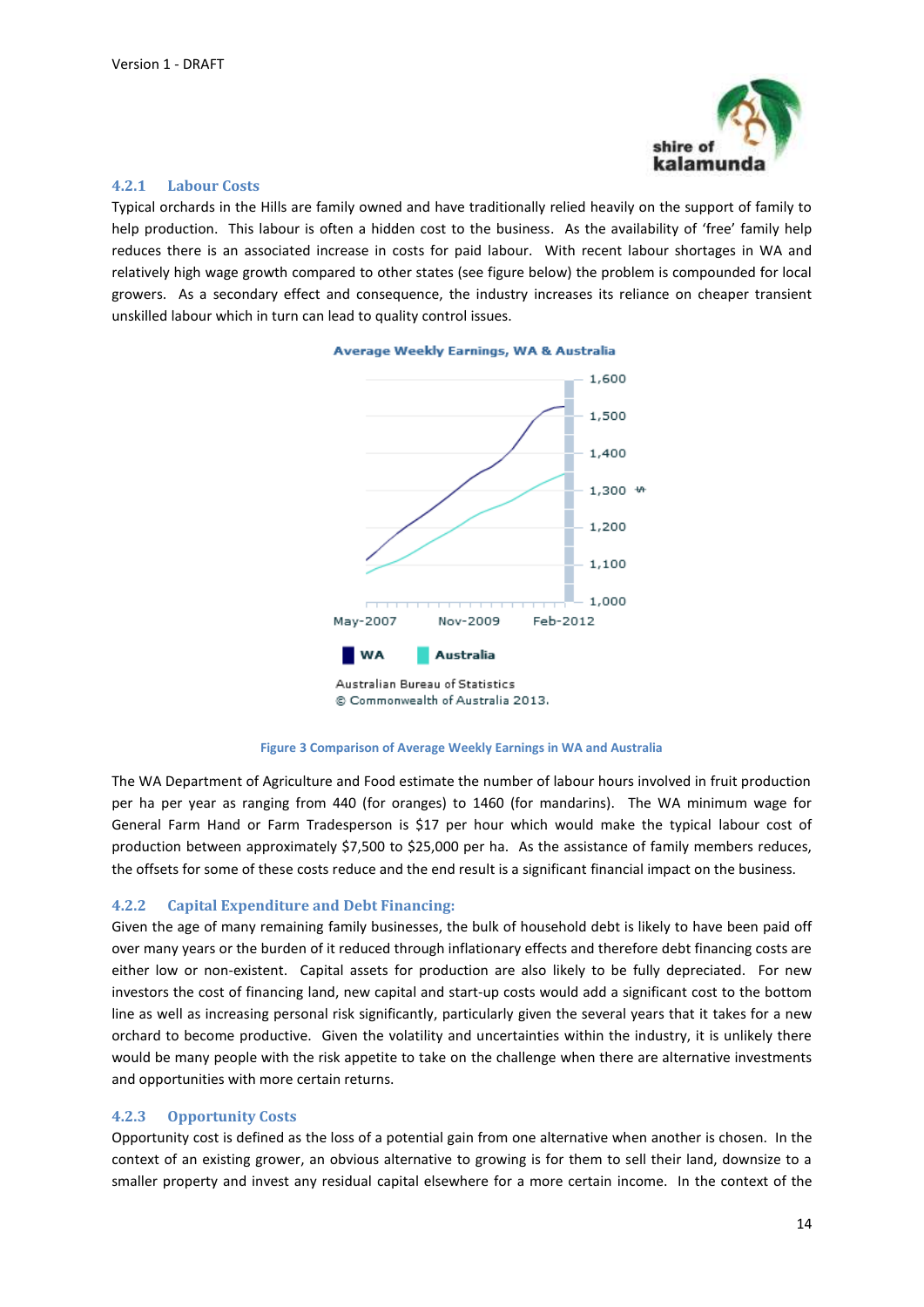

uncertainties, variability and risks of the growing industry this option may prove more profitable. Unfortunately the lack of appropriate business frameworks and other viable mechanisms to release capital from the land without selling results in pressure for the grower to move home which is not a preferred outcome for most. With recent increases in property values in the Perth Metropolitan Area, the opportunity cost of holding land is a significant factor for the viability of growers. With a 5 ha parcel of land worth in the order of at least \$1m, the opportunity cost associated with holding that land could be estimated at approximately \$40,000 per year (assuming a 4% return from an alternative term deposit bank account). Looking at the differential cost (as each landowner needs somewhere to live) and the median house price in Perth sitting at around \$500,000, the difference would still reflect a cost of \$20,000 per year.

#### <span id="page-14-0"></span>**4.2.4 Fruit Price Trends**

The price of fruit is subject to large seasonal variability that can hide long term pricing trends<sup>4</sup>. Pricing depends on several factors including volume, quality, packing and season. The difference in price between fruit of high and low quality is significant. Local climatic events can also have a very significant effect on price if they affect overall local supply. Approximately 46% of the wholesale fruit and vegetable market in WA (by volume) is traded through the Perth Market Authority – a central market based in Canning Vale - representing \$582 million<sup>5</sup>. The remaining share of the market is through secondary wholesalers outside Perth and other wholesale trade including direct and export markets. Whilst the two major supermarkets have direct relationships with some larger growers for core product lines, it is estimated that around half of their fresh produce is still purchased through the central markets. The strict specifications for their direct suppliers means quality graded product is taken away from the market, leaving a proportionately larger amount of lower grade product to reach the markets which can put a downward pressure on prices. The central markets therefore see a trend towards lower quality product as illustrated below. That said, at the wholesale level it is estimated that around 75% of all fresh produce is still traded through central markets.



**Figure 4 Diagram showing potential downward pressure on fruit prices**

Anecdotal evidence suggests that traditional outlets for lower grade product (such as for juicing) are becoming oversupplied and therefore the financial value of low grade product is diminishing which in turn diminishes overall returns for producers.

**.** 

 $<sup>4</sup>$  Western Australian Fruit Growers Association submission to the ACCC Grocery Inquiry</sup>

<sup>5</sup> Perth Market Authority Assessment for the year ending 30 June 2012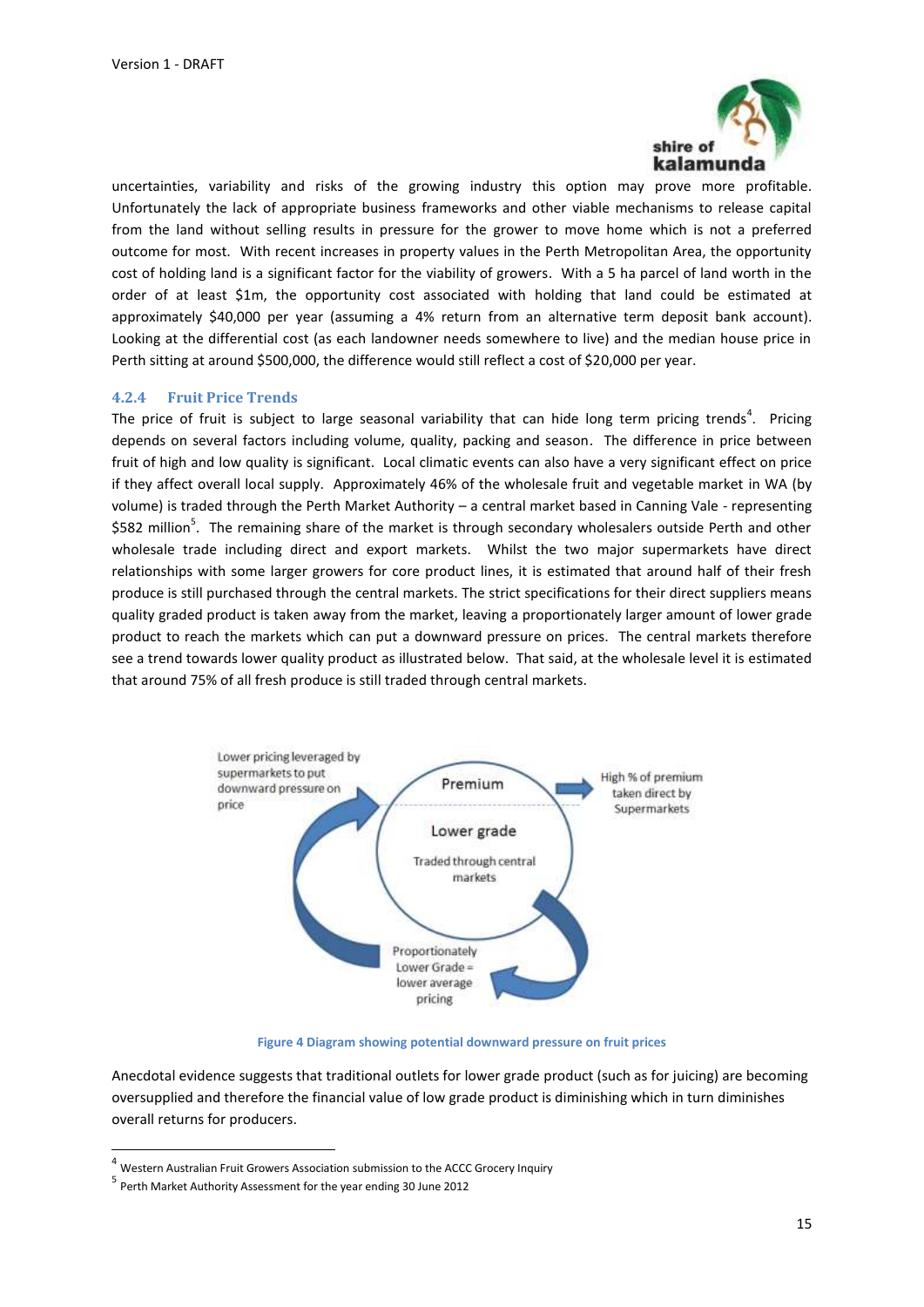

#### <span id="page-15-0"></span>**4.2.5 Globalisation**

The impact of global competition on local production, whilst increasing, appears to be often overstated. According to research by the Perth Market Authority<sup>6</sup> only 3.5% of the total WA Fresh Fruit and Vegetable wholesale supply of 492,939 tonnes arises from international imports. In fact, significantly more produce is exported internationally from WA than imported to it (74,400 tonnes exported versus 16,896 tonnes imported). It is understood that much of the international import fills seasonal production gaps that local producers cannot fill and therefore its overall impact on local production is minimal (although early and late season supply where sale prices are typically higher can be impacted from imports). Interstate imports are more significant reflecting 17.5% of the total market supply, yet only 3% of exports (86,411 tonnes imported versus 17,006 exported). The bigger risk from globalisation relates to pest control where there is a concern from growers that the introduction of imported fruit may lead to new infestations that could decimate the local industry.

#### <span id="page-15-1"></span>**4.2.6 Retail Trends**

A factor that is likely to be affecting local producers is the consumer trend towards more convenience retailing and more frequent food shopping patterns. This is also compounded with relatively recent changes to retail trading hours meaning that local supermarkets which have the capacity to open longer/later are seeing significant growth in sales, whereas channels such as central markets that do not serve supermarket markets so well and smaller outlets that do not have the capacity to trade extended hours miss out.

Independent greengrocers are responding by differentiating themselves by focusing on quality product, variety and marketing. An example of a cooperative marketing campaign for local retailers is the Great Green Grocer initiative supported through the Perth Market Authority and the Chamber of Fruit and Vegetable Industries WA. This forms a good opportunity for local growers who can respond with high quality and niche products.

The continued WA population growth (3.3% in the year 2011/12) certainly reflects a growing consumer base that is above growth for other states. This

should flow through to increased retail demand. Research suggests that consumers are willing to pay a premium for niche products, healthy product, provenance and product attributes that deliver convenience. This provides opportunities for growers who can react quickly, tailor their services and deliver personalised customer experiences – something that larger supermarkets often struggle to achieve.



**Figure 5: Great Greengrocer Initiative Branding**

#### <span id="page-15-2"></span>**4.2.7 Energy Costs**

**.** 

According to Apple & Pear Australia Ltd (APAL) (the peak industry body representing commercial apple and pear growers in Australia), energy costs account for 17% of all costs for producers. In looking at the ability for local producers to compete with interstate and international suppliers, it is clear they are at a disadvantage due to the high cost of power in WA. For example, using a worked example, a local small business producer in WA consuming 1500kWh per month could pay approximately AU\$450 per month compared to a similar

<sup>&</sup>lt;sup>6</sup> PMA: Assess and Define the Perth Market Traders' share of the wholesale fruit and vegetable market March 2013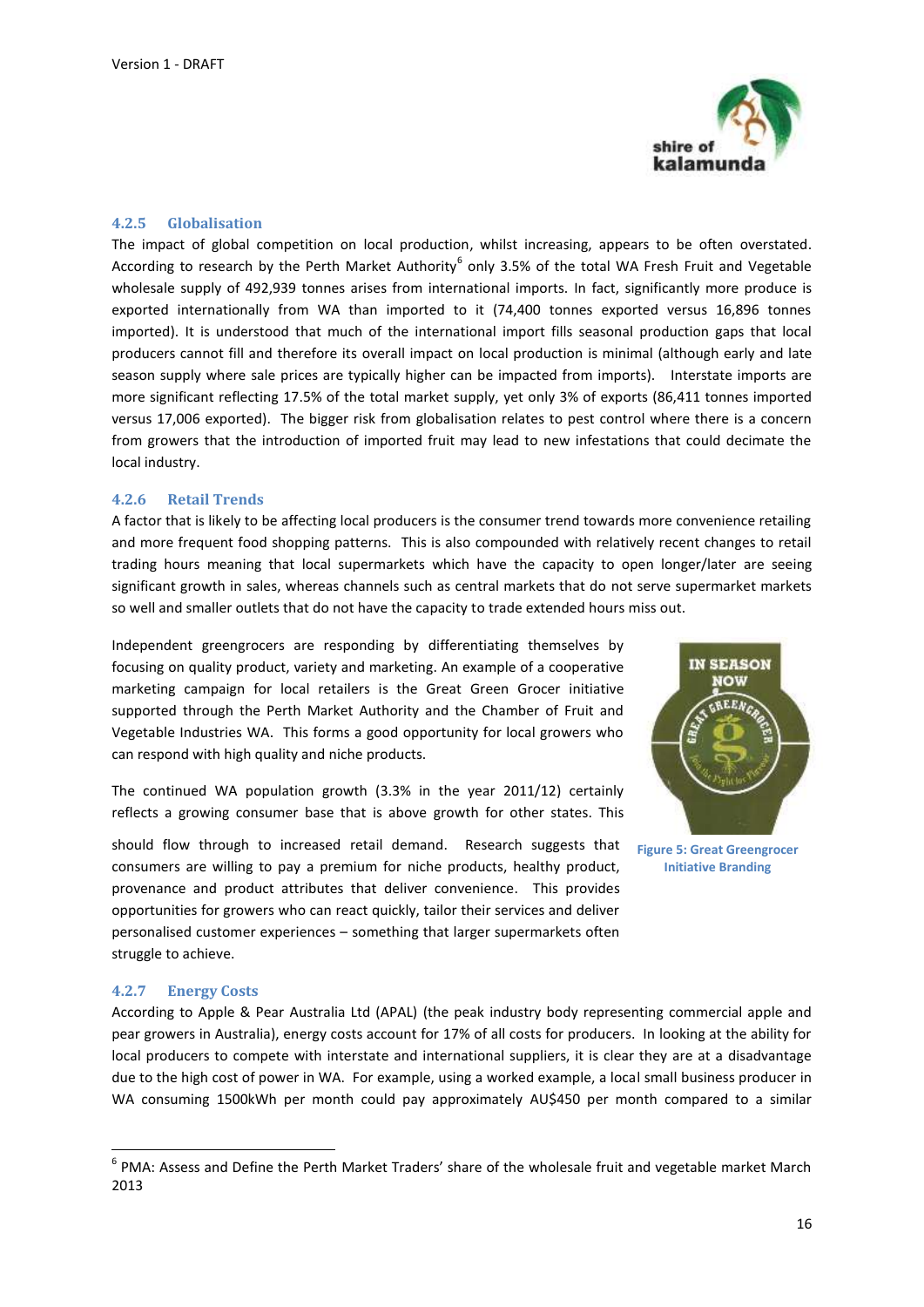

producer in Florida who would pay the equivalent of just AU\$148<sup>7</sup>. Seeking ways to reduce energy costs would be a worthwhile exercise to help improve viability for local producers.

#### <span id="page-16-0"></span>**4.2.8 Economies of Scale**

Average lot sizes in the Hills are relatively small by global standards for production. Traditional thought would suggest that economies of scale would apply to fruit growers as much as other industries and indeed this is likely to be true. However there is an argument that a 'perfect storm' of economic, social and regulatory factors has led current growers to be caught in an unviable 'no-mans-land'; they are too big to supply to local markets yet too small to supply to major supermarkets; their lot sizes are too big for a single aging selfemployed owner to manager, but too small to support the additional cost burden of wages; other industries such as juicers have also suffered which has led to knock on effects on the growers in that there is a reduced market for lower grade produce thereby reducing returns further.

The obvious solution to this would be greater collaboration between landowners and this has occurred in other areas throughout Australia and other countries with varied success. In the Perth Hills, at least one grower is increasing their landholdings by renting land from other lots but this does not appear to be a widespread practice.

#### <span id="page-16-1"></span>**4.2.9 Other Production Risks**

The market suffers from a number of major risks including climate change and pests. Climatic events impact crop yield with one-off events such as hail storms potentially destroying entire crops. Pests such as medfly can also have a devastating effect on crops. With increased regulation that is preventing the use of pesticides (see below), these risks are increasing. This is a particular problem for growers in the Perth Hills due to their proximity to urban areas in Perth and the associated poor land management of many metropolitan residents with fruit trees in their gardens. Growers are also particularly concerned about Spanish Fruit Fly, a new species of fruit fly that is at risk of being introduced with imported products that would have the potential to destroy local crops.

#### <span id="page-16-2"></span>**4.2.10 Declining market for waste product**

In the past there was a market for waste product to be used for juicing, but with changes to the juicing industry this channel has all but disappeared. Other opportunities such as the conversion of waste product to animal feed may seem like a logical solution however waste food product that has not been produced specifically for use as stock feed can create unacceptable chemical residues in animal products. The conversion of waste to bio-fuel represents a potential opportunity to offset energy costs but has not been widely developed (see later), leaving most waste product with little value except for composting.

#### <span id="page-16-3"></span>**4.2.11 Cost and Marketability of Land**

1

The marketability of large agricultural lots seems to be difficult at the current time due to the lack of buyers in the local market. For younger families, the affordability of properties is a challenge compounded by the trend for new land developments being marketed with big budgets by land developers in other areas. There is anecdotal evidence to suggest that the value of invested capital (including orchard trees) have little or no impact on the sale price of properties as the market in the area is driven more by demands for rural lifestyles rather than agricultural ones.

<sup>&</sup>lt;sup>7</sup> WA figure based upon Synergy Business Plan (L1) tarrif @ 29.3c per kWh + 41c per day supply charge versus Florida Power and Light Company business bill worked example (April 2013) that calculates to US9.4c per kWh + US\$7.13 per month supply charge. http://fpl.com/rates/pdf/Business\_explanation.pdf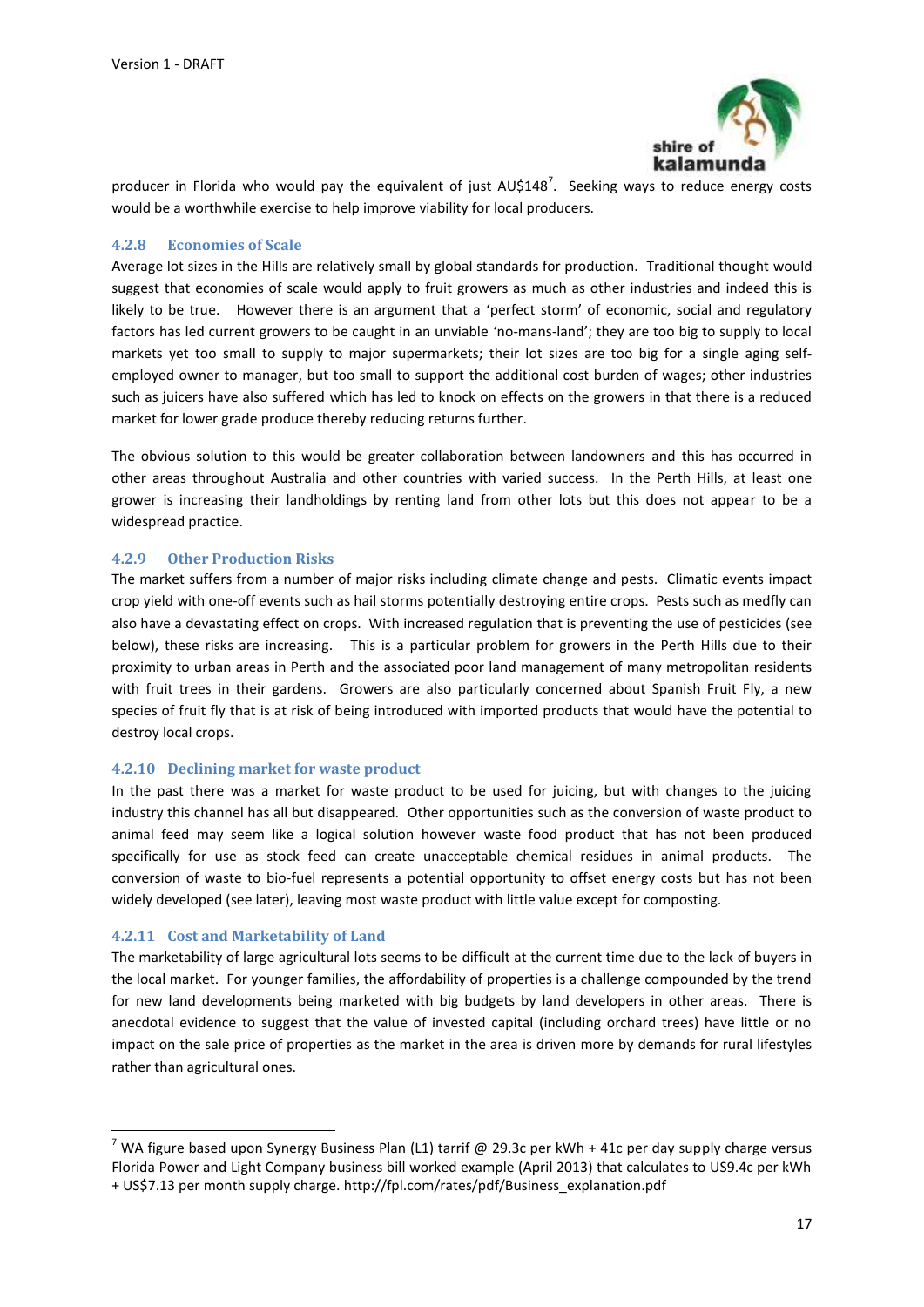

Part of the challenge faced by Hills Growers is that other fertile areas in WA have cheaper land. Places like Manjimup have lower cost agricultural land which naturally makes growers there more competitive. That said, the proximity of the Hills Growers to the metropolitan area reduces transport costs and also increases potential opportunities related to day-trip agri-tourism.

Analysis of land values based upon sales figures illustrate the disproportionate effect that lot size has on land values. The following graph shows land sales figures from Landgate for the Kalamunda Shire over the past two years:



**Figure 6 Chart of Land Values against Overall Lot Size**

It is clear from the graph how the value of smaller lots increases exponentially. This would make it much more difficult to create viable businesses from smaller lots. As lot sizes reduce towards manageable lifestyle lots, their affordability approaches a point where people purchase them for lifestyle homes. This does not reflect agricultural land value and can be evidenced by the fact that the value with or without an established orchard is little different. Therefore a smaller block is proportionately harder to make viable from agricultural uses.

#### <span id="page-17-0"></span>**4.2.12 Skills**

It would be difficult to compare the skills of local growers with other areas and no such assessment has been attempted within this study. Certainly local industry groups are taking on a role to help provide support to growers along with the Department of Agriculture. It is likely that continued support to improve skills would help further improve business management and the quality of product making this worth further consideration. It is unfortunate that farming is widely perceived as a declining industry and not something that young people typically choose for their education futures.

#### <span id="page-17-1"></span>**4.2.13 Macro Economics**

The reality of the current Australian economy with a relatively strong dollar (although weakening at the current time), competition for labour with other industries such as mining (again weakening) and globalisation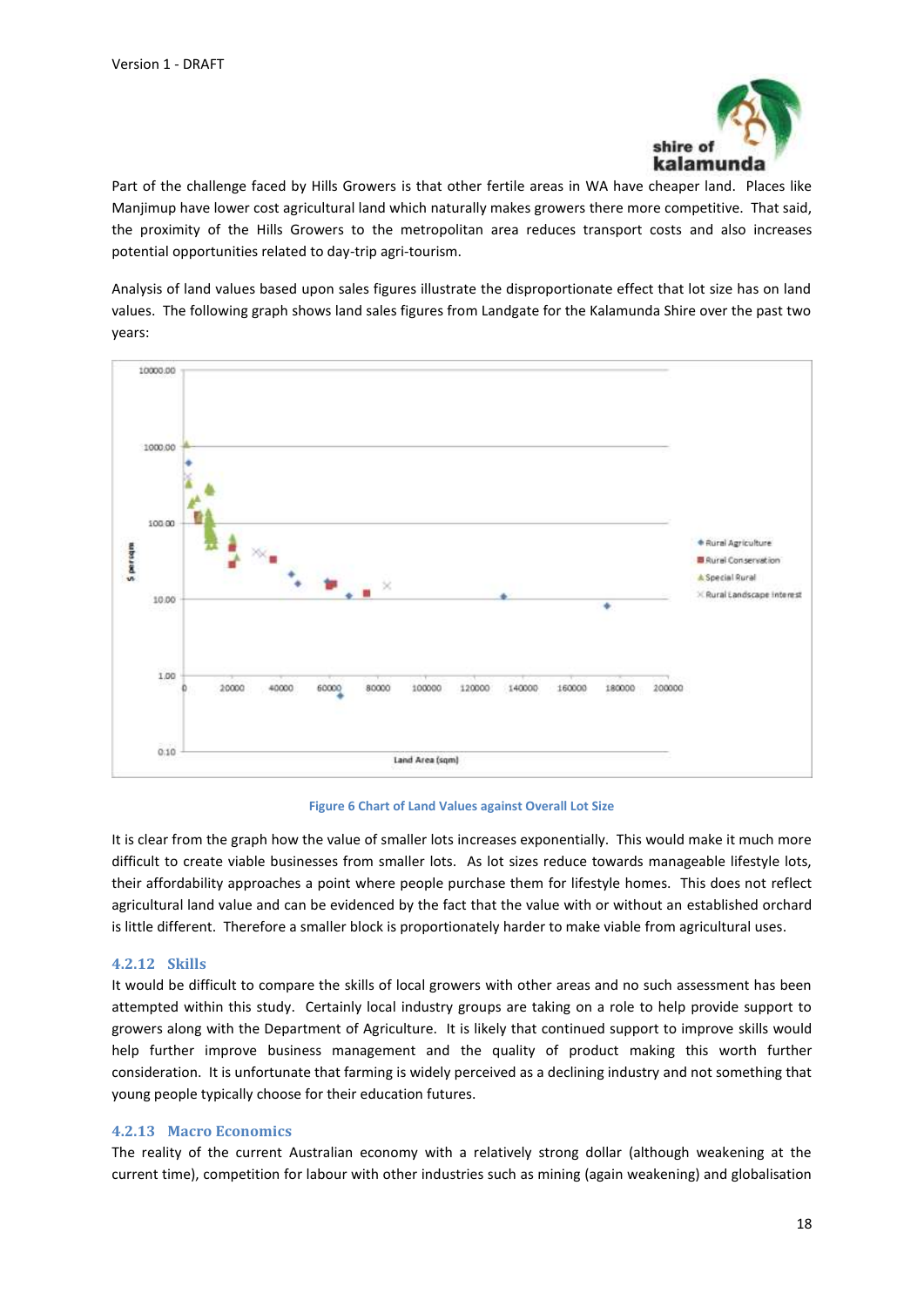

are also key factors that affect viability but are outside of the control of the growers themselves. In In the last five years the AUD/USD exchange rate has varied between approximately 0.65 to 1.10, with the current rate around 0.92 which has created significant variability and a currency risk relating to foreign trade.

These factors are outside the control or influence of Local Government or local land owners. However food security both locally and globally is currently a well-considered challenge that is likely to underpin a long term need for productive land and associated produce. A timely report by AUSVEG<sup>8</sup> has identified that vegetable exports from Australia to South Korea and China have doubled in past five years to \$9 million and \$2 million respectively, reinforcing the growth opportunities available in the Asia region. The report suggests that global population growth and a more affluent middle class in Asia are the primary forces driving demand for vegetables with predictions that higher income consumers in Asia will spend up to five times more on high quality food products compared to lower income brackets which represents a potential opportunity for local growers.

#### <span id="page-18-0"></span>**4.2.14 Regulatory Context**

The regulatory context is a major factor in the viability of land for productive purposes. For Hills Orchard landowners, the main regulatory factors are outlined as follows:

| <b>Local Government</b>                                                       |                                                                                                           |  |  |  |  |
|-------------------------------------------------------------------------------|-----------------------------------------------------------------------------------------------------------|--|--|--|--|
| <b>Planning Scheme</b>                                                        | The Local Planning Scheme No. 3 provides the local<br>regulatory framework to control land use.           |  |  |  |  |
| <b>WA State Government</b>                                                    |                                                                                                           |  |  |  |  |
| Department of Water                                                           | The area is located in priority water catchment<br>areas resulting in strict water and waste restrictions |  |  |  |  |
| <b>Department of Planning</b>                                                 | Overall responsibility for WA State planning policies<br>and legislation.                                 |  |  |  |  |
| Department of Agriculture and Food                                            | Classifies the area as priority agriculture area.                                                         |  |  |  |  |
| Department of Environment<br>and<br>Conservation                              | With particular relevance of bushfire management<br>policies                                              |  |  |  |  |
| Department of Health                                                          | With particular focus upon waste management and<br>food safety                                            |  |  |  |  |
| <b>Federal Government</b>                                                     |                                                                                                           |  |  |  |  |
| <b>Australian</b><br>Pesticides and<br>Vetinary<br><b>Medicines Authority</b> | Controls the use of chemicals for the control of<br>pests.                                                |  |  |  |  |

This regulatory environment increases costs and risks for growers arising from compliance and limits some options to undertake commercial activities and development.

<sup>-&</sup>lt;br>8 http://ausveg.com.au/media-release/rising-affluence-in-asia-leading-to-demand-for-quality-australianvegetables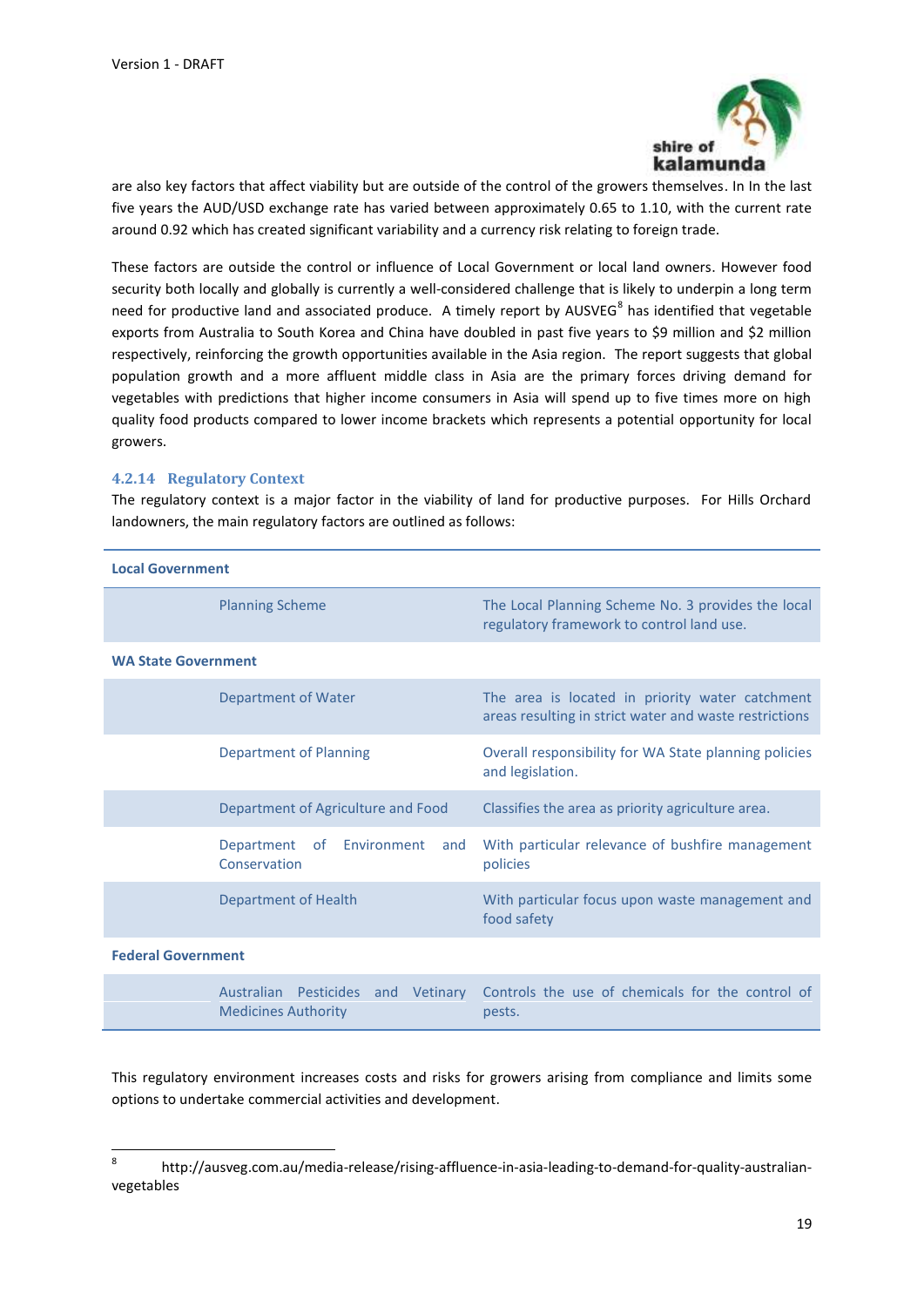

A particular challenge for growers in the Orchard Hills area relates to the use of pesticides for effective pest control. The local growers are at a distinct disadvantage due to the location of the area in close proximity to Perth, local drinking water catchments and the strict controls over chemical uses. Fruit fly is a particular pest that is problematic to control. According to the Department of Agriculture, Mediterranean fruit fly or Medfly is a serious horticultural pest in the Perth Hills and southern regions of Western Australia and costs the WA horticulture industry \$20 million per year. Three main control strategies are recommended:

- Bait or spot spraying
- Lure and kill devices
- Cover spraying

Medfly not only affects crop production but limits access to interstate and overseas markets.

Recently, the Australian Pesticides and Vetinary Medicines authority has added greater restrictions on the use of chemicals including dimethoate and Fenthion. A twelve month exemption to a ban on the use of Fenthion is up for review shortly. According to some commentators, the impact of the reduced usage of Fenthion can cause crop losses between 20% - 50% even with alternative strategies in place<sup>9</sup>. There are current research projects underway by DAFWA to control fruit fly using alternative strategies such as the release of sterile fruit flies but it is understood that these approaches are not being widely implemented in the Hills area at this time.

Another area of regulation that affects some local growers relates to the Agricultural Products Act and the quality control standards that are applied to local WA produce (table grapes and citrus fruit). The sale of locally grown produce that does not meet the standards attracts significant fines. This results in a risk for wholesalers that put WA producers at a disadvantage to those from other states who do not have to conform to the same quality controls.

#### <span id="page-19-0"></span>**4.2.15 Upfront investment cost**

One potential issue is an industry policy to remove fruit trees that are not in active management to reduce the fruit fly problem. However the removal of trees negates any potential value of those fruit trees for production at a later time. To re-establish new production capability requires significant up-front investment that cannot provide a return for several years.

#### <span id="page-19-1"></span>**4.2.16 Summary of Economic Context**

1

The following table summarises the key factors associated with the economic context of production.

| <b>Price Variability</b>      | Large variability in price between high grade product and lower grades.<br>Uncertainty of price impacts arising from major climate events                                   |  |  |
|-------------------------------|-----------------------------------------------------------------------------------------------------------------------------------------------------------------------------|--|--|
| Strength of Australian Dollar | Strong Australian dollar makes foreign imports more competitive - though<br>international imports still relatively low.                                                     |  |  |
| <b>Energy Costs</b>           | Account for 17% of growers' costs and WA energy costs are rising<br>significantly.<br>WA: 26-29c per kWh (+41c per day supply) US: 8-10c (US) per kWh                       |  |  |
| Pest Control                  | Fruit fly significant problem due to proximity to metro area and changing<br>regulations to ban use of pesticides. Risk of other pests being introduced<br>through imports. |  |  |

9 http://www.inmycommunity.com.au/news-and-views/local-news/Yield-losses-force-orchardist-out/7646078/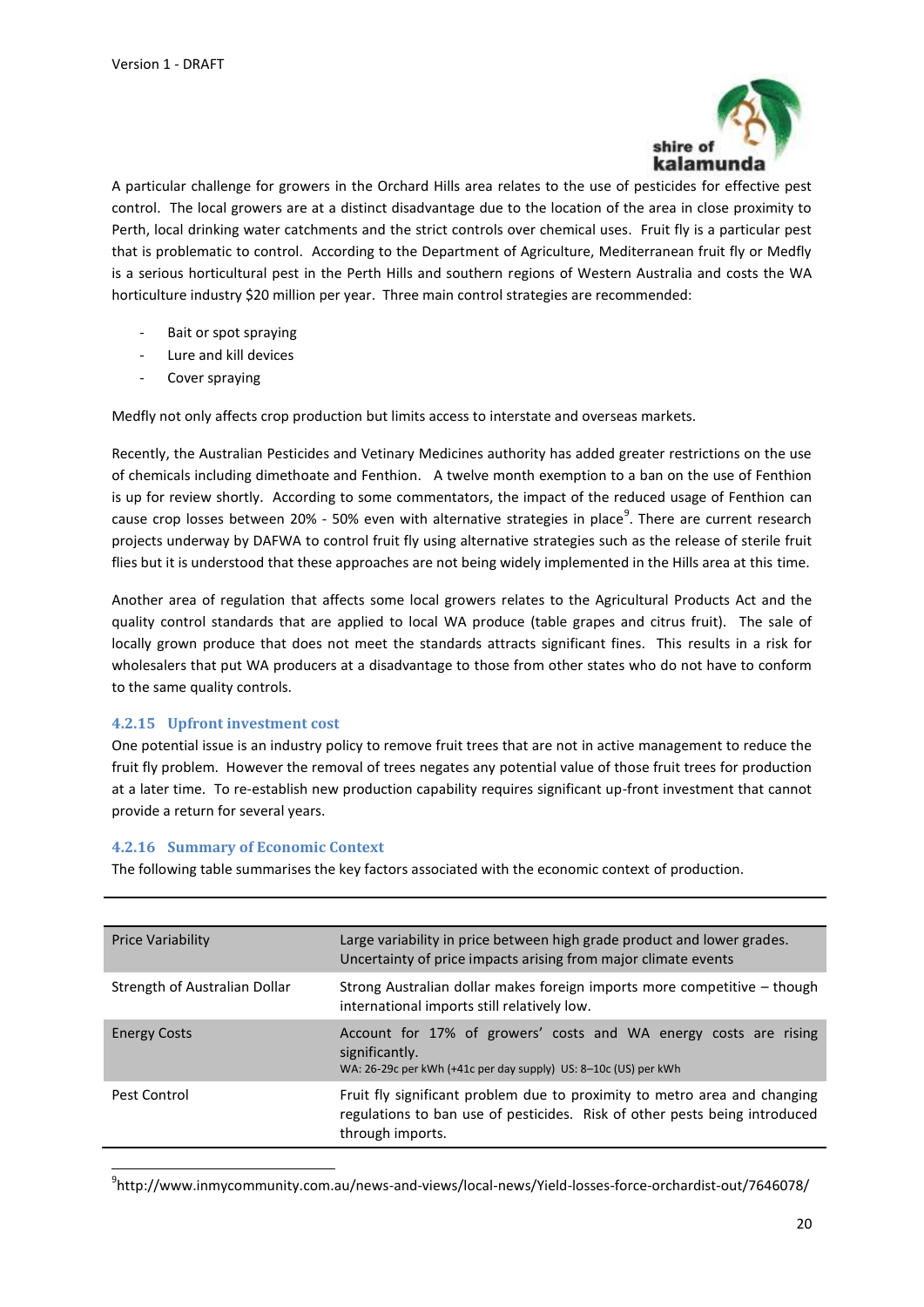

| <b>Regulatory Context</b>     | Cost of compliance – particularly with planning, water, bushfire, health and<br>pesticide use                                                                                                                                                          |  |  |
|-------------------------------|--------------------------------------------------------------------------------------------------------------------------------------------------------------------------------------------------------------------------------------------------------|--|--|
| Market Demand                 | Continued WA population growth - greater than other states leading to a<br>growing market.<br>Increasing global demand<br>Additional trends for quality product, healthy eating, organically produced<br>product, and new varieties supporting demand. |  |  |
| <b>Retail Trends</b>          | Trend towards convenience retailing.<br>Extended trading hours favours larger supermarkets                                                                                                                                                             |  |  |
| <b>Proximity to Markets</b>   | Hills area close to Perth consumer market leading to lower transport costs.                                                                                                                                                                            |  |  |
| Establishment costs and lag   | Significant up front establishment costs associated with planting and the<br>subsequent lag of several years before significant yields produced                                                                                                        |  |  |
| Labour Costs and Availability | Mining boom has created a labour shortage and increased wages.                                                                                                                                                                                         |  |  |
| Land prices and marketability | Increasing land prices underpinned by 'lifestyle' purchasers.<br>Lack of demand for agricultural land                                                                                                                                                  |  |  |
| Related industry trends       | Changing markets in other related sectors such as juicing leading to<br>reduced demand for waste product                                                                                                                                               |  |  |

# <span id="page-20-0"></span>**5 Potential Areas of Opportunity**

The following section provides potential avenues to explore for the future support of growers in the area and the growing industry. These avenues primarily fall into the following categories, namely:

*Planning Based Solutions* – primarily focused upon allowing for subdivision (potentially with conditions) on lots of 6ha or greater. There are several possible planning based models considered that include consideration to both productive and non-productive lots. The main options considered include:

- Re-categorisation of the area as non-priority agricultural
- Ancillary Lot where limited subdivision is allowed conditional on support strategies for productive uses from the balance of the landholding
- Rural Cluster Development where small rural clusters could be developed on a portion of the landholding with some shared infrastructure and a financial model to fund land management
- Transferrable Development Rights allowing landowners with protected agricultural lots to transfer development rights to other developers with landholdings in areas preferred for development

The planning based solutions also include consideration to the extension of allowed land uses to permit greater flexibility for complementary business opportunities. The preferred options recognise the need to allow landowners to release equity in their land to support investment in creating viable financial models whilst balancing the requirement to retain production in the area.

*Business Efficiency and Quality Solutions* – primarily focused upon improving the business efficiency, productivity and reduction of risks to producers to ensure the maximum return on their landholding through improved/increased production - aiming to encourage producers to create viable businesses as a result of best practice management techniques. This option also considers strategies to help increase the overall quality of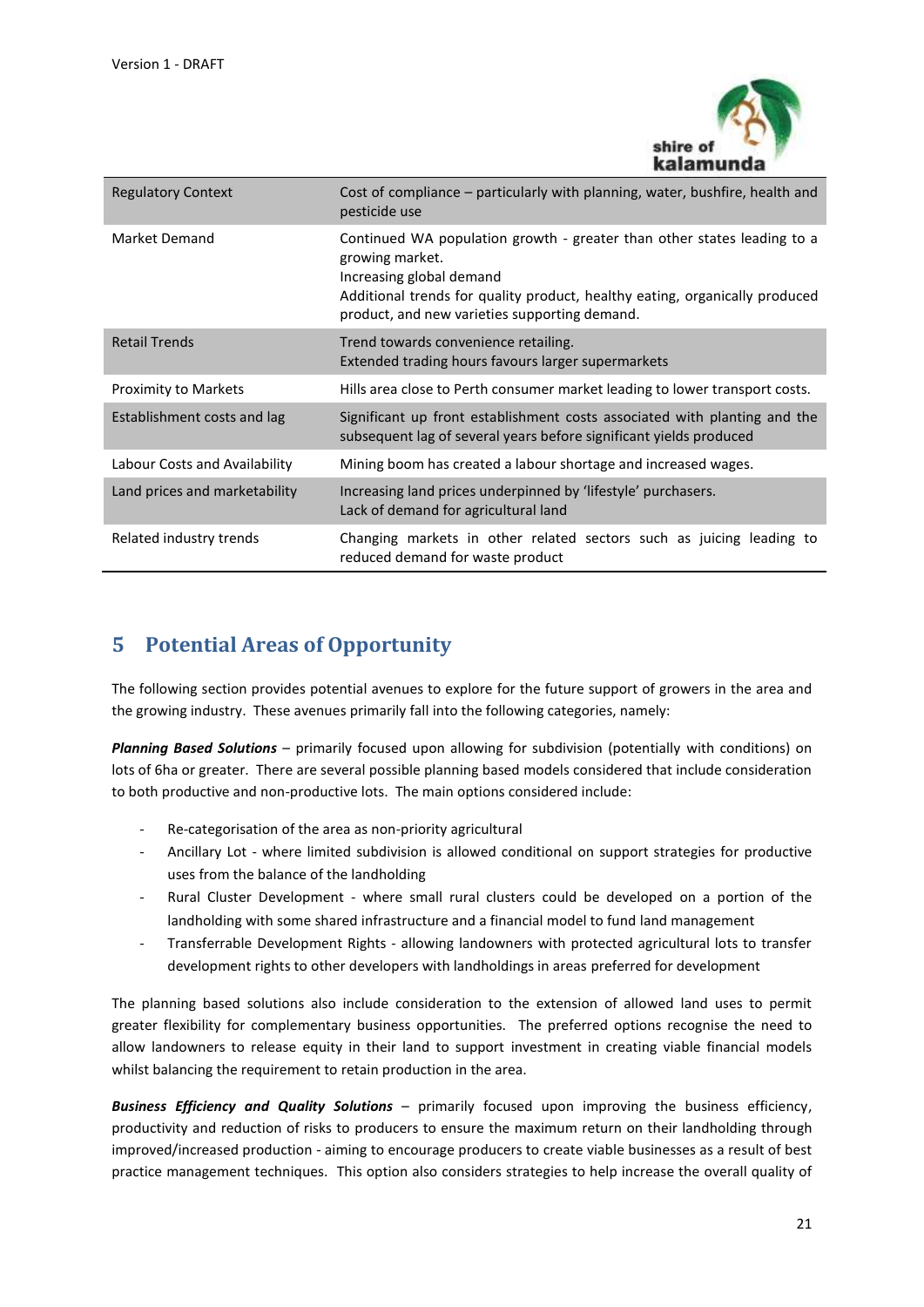

products that can differentiate themselves in the market and command premium prices. Finally consideration to improved marketing, branding and new distribution/sales models are considered within this option.

*Complementary Business Opportunities* – primarily focused upon enabling producers to expand into complimentary business models that may fulfil additional elements of the supply chain and/or provide added value.

*Status Quo* – leaving the current situation as is without intervention to allow market forces to resolve.

Some of these options, such as allowing subdivision in the area, will inevitably result in permanent change to the area that would be difficult, if not impossible, to reverse once those changes are made. The additional difficulties, even if that were the preferred option, include differences of opinion with State Government representatives that would make it difficult to reassign priorities for water supply or agricultural priority.

## <span id="page-21-0"></span>**5.1 Planning Based Solution**

The main planning based solutions involve a blend of land-use, rezoning and subdivision approaches. The main options are summarised as follows:

### <span id="page-21-1"></span>**5.1.1 Re-categorisation of land as not priority agricultural**

The Department of Agriculture and Food have designated the Hills area as a priority agricultural area. This is based upon their assessment of a number of factors including climatic conditions, water quality, landform etc. The Shire would need a strong argument to show that the area is not worthy of this rating based upon its own consideration of these (and other additional) factors. This is likely to be a difficult argument as there is little doubt the Hills region is a fertile area and has a unique microclimate based upon its elevation and topography. Additionally, there are some landowners in the area that would wish the area to retain this status to protect their businesses. A potential scenario would be to consider the overall amount of fertile land in the State (much of it underutilised at the current time) as aligned to the future population projections for the State. This analysis may reveal whether there is a potential over-supply of fertile land which may support an argument for re-categorisation of land in the Hills area.

Re-classifying the land would potentially allow it to become Rural under the scheme, which would result in the allowance of subdivision down to 2 ha lots across the region. There would be significant implications to this ranging from the impact on infrastructure (particularly services) to the overall amenity of the region. It is understood that the Department of Agriculture has stated that it would not support this proposal. The Department argues that reclassifying the area would result in rural lifestyle lots and would be counter to their overall policy of securing food sources for the State. The approach would also have significant implications for water use, sewage and bushfire protection which may be problematic.

#### <span id="page-21-2"></span>**5.1.2 Creation of a new categorisation for the area**

As with the Swan Valley, the Shire could pursue an option to have a special categorisation of the area under its own act. The Swan Valley Planning Act 1975 divides the Swan Valley into three planning areas (A, B and C) and has four general planning objectives namely:

- The encouragement of the traditional agricultural and other productive uses of the area that complement its rural character;
- The protection of the environment and the character of the area;
- The reduction of nutrient levels in the Swan River; and
- The promotion of tourism that complements the rural character of the Swan Valley.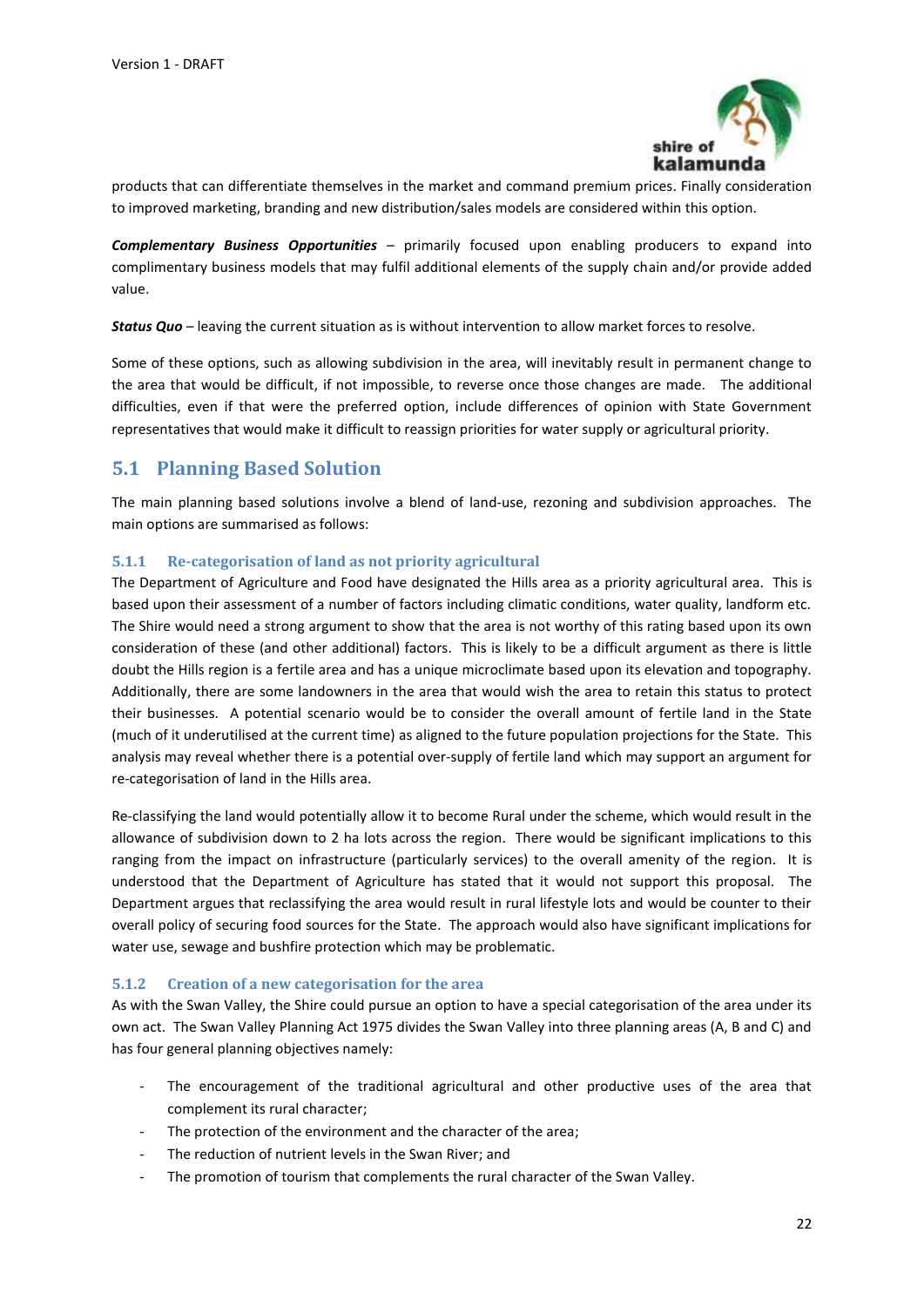

Despite the Act, it has proven difficult to deliver the general and specific planning objectives<sup>10</sup>. The area still faces pressures from subdivision, incompatible uses between agribusiness and agri-tourism that are impacting the viability of business and the rural character of the Valley. The creation of a 'Hills Act' is likely to be a complex process and would need further investigation in association with the appropriate stakeholders.

### <span id="page-22-0"></span>**5.1.3 Rural Cluster Development**

The rural cluster model of development permits a small number of residential dwellings to be built in a manner that preserves the balance of a lot for agricultural production. A method to implement this could be through strata titles (or similar community title) with shared common infrastructure (such as sewage) that could result in more efficient waste treatment, water use and energy use. The balance of the agricultural land could be leased to a grower or maintained by means of strata fees as determined by the strata management body. The overall aim would be to provide residents with a rural lifestyle without necessarily the operational management associated with growing. Ultimately this would maintain the agricultural production from the land. Potential conflicts between residents and the activities of growers would need careful management and the overall design would need to ensure that the rural amenity of the area would not be compromised by the higher density of residential properties. A similar example of the model is the Nangarin Vineyard Estate in Picton, NSW<sup>11</sup>.

#### <span id="page-22-1"></span>**5.1.4 Transferrable Development Rights**

The transferrable rights model would allow landowners of protected agricultural land to sell their development right to an alternative development area, thereby protecting the agricultural land. In turn, this would allow a purchasing developer to create increased density within their new development elsewhere. The model is used in the US and requires the separation and independence of land ownership and the right to develop land.

Notwithstanding the need for significant legal guidance to assess this solution, the Shire would also need to identify development areas where higher density would be appropriate and viable. Potentially the proposed redevelopment of Pickering Brook may provide a target area worth exploring further. A concern with this method is that once development rights are sold by a landowner, there would be no guarantee that financial management by the landowner would improve thereafter, or that the use of land would remain productive, thereby leading to similar problems in the future. Equally, the model may provide problematic for land developers in designated development areas who may feel they should have the rights to develop land to its maximum density without having to purchase development rights from others.

#### <span id="page-22-2"></span>**5.1.5 Creation of Ancillary Lot**

Previous recommendations have outlined a preferred option to allow owners of productive land only to apply for the creation of an ancillary lot of 2ha within any lot greater than 6ha. Owners would be required to justify their requests for subdivision based upon preservation of the balance of productive land. This approach could encourage family members to remain living on the land, new residents to bring additional investment and fresh ideas, as well as allowing existing landowners to realise some of their asset value.

The main downside of this approach is that once subdivision has occurred, the Shire would have little control over the future use of the ancillary lot or its parent lot. Therefore the trend of industry decline may continue but with the increased likelihood of additional issues relating to incompatible uses that would need to be controlled.

**.** 

<sup>10</sup> Swan Valley Land Use and Management Discussion Paper – Sept 2012

<sup>11</sup> http://www.nangarin.com/faq.php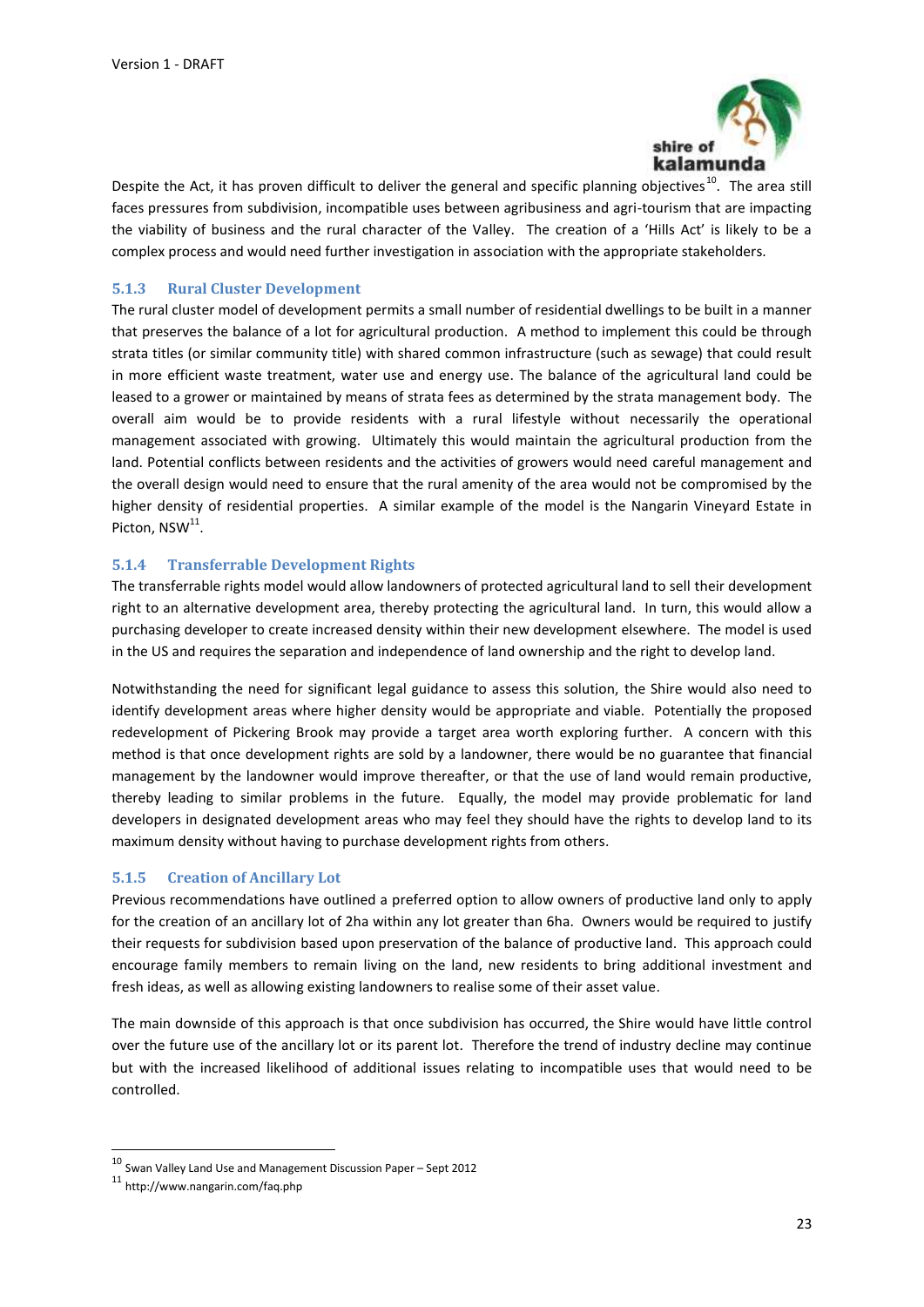

In spite of the potential for additional investment, the creation of an ancillary lot will increase the challenges for viable production on the remaining element of the lot due to its reduced size. There is also the potential for increased land management issues such as fruit fly control arising from increased density. The approach may also lead to subsequent pressure in the future to allow further subdivision.

The inclusion of non-productive lots in this model is not discussed here as it is considered unlikely to affect the economics of agricultural production and is more a matter of fairness and equity to be considered separately.

#### <span id="page-23-0"></span>**5.1.6 Extension of Approved Uses**

Either in conjunction with the above options or independently, additional compatible uses could be considered under the scheme with the aim to encourage new business opportunities such as agri-tourism. These additional uses would need careful consideration to ensure new uses would not introduce conflicts with the prime purpose of the area to be an agricultural producing area. Certainly the development of appropriate policies to manage any potential challenges would be required.

### <span id="page-23-1"></span>**5.2 Business Efficiency and Quality Solutions**

There are opportunities to support the economic viability of the growers through other economic intervention strategies.

### <span id="page-23-2"></span>**5.2.1 Capacity Development and Product Quality**

Developing the business management skills of local landowners may in part help to improve the profitability of local growing businesses. This would require engaging with local landowners and bringing in new ideas and 'best practice' for growing. These improved practices would potentially help to boost product quality and yield. It is noteworthy that the Queensland government is aiming to "boost profitability by improving yield per hectare of high quality fruit and nuts and making those industries the most competitive in the world" through programs such as the Small Tree-High Productivity initiative<sup>12</sup>. The program aims to support achieving the Queensland Government's target of doubling agricultural production by 2040. More locally there are examples of innovative practices such as one grower who is using the area between the fruit trees to grow vegetables as a means to increase the yield from their property.

It has been suggested that there are opportunities to improve quality and efficiency throughout the production processes including growing, picking, packing, storage and waste management. The local industry has faced some comments by members of the retail sector for quality issues both in terms of the product and the way it is packed. Even if this is simply a perception, it should be further investigated to ascertain the validity of these comments and identify any opportunities for improvement.

#### <span id="page-23-3"></span>**5.2.2 New Technologies**

1

New technologies may provide opportunities from a number of perspectives. Not only helping to improve efficiency of production, but also helping with marketing and sales. Some of these new technologies may also help to alleviate other challenges such as waste and water use leading to a win-win outcome for all. For example the opportunity to turn organic waste into bio-fuel may be viable for producers to offset their energy costs. (There is an example of a local producer already using this new technology). Also solar energy may help to mitigate against the high costs of energy that the local growers are facing that leads to less competitive

<sup>&</sup>lt;sup>12</sup> http://statements.qld.gov.au/Statement/2013/2/27/small-tree-big-yield--the-future-of-food-growth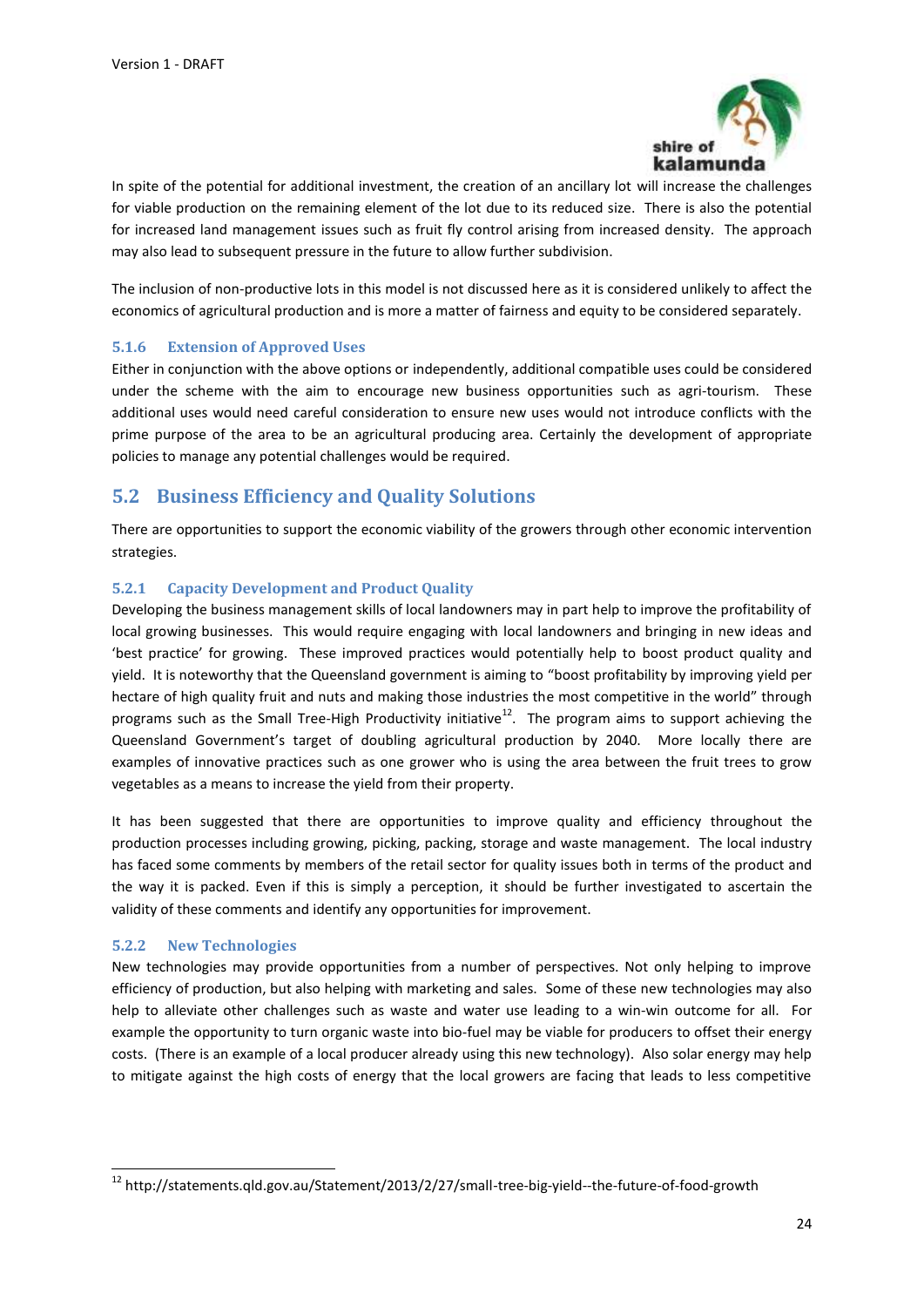

production. Other new and emerging technologies include automated packing, pruning, vertical farming<sup>13</sup> and even drone technology for precision pest control<sup>14</sup>.

#### <span id="page-24-0"></span>**5.2.3 Collaborative Farming, Shared Common-Use equipment and facilities**

There are likely to be opportunities for more collaborative practices such as the group purchase of equipment and supplies that can be shared between all participants. Common-use equipment would aim to reduce the up-front capital investment required from an individual producer. Sometimes, this concept can also be supported by government investment. (The Henderson Marine Complex south of Fremantle is an example for the shipbuilding industry). Other opportunities may exist for several landowners to collaborate to 'hire a farmer' to work their landholdings as a group or to group purchase supplies to be able to negotiate a reduced price. Non-productive land may be rented out to a nearby grower thereby providing economies of scale and a rental income to the property owner. Low cost labour schemes such as Willing Workers on Organic Farms (WWOOF) may also provide opportunities to improve availability and affordability of labour by providing accommodation in return for labour. Endorsed Health and Safety policies to reduce insurance or collaborative insurance may also be an option.

There are a growing number of models that appear to be supporting farmers generally and would be worth exploring for fruit growers. Bulla Burra is one example where farmers have come together, created a company to manage the farming operations and then leased their land back to the company<sup>15</sup>. This can be a more effective method to manage and distinguish capital expenditure from operational expenditure.

However, collaboration seems to be a significant change for the local growers and general commentary on the topic suggests there can be significant reluctance for people to cooperate except in the direst situations. For this approach to work, it would require a strong change management program to support cultural change.

#### <span id="page-24-1"></span>**5.2.4 New Products and Market Development**

There is the potential for local producers to value add to their current products, explore new opportunities arising from new fruit varieties and develop new markets. Current consumer trends towards healthy eating and a continual demand for novel foods underpin an opportunity for producers to innovate. A potential avenue that has been suggested is the use of super critical fluid extraction techniques to create products such as food supplements and vitamin tablets. These new products can open up new revenue streams and new markets including international opportunities. The use of on-line technologies provides an opportunity to create direct sales to a global market. An example of a WA business that has successfully achieved this is the Chai Co that sells chia seeds directly on-line<sup>16</sup>. This company started in the Kimberley in 2003 and is now a global company with offices in London, New York and Melbourne.

The local Kalamunda Markets may provide a base from which to explore and test new products as well as a platform to build a local brand. The current markets may benefit from further consideration to identify opportunities for development and growth as some growers feel that the local markets do not provide sufficient sales volume to provide a viable sales channel.

**.** 

<sup>&</sup>lt;sup>13</sup> http://en.wikipedia.org/wiki/Vertical\_farming

<sup>14</sup> http://westernfarmpress.com/grapes/drones-and-pesticide-spraying-promising-partnership?page=1

<sup>15</sup> http://www.youtube.com/watch?v=F9YLjqIpH8U

<sup>16</sup> http://www.thechiaco.com.au/thechiaco/our-story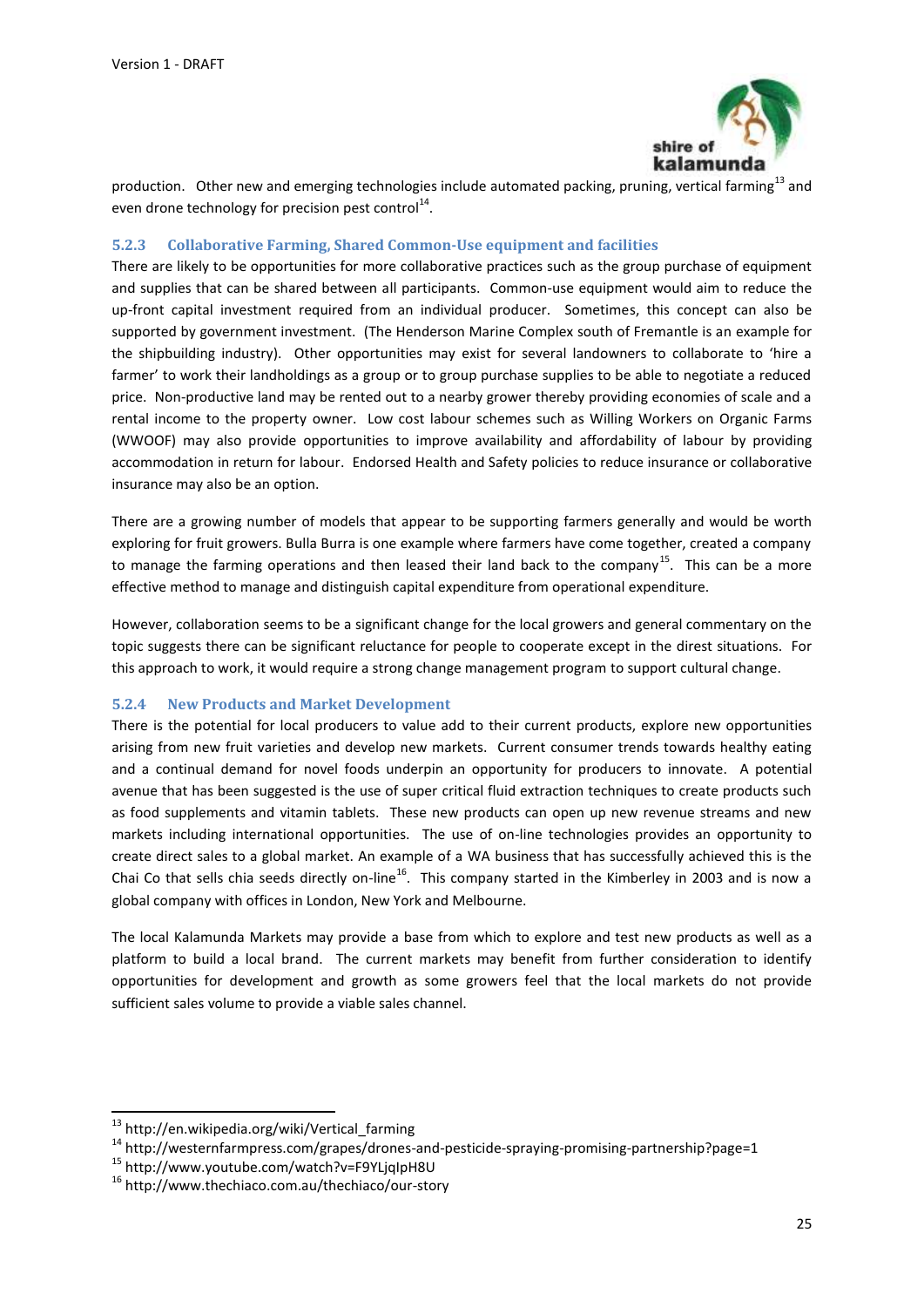

A number of emerging consumer trends provide the potential for new markets through community supported models $^{17}$  and food hubs to help local growers, namely:

- An increased focus on healthy eating and the associated demand for trusted product that includes organically grown and locally produced product;
- Renewed interest in food preparation and the demand for new tastes and flavours;
- A shift towards convenience retailing and associated home delivery; and
- On-line technologies, smartphone applications and associated e-commerce solutions.

One model that is showing some success in the US and elsewhere has been the use of farmer owned brands or the "farmer's story" as part of the marketing strategy for products; in some ways similar to guarantee of origin concepts, it has been shown that consumers were willing to pay a premium for products where they have knowledge and trust in the story of the farmers behind a product<sup>18</sup>.

Whilst globally it has been difficult to crack the home delivery market, there may be opportunities to explore this further. Technology certainly has a role to play in making viable solutions through smartphone applications and refrigerated doorstep storage solutions. An example is Foodstory<sup>19</sup>, a Canadian start-up that aims to bring Toronto's farmers' markets online and make them accessible 24/7. Consumers can log on to FoodStory, see what will be available for purchase from the market each week, and see the story behind their local farmers and food. There may also be opportunities to explore new 'mid-way' models with centralised retail markets that are close to communities and growers<sup>20</sup>.

Servicing local businesses may also provide an opportunity for a new direct sales channel. Providing fresh produce to local businesses (and their employees) including hospitals, aged care facilities, and other larger organisations may provide additional revenue as long as this could be coordinated and managed efficiently. This adds strength to the argument for greater collaboration and cooperation between producers.

#### <span id="page-25-0"></span>**5.2.5 Government Support**

There may be opportunities to advocate for government support to the industry in a number of areas namely:

- Improved tax breaks to support investment in capital infrastructure;
- Subsidies and grants to support the provision of infrastructure (particularly common use);
- Grants to provide opportunities for investment in new technology trials;
- Skills development programs;
- Support with risk reduction in areas such as pest control; and
- Facilitating collaboration between key stakeholders.

A particular area of support would be the opportunity to initiate a support strategy to help reduce risks of fruit fly. It is understood that the government could do more to support local growers with new techniques in the control of fruit fly such as the release of sterile flies which is a technique being trialled successfully in other states and countries.

<sup>19</sup> http://www.foodstory.ca/index.html

**-**

<sup>&</sup>lt;sup>17</sup> https://en.wikipedia.org/wiki/Community-supported agriculture

<sup>18</sup> http://www.card.iastate.edu/publications/dbs/pdffiles/02bp39.pdf

<sup>&</sup>lt;sup>20</sup>http://blog.id.com.au/2013/urban-trends/local-food-markets-in-japan-what-a-great-

system/?utm\_source=.id+insight+August+2013&utm\_campaign=id+insight+August+2013&utm\_medium=email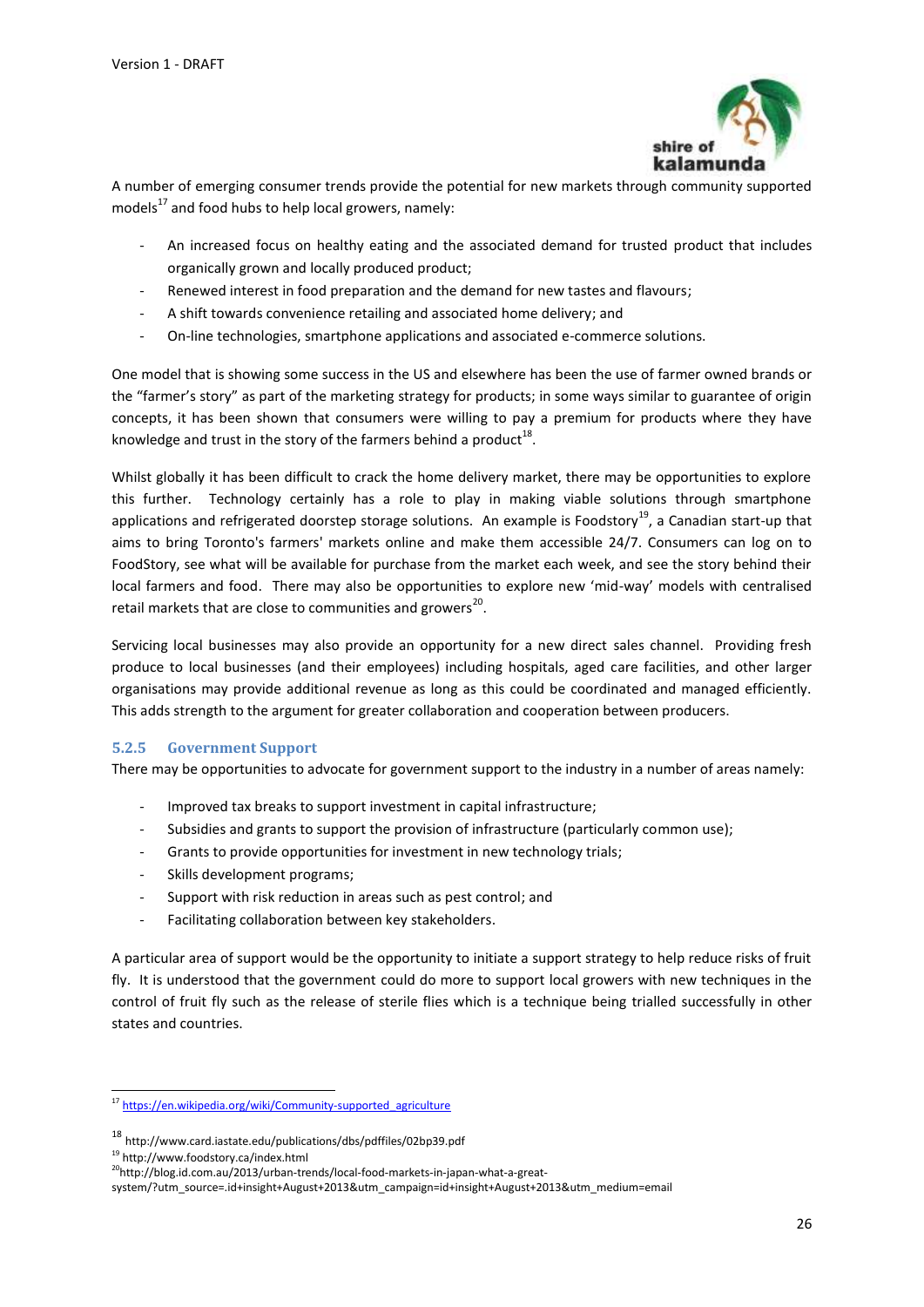

A collaborative approach to advocacy is needed between government and the growers, firstly at the local government level, but also at the State government level when dealing with Federal matters.

## <span id="page-26-0"></span>**5.3 Other Complementary Business**

Another area of opportunity is for local landowners to expand into additional business activities that complement their core agricultural business and add value to their product. These may include new activities such as end product development (e.g. cider production from apples), agri-tourism, rural retreats and other similar business uses. Some businesses in the Hills area are already proving these models successfully such as the Core Cider House that has been developed by the High Vale Orchard.

### <span id="page-26-1"></span>**5.3.1 Agri-tourism**

There would seem to be strong opportunities to develop agri-tourism opportunities although this would require supportive planning and development policies together with marketing to ensure a unique offering for the region that would entice visitors. Certainly the landscape of the Hills would be seen by many to be even more attractive than other successful locations such as the Swan Valley lending itself to day-trippers and shortstay accommodation.

Current tourism trends suggest that visitors are looking for quality experiences, so for the Hills this may require:

- Greater emphasis on 'front or house' quality and customer service;
- Development of unique product varieties that would be different from those already broadly available and provide the incentive for people to travel to visit/taste;
- Focus on experiential tourism that leverage the strengths of the region and its component businesses;
- Complementary businesses that combine to support the overall intention such as quality accommodation. One concept may be to promote 'orchard stay' accommodation to allow visitors to stay on an orchard and experience the growing lifestyle along with tasting the local produce; and
- Marketing solutions that help to promote the region (acknowledging the need to balance expectations with actions to improve tourism product).

Responding to these requirements often requires significant up-front investment and commitment from all stakeholders. For many growers, this investment is scary, but for those willing to take the risk there are potentially significant rewards as evidenced by a small number of growers in the region already.

Obviously greater tourism will lead to other effects that would need management as tourists expectations may conflict with the reality of production. Such things are pesticide spraying, flies, early-morning noise and other 'anti-social' factors have proven problematic in other areas and would need further pre-emptive consideration to manage.

#### <span id="page-26-2"></span>**5.3.2 Biofuel from Fruit Waste**

There could be an opportunity to investigate the productive use of fruit waste for the production of biofuel (including bioethanol or solid biofuels). Whilst this is unlikely to be viable to create a revenue stream for growers, it may be an appropriate method to offset existing high energy costs to improve viability. One winery in the region is already experimenting with this approach.

Recent emerging technologies such as cellulosic ethanol production enable the creation of bio-ethanol from organic matter and may provide opportunities for growers. Companies in the United States have started to create self-contained ethanol production systems such as E-Fuel's MicroFueler™ that claims to be the world's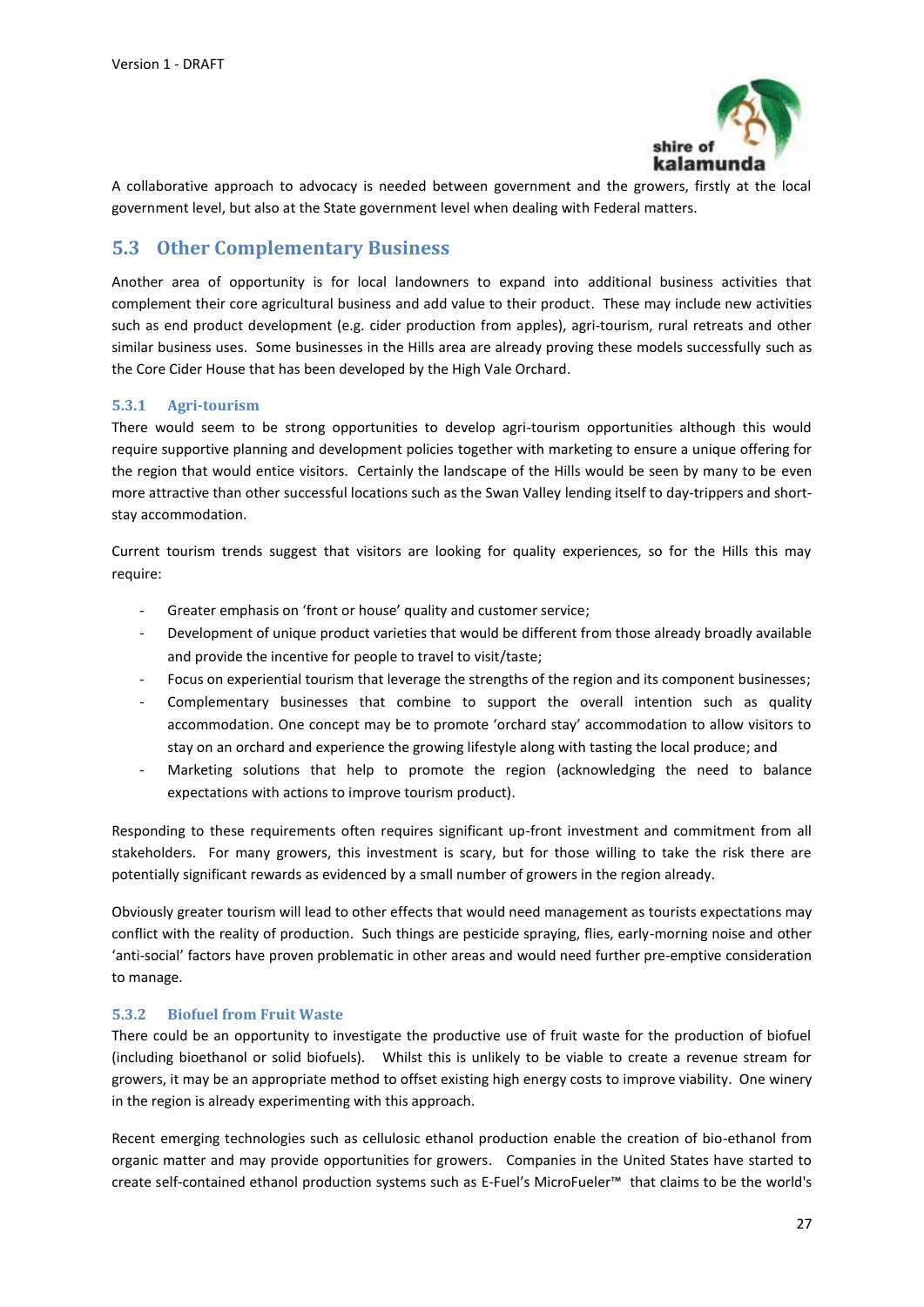

first portable ethanol micro-refinery system making it possible for homeowners and small businesses to safely and cost-effectively create their own fuel, on-site<sup>21</sup>. More locally, the University of Western Australia has created an integrated end-to-end system in a standard 6.1m (20ft) container that demonstrates an anaerobic technique 'in a box'.

Examples have been also created in other locations including the Fraunhofer Institute that has built a pilot waste-food-to-fuel plant in Stuttgart, Germany, next to a wholesale fruit market. At the end of the day, the waste and rotted vegetables are scooped up and dumped into a bioreactor, where the waste ferments into a sustainable biomethane. As an added bonus, the biofuel plant also reuses all of the runoff from biomethane production, like the liquid filtrate, which is fed to algae farms that produce a biodiesel fuel. CO2 from the fermentation process also feeds the algae farm. Though strictly a test plant, this demonstration shows promise to allow local farmers to 'fuel up' on otherwise discarded fruit.

Challenges with this opportunity include the variability in supply (maintaining a constant supply of bio-feed is key to maximising utilisation) and the impact of transportation costs. However, with the appropriate partnerships between researchers, government and the industry, this may be an avenue worth exploring further.

## <span id="page-27-0"></span>**5.4 Status Quo**

One option to consider is the Status Quo approach whereby the current situation is left as it with a view that market forces will resolve the situation one way or another. There are several scenarios that may play out with this option, namely:

- If the Australian Dollar continues to depreciate, the pressure from global competition will diminish leading to greater competitiveness for local product with international markets;
- Continued increase in local population growth in Metropolitan Perth will lead to a growing local market and increased demand. Land that is non-producing will take longer to re-establish making those who remain competitive;
- Competition from interstate producers would be likely to continue to increase as investment and intervention strategies in those areas create better/cheaper products;
- Land values will drop to a level determined by the market that balances supply and demand;
- Land owners will be forced to either cooperate to survive or sell and move; and
- Where land owners are forced to sell, there is likely to be social hardship as the market adjusts to demand and peak prices are not achieved.

The uncertainty of these scenarios and their associated outcomes present significant downside risk to the local industry and community, therefore the status quo approach is not recommended.

# <span id="page-27-1"></span>**6 Summary of Interventions**

The following table provides a summary of the intervention strategies outlined previously:

| Category | <b>Intervention Summary</b> | <b>Probable Outcomes</b> |
|----------|-----------------------------|--------------------------|
|          |                             |                          |

<sup>21</sup> http://www.microfueler.com/t-technology.aspx

1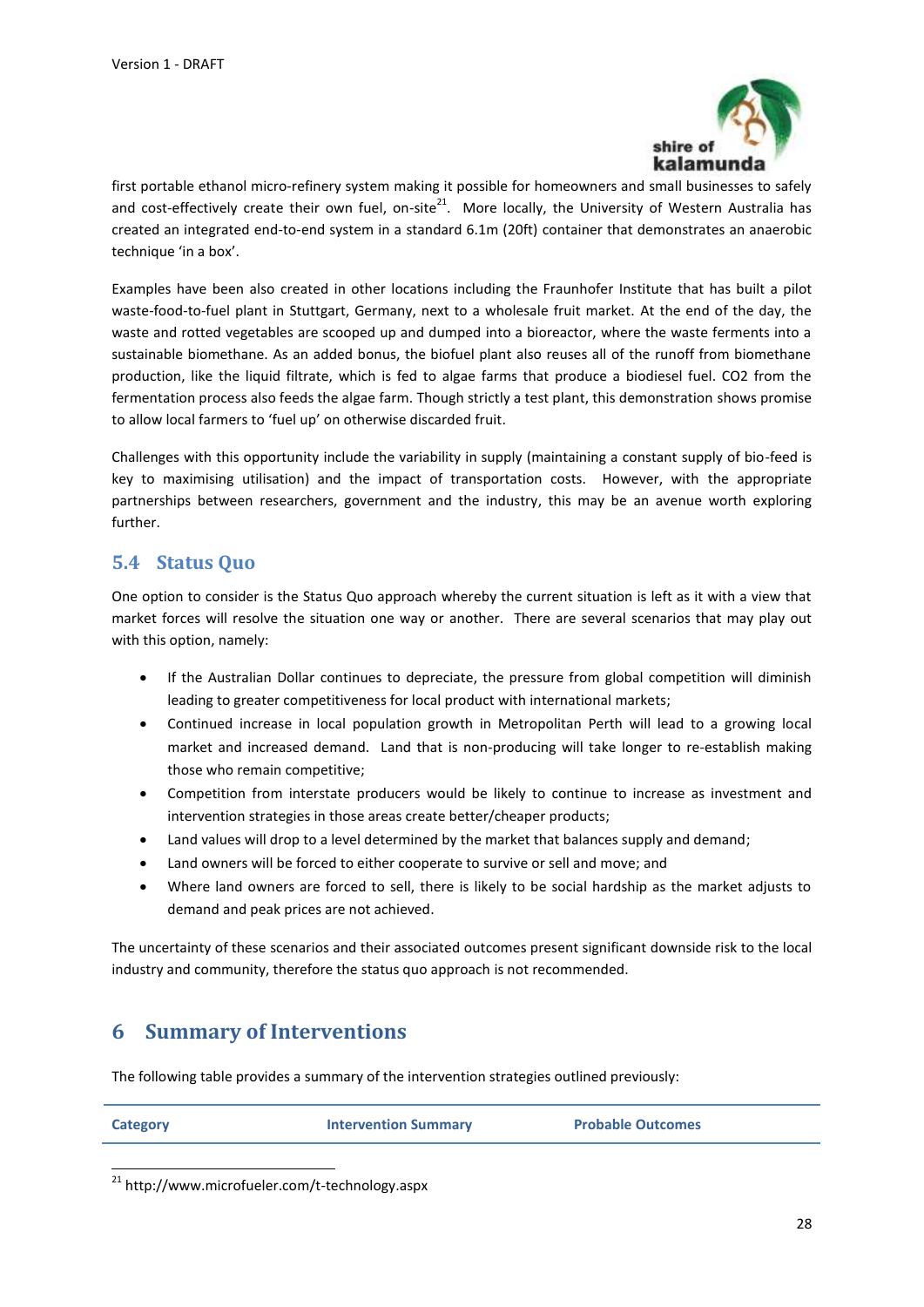

| <b>Planning</b>                                  |                                                                                                                                     |                                                                                                                                                                                                                                                                                                                                               |  |  |  |
|--------------------------------------------------|-------------------------------------------------------------------------------------------------------------------------------------|-----------------------------------------------------------------------------------------------------------------------------------------------------------------------------------------------------------------------------------------------------------------------------------------------------------------------------------------------|--|--|--|
| Land Re-categorisation                           | Re-categorise the land to non-<br>priority agricultural production                                                                  | Create the argument that the area is<br>not a priority for food production<br>leading to the potential for broader<br>subdivision. Likely to result in<br>significant reduction in production.                                                                                                                                                |  |  |  |
| <b>Ancillary Lot</b>                             | Allow priority Agriculture Lot +<br>Ancillary Lot: 2ha                                                                              | Limited reinvestment likely into some<br>productive lots.<br>Creates incentive for currently non-<br>producing lots to start producing to<br>be eligible.<br>May provide opportunities to<br>establish an economic development<br>fund to support business/industry<br>development activities.<br>Little certainty over long-term<br>outcomes |  |  |  |
| <b>Strata Development</b>                        | Create a rural cluster                                                                                                              | Allows several residential dwellings<br>to be built together with the balance<br>being used for agriculture. Enables a<br>potential financial model to support<br>production through strata fees.                                                                                                                                             |  |  |  |
| <b>Transferable Development</b><br><b>Rights</b> | Allow landowners to transfer<br>development rights to a third party                                                                 | Protects agricultural land at the<br>expense of greater density in another<br>area                                                                                                                                                                                                                                                            |  |  |  |
| <b>Extended Uses</b>                             | Allow for additional land uses                                                                                                      | Provides additional options for<br>landowners to produce income                                                                                                                                                                                                                                                                               |  |  |  |
| <b>Business Efficiency</b>                       |                                                                                                                                     |                                                                                                                                                                                                                                                                                                                                               |  |  |  |
| Capacity development &<br><b>Product Quality</b> | Maximise the effectiveness and<br>efficiency of local production<br>Undertake survey of retailers to<br>assess quality              | Best practice orchard management<br>Highest quality product                                                                                                                                                                                                                                                                                   |  |  |  |
| <b>New Technologies</b>                          | Investigate the role of technology in<br>supporting production                                                                      | Creates improved product quality,<br>yield and business efficiency                                                                                                                                                                                                                                                                            |  |  |  |
| <b>Collaborative Farming</b>                     | Realise cost-of-scale advantages<br>through collaborative practices<br>Create examples of models that<br>have worked in other areas | Improves viability<br>Helps balance capital-expenditure<br>and operational expenditure                                                                                                                                                                                                                                                        |  |  |  |
| <b>New Products and</b><br><b>Markets</b>        | Discuss opportunities with growers<br>for new products and undertake<br>pilot projects. Explore new                                 | Development of new products and<br>extended markets                                                                                                                                                                                                                                                                                           |  |  |  |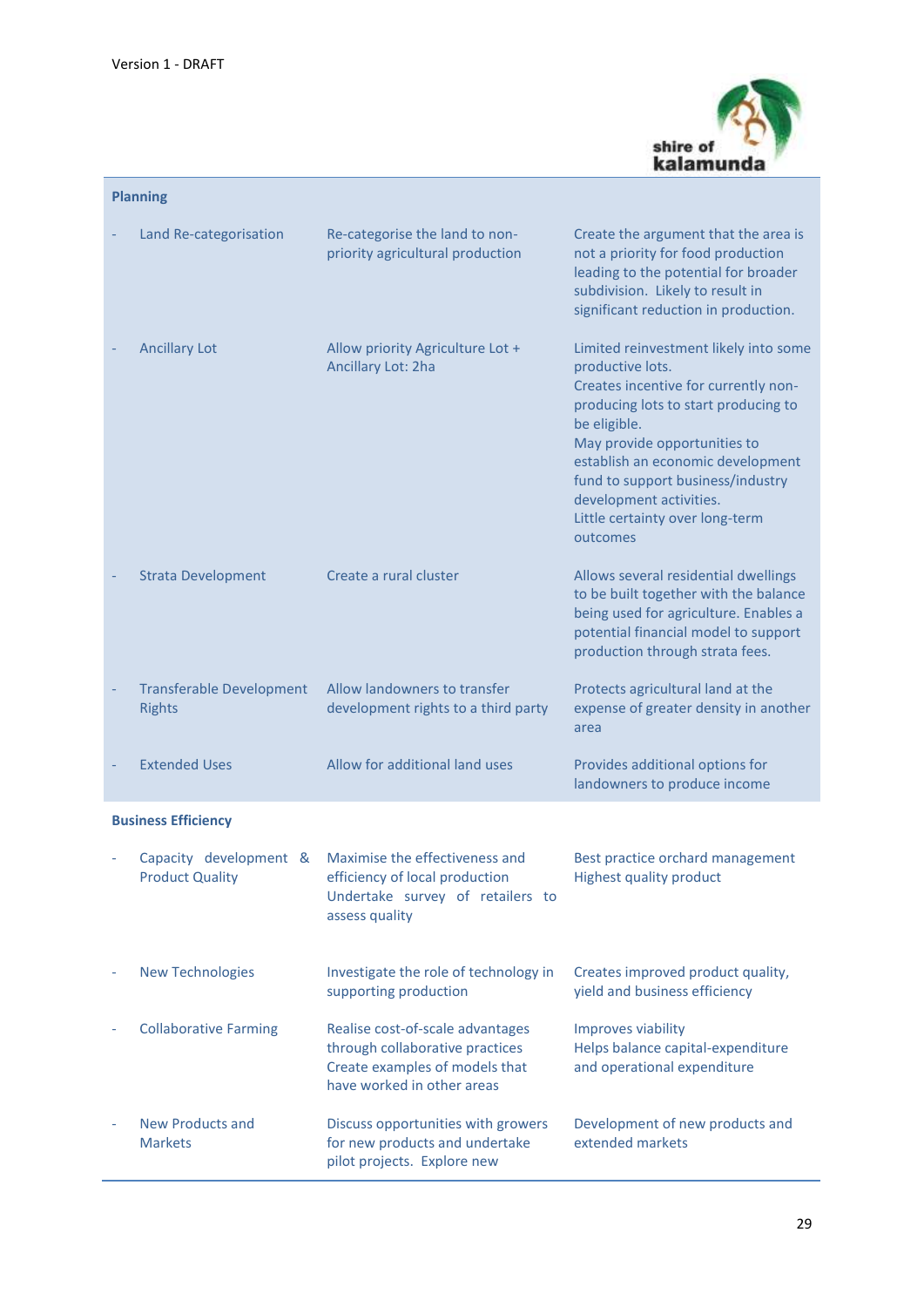

|                               | distribution channels                                                                                         |                                                          |
|-------------------------------|---------------------------------------------------------------------------------------------------------------|----------------------------------------------------------|
| <b>Government Support</b>     | Investigate the role of government<br>to support the industry<br>Lobby for government support in<br>new areas | Greater government support aligned<br>to industry needs. |
| <b>Complementary Business</b> |                                                                                                               |                                                          |
| Agri-tourism                  | Encourage tourism opportunities                                                                               | Creates new business models to<br>support viability      |
| <b>Biofuel</b>                | Explore the potential to utilise<br>waste product to offset energy costs                                      | Reduces energy costs to help with<br>viability           |
| <b>Status Quo</b>             | Allow market forces to resolve                                                                                | Uncertain future                                         |

## <span id="page-29-0"></span>**7 Enablers**

## <span id="page-29-1"></span>**7.1 Governance**

Probably the most important factor in the survival of the industry would be a formal leadership group that can represent the interests of the landowners, ensure cooperation, coordinate collaboration and deliver business development outcomes. This needs to be complemented by defined roles and appropriate resources to deliver initiatives. As an initial step of the group, the development of an industry development strategy should be created to guide activities. There are already a number of local industry groups that may be able to take ownership of this responsibility although it may be necessary to establish a new group with appropriate input or oversight from the Shire (particularly if investment is required). The group would be expected to deliver outcomes under defined terms of reference than ensure appropriate management and expenditure of funding. These terms would be focused upon helping the Hills industry to sustained profitability through areas such as marketing, innovation, advocacy, market information, risk management and environmental responsibility.

## <span id="page-29-2"></span>**7.2 Government Support**

There could be several arguments to justify government support including:

- The position of government requiring preservation of the land for food production longer-term irrespective of the market conditions in the immediate term;
- The characteristics of the industry;
- The need for WA to diversify its economy beyond the resources sector; and
- The costs associated with the increased need for infrastructure should urbanisation occur, thereby justifying funding for alternative strategies to invest in industry supportive activities instead.

Support may be at all levels of government and could include:

Grant funding for common use equipment and facilities;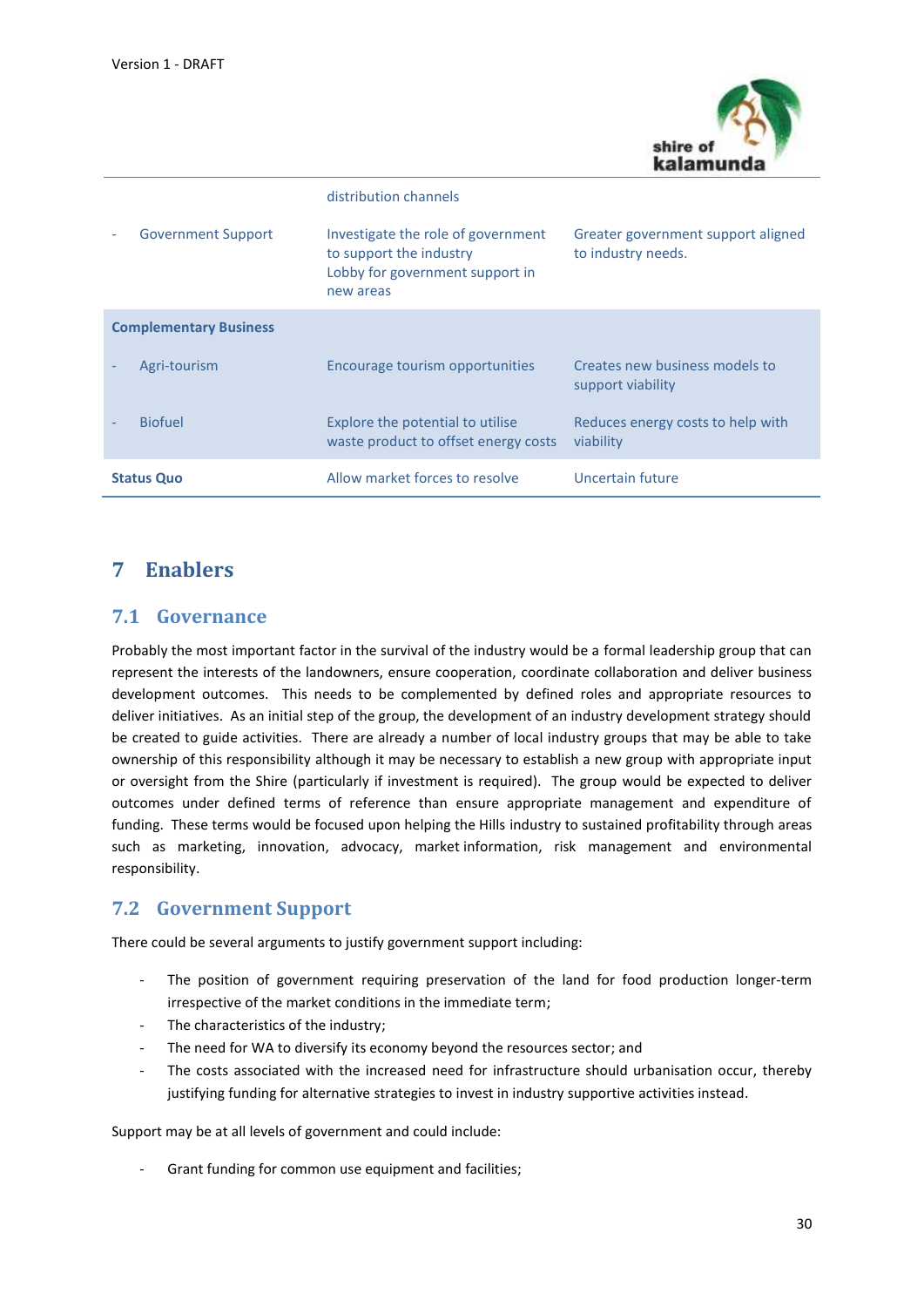

- Marketing of local product;
- Support for research and trial project in innovative areas; and
- Tax relief for capital investments.

## <span id="page-30-0"></span>**7.3 Marketing and Branding**

The region needs a strong marketing strategy to support the industry - particularly in relating to any agritourism opportunities. This may involve the creation and promotion of a brand for the area that aligns to customer demand for quality and wholesome produce. Ideas for implementation include:

- Creation of a common and consistent farm gate branding that could be used to create more professional signage for stalls in the Hills area (rather than the more typical hand-painted sign on a piece of waste wood);
- Promotion could be achieved through a farm gate trail guide that may include a smartphone app with the potential to link into additional opportunities for on-line direct purchasing, home delivery and other community supported agriculture initiatives;
- Potentially the farm gate stall could be built into an annual event/competition such as a 'Best Farm Stall' competition (similar to community scarecrow competitions) with associated linkages with local community groups and schools (e.g. Men's Shed). This could also create an incentive for visitors to visit the area;
- Creating a signage strategy that embeds appropriate and consistent branding for the area onto local signs, maps etc.;
- Leveraging existing Shire resources for marketing such as its own website, the Zig Zag Cultural Centre and other community assets such as libraries and the administration centre;
- Investigate adding grower stories to their produce so that consumers can access more information about the source of their purchases; and
- Undertake a survey of wholesalers and end consumers to identify perception of Hills produce and to find unique characteristic that might underpin a marketing/branding initiative.

Any marketing would need to ensure alignment of consumer expectations with Hills product.

## <span id="page-30-1"></span>**7.4 Business Development**

Supporting local producers with developing new market channels and growing their business would benefit from a new business/industry development role for the industry. This role would be focused upon liaising between producers and creating new/expanded sales channels (an example might be the creation of a community supported agriculture model and food hub). The role may also include other responsibilities such as marketing and branding. The role would be defined by the governance group.

## <span id="page-30-2"></span>**7.5 Funding**

Any business support initiatives to support the area will require funding. There may be the potential to fund initiatives through collaborative contributions from local producers, potentially through a cooperative or association structure. Typically, this type of model is difficult to implement as the willingness for producers to pay is dependent on the tangible value they receive and often the value is difficult to measure. Initiatives such as branding and marketing tend to be expensive and are best implemented with a longer-term outlook which conflicts with the day-to-day needs of business.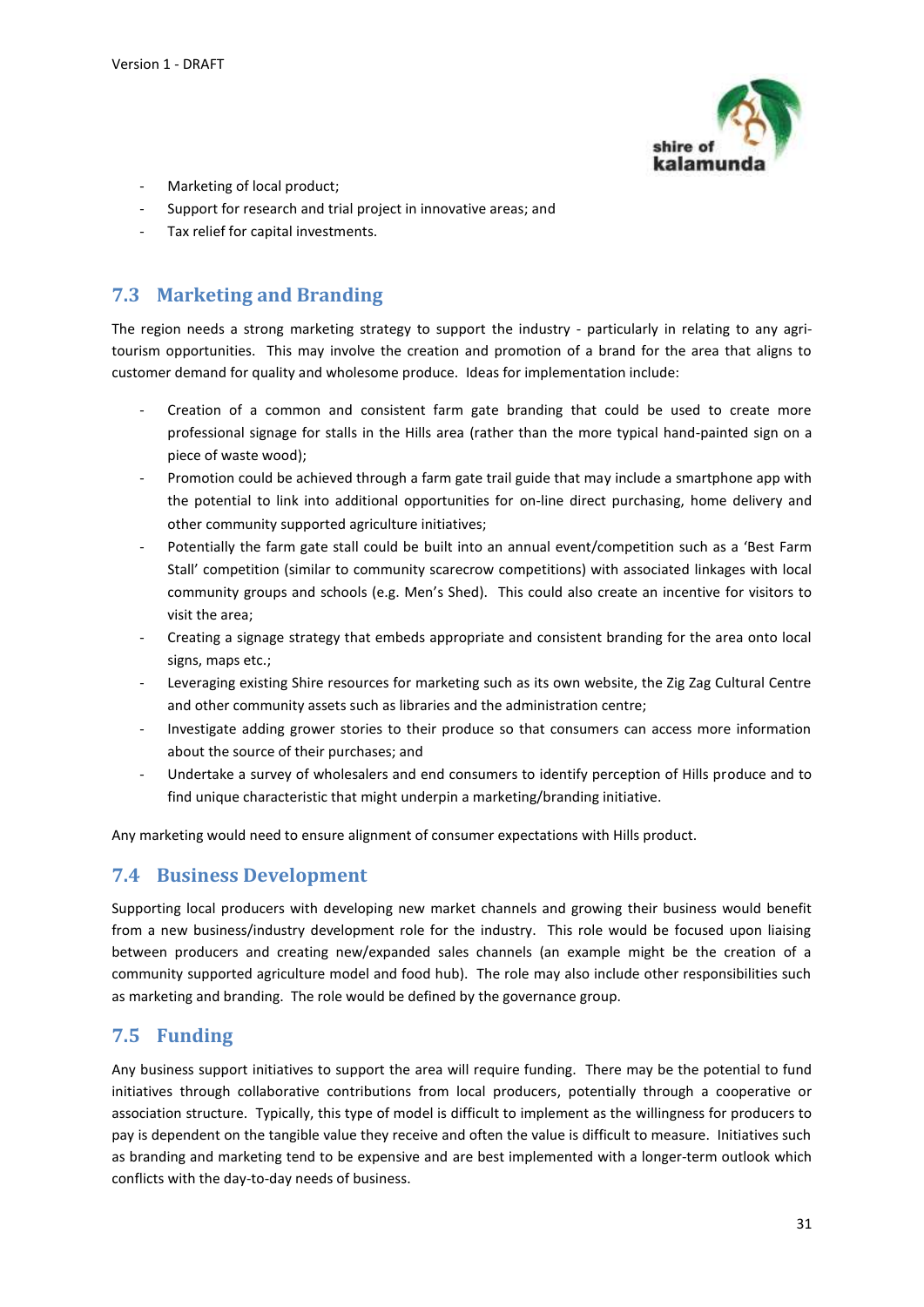

Within the planning scenario to allow subdivision, an option may be to implement a development contribution model at the point of the subdivision application or possibly a rates levy (using a business improvement districts model) that could be used to support a centralised fund to promote and support the industry. This would require broad agreement from landowners and it would be important to define the scope of projects including any infrastructure that would be funded using such a scheme. The amount of the contribution would need to be sufficient to support impactful industry development initiatives. Any on-going levy would need careful thought so as not to place an impost on producers who already facing financial hardship.

The WA state planning policy 3.6 Development Contributions for Infrastructure identifies the need for any developer contribution model to be underpinned by a development contribution plan and incorporated into a local planning scheme, or otherwise through voluntary agreement with the relevant developers. There is debate over exactly what is eligible to be funded through developer contributions which are generally restricted to capital costs rather than on-going maintenance or operation. For growers this would require identifying specific infrastructure that could be created to support the industry unless an alternative negotiated outcome could be reached for 'softer' services like marketing.

The policy states that contributions can be sought for community infrastructure that includes "*such other services and facilities for which development contributions may reasonably be requested having regard to the objectives, scope and provisions of the policy*". Furthermore, the policy states that development contributions can be sought for "*other costs reasonably associated with the preparation, implementation and administration of a development contribution plan*". The basic principles underlying development contributions include:

- 1. Need and nexus
- 2. Transparency
- 3. Equity
- 4. Certainty
- 5. Efficiency
- 6. Consistency
- 7. Right of consultation and arbitration
- 8. Accountable

Confirming a scheme that is equitable to all beneficiaries should be developed in association with growers and other stakeholders to confirm an appropriate and fair scheme.

#### <span id="page-31-0"></span>**7.5.1 Government Funding**

The government's Clean Technology Food and Foundries Investment Program and other similar programs may provide opportunities for investment into new technologies. This \$200 million competitive merit-based grants program supports Australian food and foundry manufacturers to invest in energy efficient capital equipment and low emission technologies, processes and products.

## <span id="page-31-1"></span>**8 Discussion of the Options**

The risk of continued decline in the growing industry warrants consideration to strategies that both strengthen and diversify the local economy and the community that lives here. To some extent this supports an argument for a planning/subdivision approach that would bring in new residents with new ideas leading to a more resilient economy.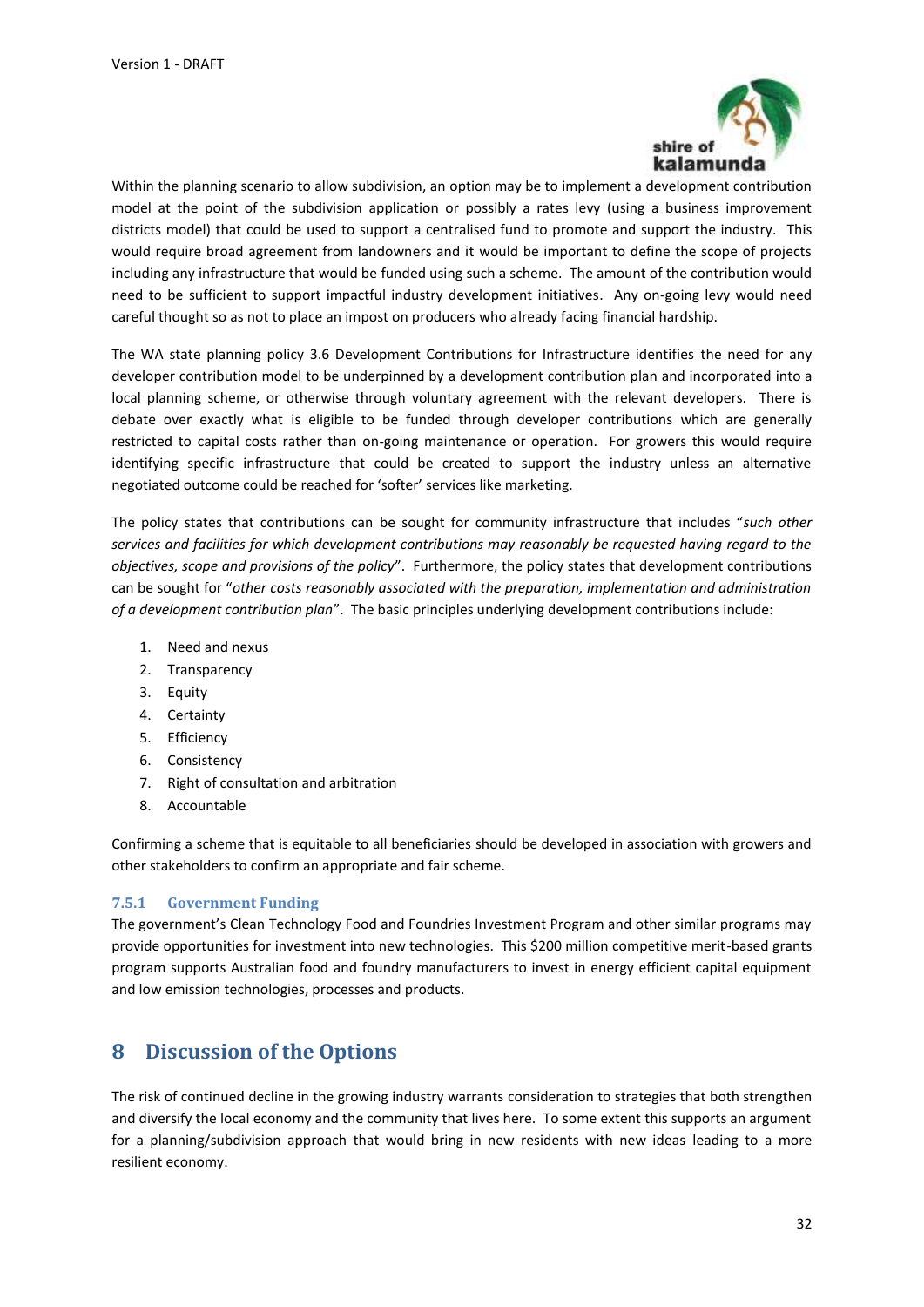

Theoretically, there is also an argument to suggest that reducing the minimum lot size could help viability of some businesses in certain circumstances for the following reasons:

- It would enable existing producers to release equity in their land, some of which could be invested into new infrastructure for the continuation of the remainder of their business
- Smaller lots could facilitate a greater level of diversity in production allowing for niche production
- Subdivision may bring in new investment and ideas into the area that would support some economic opportunities to maintain production on some properties
- Smaller lots may encourage family members to stay in the area by providing an opportunity for them to own their own home neighbouring the main family home and thereby continue to support production through the family business.

By looking at DAFWA estimates of the labour required to grow fruit, a typical example is 910 hours per ha of apples which, assuming a single full-time person working 38 hours a week for 48 weeks per year (equating to 1824 hours) is 2 ha capacity.

However, the WA Department of Agriculture and Food is strongly against any push for rezoning and subdivision for a number of reasons including:

- 1. The area is classified as a priority agricultural area and should be protected as a food production area;
- 2. The fact that there are already many smaller properties available in the greater Perth area and therefore larger areas should be protected;
- 3. Subdivision will lead to greater population density that in turn will lead to amenity issues, land use conflicts as well as potential exacerbation of pest control;
- 4. Past experience in other locations that has resulted in poor outcomes;
- 5. The fact that further subdivision creates premium lot pricing that is above agricultural value, which makes the it harder to create a viable business;
- 6. The department feels that current areas that have been left fallow are all part of the cycle where new varieties can be created; and
- 7. Support of the area is not within the Department's current strategic focus.

Further challenges with a planning based solution include:

- Once land is fragmented through subdivision, it would be difficult to reverse in the future;
- The pressures of 'urbanisation' may inhibit viability of the remaining agricultural activity further, particularly through reduced lots sizes as well as local amenity and incompatible use issues;
- Increased demand for lifestyle lots is likely to increase lot prices disproportionately to their agricultural land value making agricultural production even less viable;
- The smaller lots would not benefit product quality, something that has been raised by retailers;
- The lack of on-going long-term control to ensure ancillary uses remain as agricultural production may result in continued decline of agricultural production. This may in turn lead to a cycle of further pressure to allow increased density;
- Additional land uses may put increased pressure on other services creating issues relating to water, waste, etc.;
- Increased density is also likely to lead to greater land management issues that would potentially exacerbate pest issues.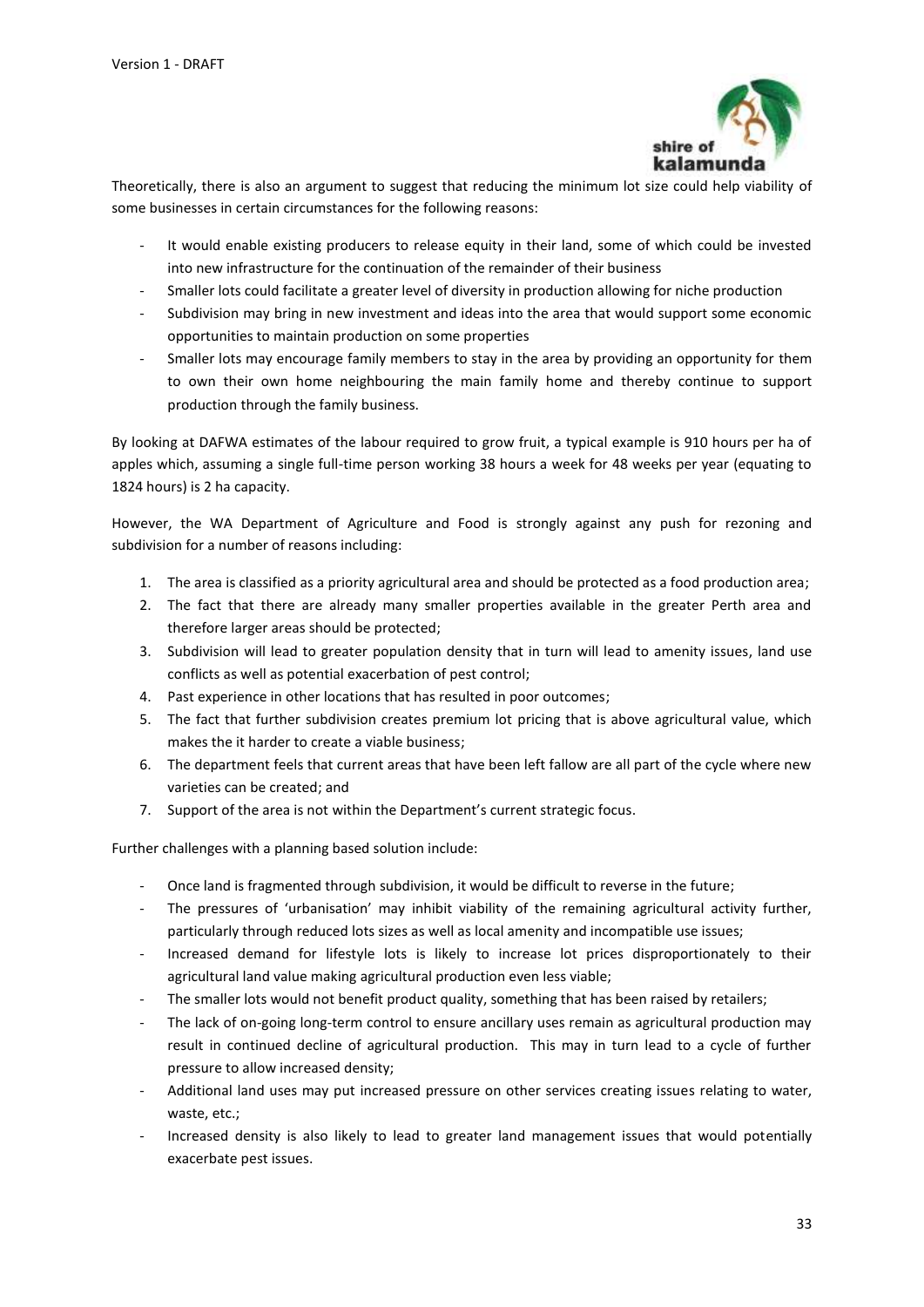

Whilst these arguments are valid, they neglect the social context. A subdivision approach would certainly help some existing landowners overcome their financial hardships whereas the status quo approach is likely to lead to continued (and increased) financial hardship for some growers. Whilst some factors are currently easing such as the strength of the Australian Dollar and staff shortages are also reducing, their situation is unlikely to improve significantly any time soon without other interventions.

The business efficiency solutions represent the simplest and fastest opportunity to help the growers, although the effects on individual businesses would be less certain. These tend to be longer term and rely on difficult cultural change. They will require growers to be innovative, take risk and to collaborate more - traits that are uncertain. These solutions also require on-going funding and a clear governance model with the necessary 'arms and legs' to deliver projects.

Taking a passive status quo approach would be the least preferable solution as it leaves the local industry entirely to market forces and ignores opportunities that could be leveraged through a more active nurturing approach. The status quo approach risks the continued erosion of the area's advantage of an existing industry base, its associated investments, knowledge base and its platform for value-adding opportunities such as agritourism.

# <span id="page-33-0"></span>**9 Summary of Arguments**

The following table summarises the arguments along with points supporting and against those arguments:

| <b>Argument</b>                                                                                                                                                         | <b>Support</b>                                                                                                                                                                                                                                                                                                                                                    | <b>Counter</b>                                                                                                                                                                                                                                                                                                                                                                                                                                                                                                                                                                                                                                                                           |  |  |
|-------------------------------------------------------------------------------------------------------------------------------------------------------------------------|-------------------------------------------------------------------------------------------------------------------------------------------------------------------------------------------------------------------------------------------------------------------------------------------------------------------------------------------------------------------|------------------------------------------------------------------------------------------------------------------------------------------------------------------------------------------------------------------------------------------------------------------------------------------------------------------------------------------------------------------------------------------------------------------------------------------------------------------------------------------------------------------------------------------------------------------------------------------------------------------------------------------------------------------------------------------|--|--|
| Current lot sizes result in a<br>production capacity that is<br>too large for local markets<br>but too small for major<br>retailers. Subdivision would<br>be a solution | Subdivision<br>will<br>bring<br>$\bullet$<br>new<br>investment into the area and<br>allow existing landowners to<br>release capital that can<br>be<br>invested into continuing their<br>business<br>Smaller lots will encourage more<br>$\bullet$<br>'cottage' production of niche<br>products<br><b>Increases</b><br>diversity<br>and<br>$\bullet$<br>resilience | Subdivision will make lots less viable due to<br>$\bullet$<br>lower efficiencies of scale and as land price<br>increases beyond agricultural value.<br>Higher density risks greater conflicts<br>$\bullet$<br>between land uses<br>Already plenty of smaller lots in greater<br>$\bullet$<br>Perth area.<br>Protection of fertile agricultural land is an<br>$\bullet$<br>imperative.<br>Larger lots are generally more viable than<br>$\bullet$<br>not smaller ones.<br>Unlikely to provide a long term solution<br>$\bullet$<br>without other strategies<br>Risks destroying the unique rural character<br>$\bullet$<br>of the area<br>Unlikely to affect product quality<br>$\bullet$ |  |  |
| market value<br>Overall<br>of<br>produce is reducing making<br>production unviable                                                                                      | Interstate<br>and<br>global<br>$\bullet$<br>competition<br>makes<br>locally<br>produced fruit too expensive                                                                                                                                                                                                                                                       | The Australian dollar has weakened over the<br>۰<br>last few months making local produce more<br>competitive.<br>Better quality local product would improve<br>$\bullet$<br>competitiveness/value<br>Overall demand is increasing with local<br>۰<br>population growth and overseas demand for<br>quality produce<br>Consumer trends for healthy eating support<br>۰<br>market for quality locally grown product                                                                                                                                                                                                                                                                         |  |  |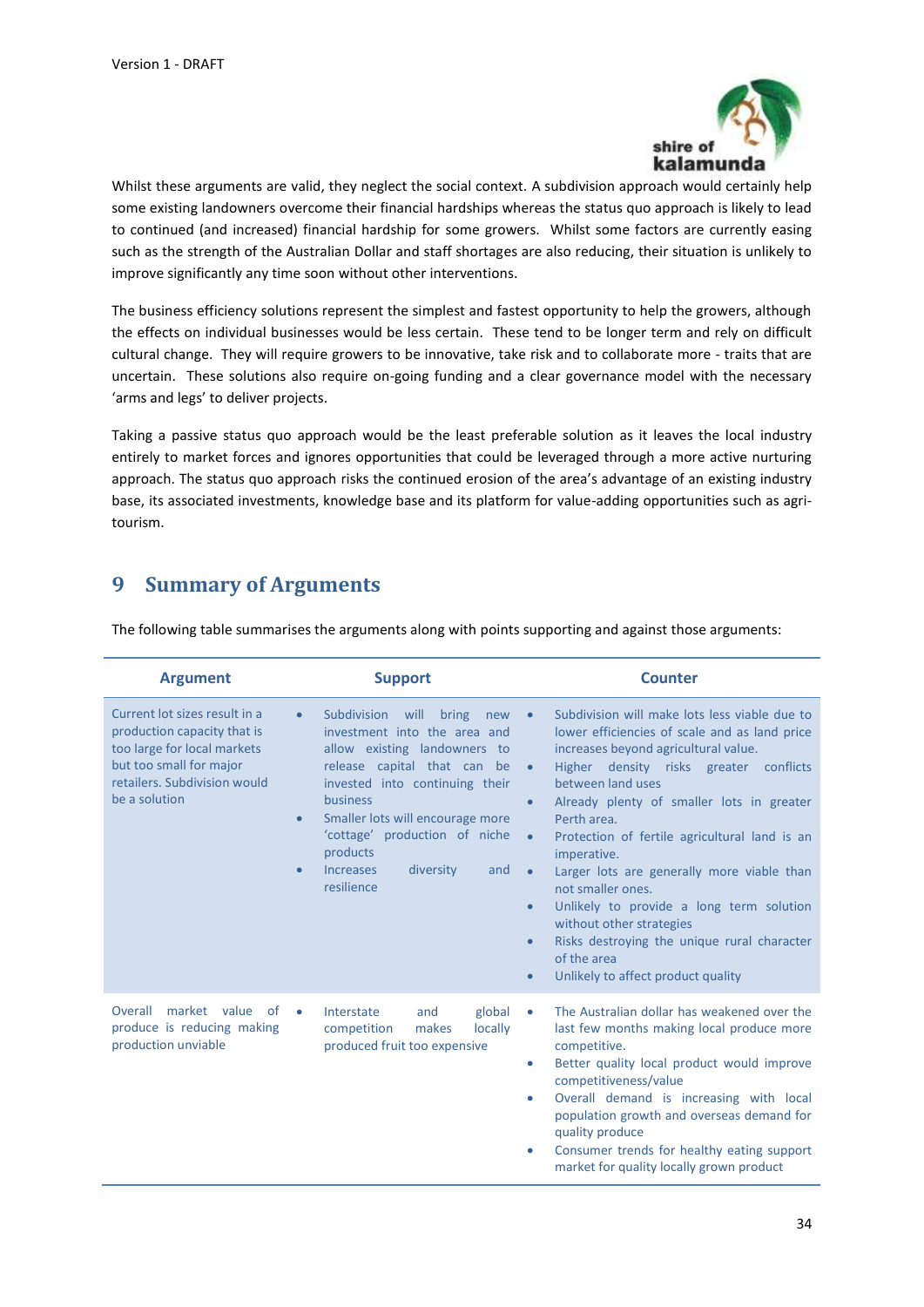

| <b>Subdivision</b><br>of<br>land<br>will<br>enable families to remain on<br>the property to support the<br>family business |                                     | Smaller lots will make it easier<br>for families to retain property in<br>the area and continue to help<br>out with the production                                                                       | $\bullet$<br>$\bullet$<br>$\bullet$ | This argument would suggest that in time,<br>the next generation may want the same<br>outcome. The approach is unsustainable.<br>May work for a few businesses but equally<br>likely that subdivision will be used to fund<br>lifestyle options<br>Younger family members may not want to<br>remain |
|----------------------------------------------------------------------------------------------------------------------------|-------------------------------------|----------------------------------------------------------------------------------------------------------------------------------------------------------------------------------------------------------|-------------------------------------|-----------------------------------------------------------------------------------------------------------------------------------------------------------------------------------------------------------------------------------------------------------------------------------------------------|
| <b>Declining</b><br>of current<br>use<br>land/lots<br>production<br>for<br>shows it is unviable                            | ۰                                   | People are pulling up their<br>orchards as evidenced by the<br>diminishing production in the<br>area.                                                                                                    | $\bullet$<br>$\bullet$              | Reduction may be explained in part by the<br>aging population. Some people are doing<br>well.<br>The land remains fertile and this is part of<br>the natural process that happens anyway<br>with the introduction of new varieties                                                                  |
| Risks and<br>uncertainty<br>of<br>production are too great                                                                 | $\bullet$<br>$\bullet$<br>$\bullet$ | Costs of regulatory compliance<br>are increasing<br>Potential<br>restrictions<br>on<br>pesticide use add to risk of crop<br>destruction<br>Climatic factors which affect<br>production are too uncertain | $\bullet$<br>$\bullet$              | Barriers are not insurmountable as shown by<br>some<br>Opportunity for innovation to overcome<br>challenges                                                                                                                                                                                         |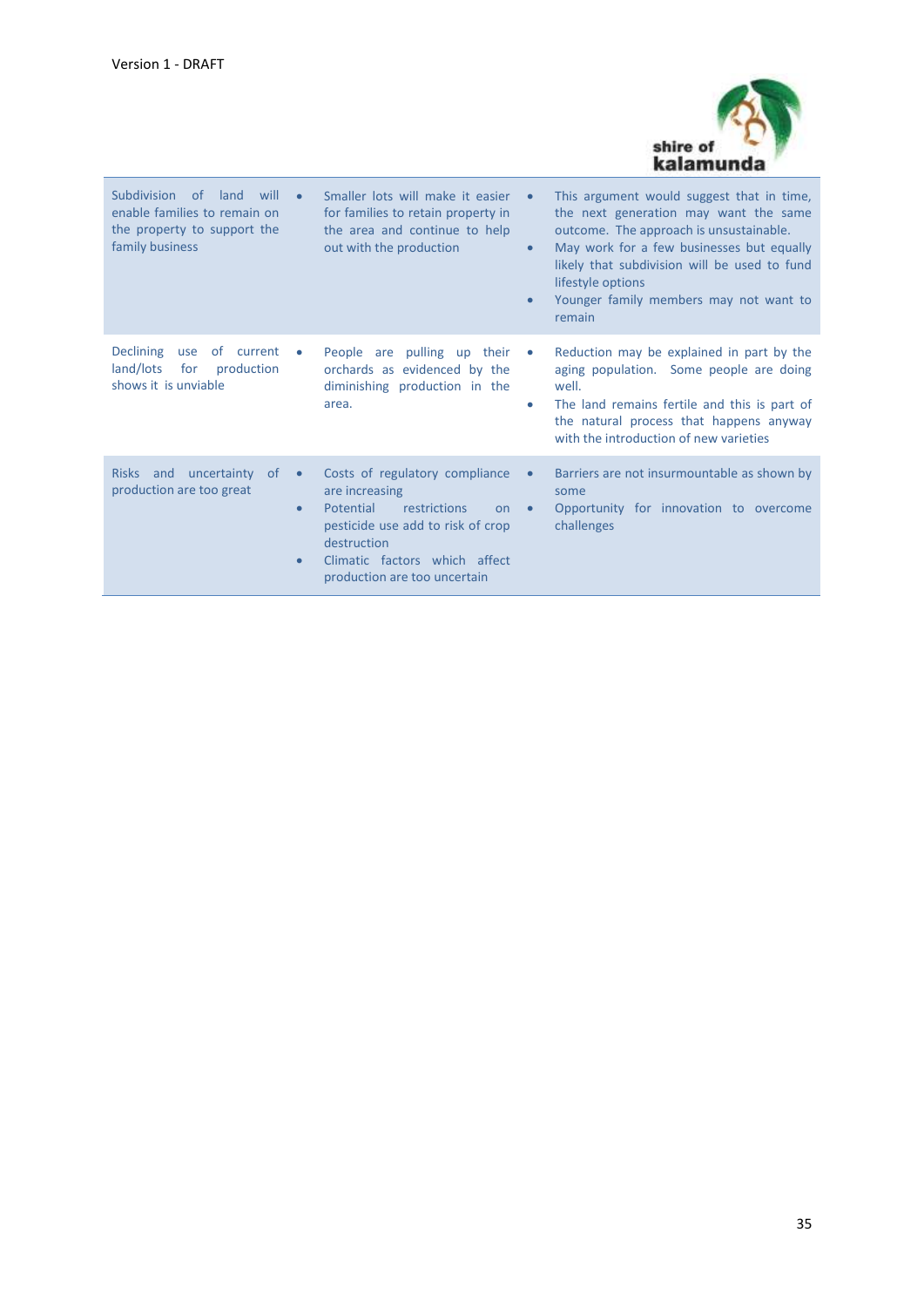## **9.1 Risk Assessment**

The following table shows a summary risk assessment of key strategies:

<span id="page-35-0"></span>

| <b>Strategy</b>                                                             | <b>Risks</b>                                                                                                                                                                                                                                                                                        | <b>Likelihood</b>          | <b>Consequence</b>                                                                                                                                                                                                                             | <b>Mitigation</b>                                                                                                                                                                                                                                                                                     |
|-----------------------------------------------------------------------------|-----------------------------------------------------------------------------------------------------------------------------------------------------------------------------------------------------------------------------------------------------------------------------------------------------|----------------------------|------------------------------------------------------------------------------------------------------------------------------------------------------------------------------------------------------------------------------------------------|-------------------------------------------------------------------------------------------------------------------------------------------------------------------------------------------------------------------------------------------------------------------------------------------------------|
| <b>Planning Solutions</b>                                                   | Subdivision approaches will lead to<br>$\bullet$<br>increase in rural lifestyle lots and<br>lower viability of remaining<br>agricultural land.<br>Any solution that leads to increased<br>$\bullet$<br>density will be likely to increase land<br>use conflicts and poor land<br>management issues. | <b>High</b><br><b>High</b> | Remaining productive industries will<br>reduce permanently and<br>agricultural land will be lost.<br>Poor community outcomes and<br>potential for increased pest issues.<br>Ultimately likely to increase<br>pressure on productive industries | Prevent subdivision approaches<br>Minimise any increase in density.                                                                                                                                                                                                                                   |
| <b>Business Efficiency</b>                                                  | Outcomes are uncertain, longer term<br>$\bullet$<br>and difficult to quantify upfront.<br>Requires upfront investment and<br>longer term commitment to realise<br>results.                                                                                                                          | <b>Medium</b>              | Many simply postpone the same<br>problems as now, but having<br>incurred additional expenditure.<br>Uncertain outcomes                                                                                                                         | Consequence of not doing anything is<br>greater than the risk of failure.<br>Base activities on an agreed strategic<br>plan that has been agreed by<br>stakeholders upfront and is regularly<br>reviewed<br>Implement regular reporting and<br>$\bullet$<br>measurement of outcomes where<br>possible |
| <b>Other complimentary</b><br><b>Business - Allow</b><br>extended land uses | Extension of allows uses may provide<br>additional conflicts between uses.                                                                                                                                                                                                                          | <b>High</b>                | Restrictions on business operations<br>that may impede viability                                                                                                                                                                               | Ensure only complementary uses are<br>allows and ensure appropriate<br>controls are in place to regulate uses.                                                                                                                                                                                        |
| <b>Status Quo</b>                                                           | Status quo approach may lead to<br>significant social hardship and<br>continued industry decline                                                                                                                                                                                                    | High                       | Increased social problems<br>Declining industry<br>Poor land management affecting<br>remaining businesses                                                                                                                                      | Allow market forces to resolve                                                                                                                                                                                                                                                                        |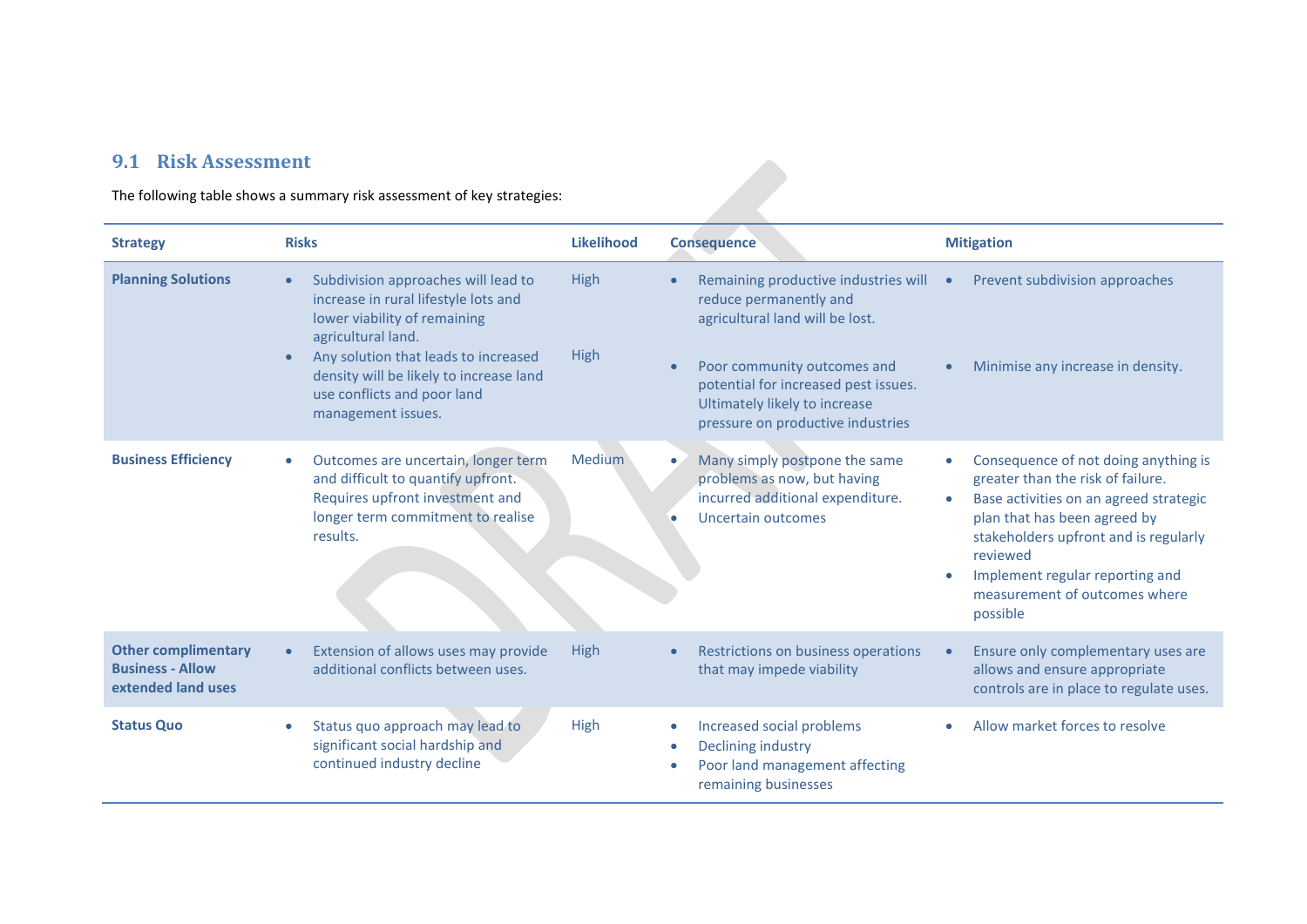## <span id="page-36-0"></span>**10 Conclusions and Recommendations**

The study concludes that the implementation of a planning approach through land subdivision is not considered to be the sole solution to the long term viability of growers in the Hills. Most importantly, it is understood that this approach is not supported by the State Government.

Whilst subdivision may be attractive for many landowners to support their personal circumstances, it is a risky strategy for the broader community that is more likely to support the further decline of the growers industry over the longer term. Whilst some short-term investment may be released from the sale of subdivided lots to be reinvested into sustaining current businesses in the short term, the overall viability of smaller lots will reduce further as the land value of lifestyle lots increases beyond the value of the agricultural land and puts pressure on productive lots.

Furthermore, it is considered likely that the aging local population is equally likely to use this released funding to support their retirement living expenses rather than investing in business growth.

The argument for subdivision to support families staying on the land is also considered a short term strategy given global trends in employment and living. Even if the strategy works for some families, the problem is likely to resurface in the future with subsequent generations.

To some extent the region suffers from an expectation from some land owners that sub-division is inevitable and/or a right attached to their ownership of the land. This has probably arisen due to other examples in Perth and an expectation raised by other prior discussions. Whilst in an ideal scenario, the breadth and depth of the property market would be sufficient to create a solid demand for all types of property, it is probably fair to say that the market for larger lots is becoming less as farming becomes a less attractive business for people who prefer more manageable smaller lots closer to the City and professional jobs in other industries.

Subdivision is also considered likely to exacerbate amenity issues and water/waste issues that will put further pressure on remaining producers. Increased density will increase the likelihood of poor land management by some new owners and increase risks of pests such as fruit fly as well as the risk from bushfires.

With the recent reduction in the strength of the Australian dollar and the slowdown in the mining sector, labour is expected to become more available, the competitiveness of imports will diminish and the opportunities for export increase. Continued local population growth in the Perth area also represents a growing local market and thereby greater viability in the industry.

Therefore any subdivision approach should include provisions (potentially through developer contributions, rates levy or other similar approach) to support the remaining growing industry, and potentially to support other local initiatives to diversify the local economy. This may include strategies to invest in tourism, facilities in the new Pickering Brook town centre, marketing and skills development for example. Whether the subdivision of productive and non-productive lots should be treated separately and the associated contributions split appropriately should be a matter for further consideration.

Irrespective of any planning based solution, this study suggests that the industry should focus on greater collaboration and innovation as a means to grow and prosper. Industry development strategies in other regions such as food hubs and community supported agriculture have shown some success and are worthy of consideration for the Hills area. However, for any 'soft' solutions to work, it will require a collaborative approach from the community based upon shared values and objectives. This may require cultural change management in the area where producers are accustomed to working independently and competitively.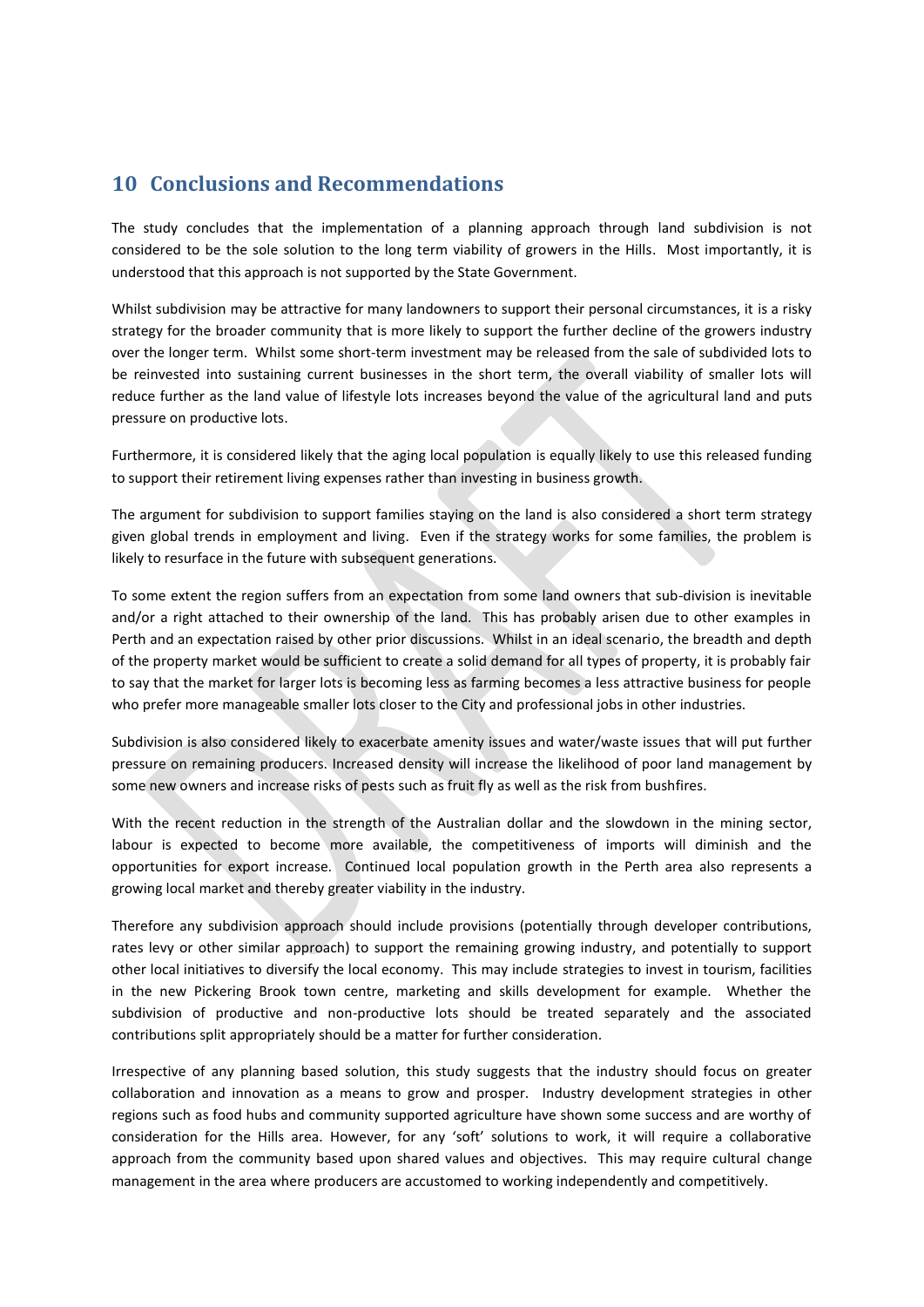

The report makes the following recommendations:

- 18. Investigate either existing local growers' groups or the formation of a new group to facilitate greater collaboration between growers – potentially with a view to establishing a cluster or cooperative. A few seed projects should be considered as a means to catalyse and focus this group any may include exploring opportunities for land share opportunities, a marketing project, a skills project and/or a renewable energy project.
- 19. Analyse the overall supply of fertile land in WA as compared to the State's population projections to see if there is an over-supply of land and thereby an argument to support the re-categorisation of land as non-priority agriculture
- 20. Explore the argument with the Department of Agriculture that if land is to be preserved for future food production, the Dept should be prepared to support projects that help with viability such as contributions to pest control, investment schemes for new infrastructure and other initiatives.
- 21. Investigate opportunities to advocate for incentives that encourage investment in capital equipment such as preferential tax treatment of investment in equipment to allow for faster depreciation of assets.
- 22. As part of the consideration to a subdivision approach, investigate the potential to implement a development levy or development contributions scheme to support the growing industry. This may include initiatives to support economic diversification of the local area, marketing and other initiatives such as tourism and the creation of the Pickering Brook Town Centre.
- 23. Investigate the potential to instigate trial innovation projects in areas of production, orchard management and waste
- 24. Communicate government support schemes to local growers such as the R&D investment scheme that support new investment and investigate/promote government programs like Enterprise Connect to provide advice and support for growers.
- 25. Explore ways for more efficient energy use via energy audits with growers to reduce overall energy costs.
- 26. Undertake further consultation with wholesalers and retailers to undertake a product 'quality audit' to understand the nature of the current output from the Hills as well as to better understand end customer expectations, retailer requirements and to assess opportunities for new product development and improvements. Also grow stronger relationships between growers and retailers leveraging common goals to supply quality product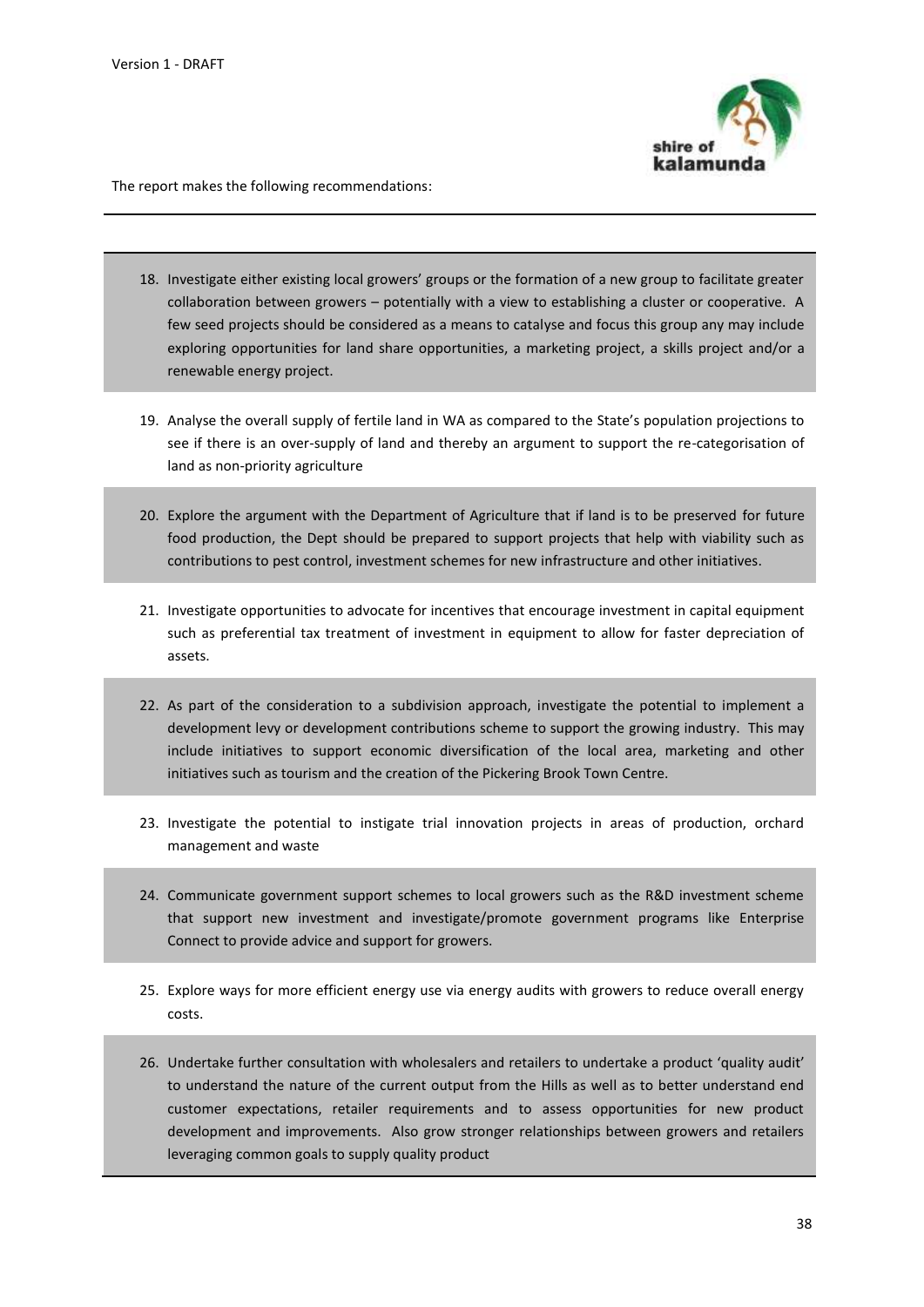

- 27. Facilitate knowledge building and skills development by bringing leading experts to share insights
- 28. Investigate links between growers and local education providers to link growers to student support programs and to encourage a new generation of growers that bring new ideas
- 29. Investigate the quality controls applied within the Agricultural Products Act to confirm any opportunities to 'level the playing field'
- 30. Investigate a "Hills Grower" branded farm gate display product that could share a common brand and support farm gate sales along with the development and promotion of a associated tourism trail.
- 31. Investigate the potential for a 'farmer story' campaign to be associated with local produce to enable consumers to have a greater affinity with the growers.
- 32. Undertake survey of younger family members of growers to understand their desire to remain in the area and maintain roles in the family business
- 33. Contact local start-up networks in Perth (e.g. Spacecubed) to investigate the potential for local entrepreneurial project to create innovative technology based solutions for direct on-line retailing for fruit and veg using a smartphone app or similar.
- 34. Assess Community Supported Agriculture and associated models such as Food Hubs as part of overall collaborative approach and governance model.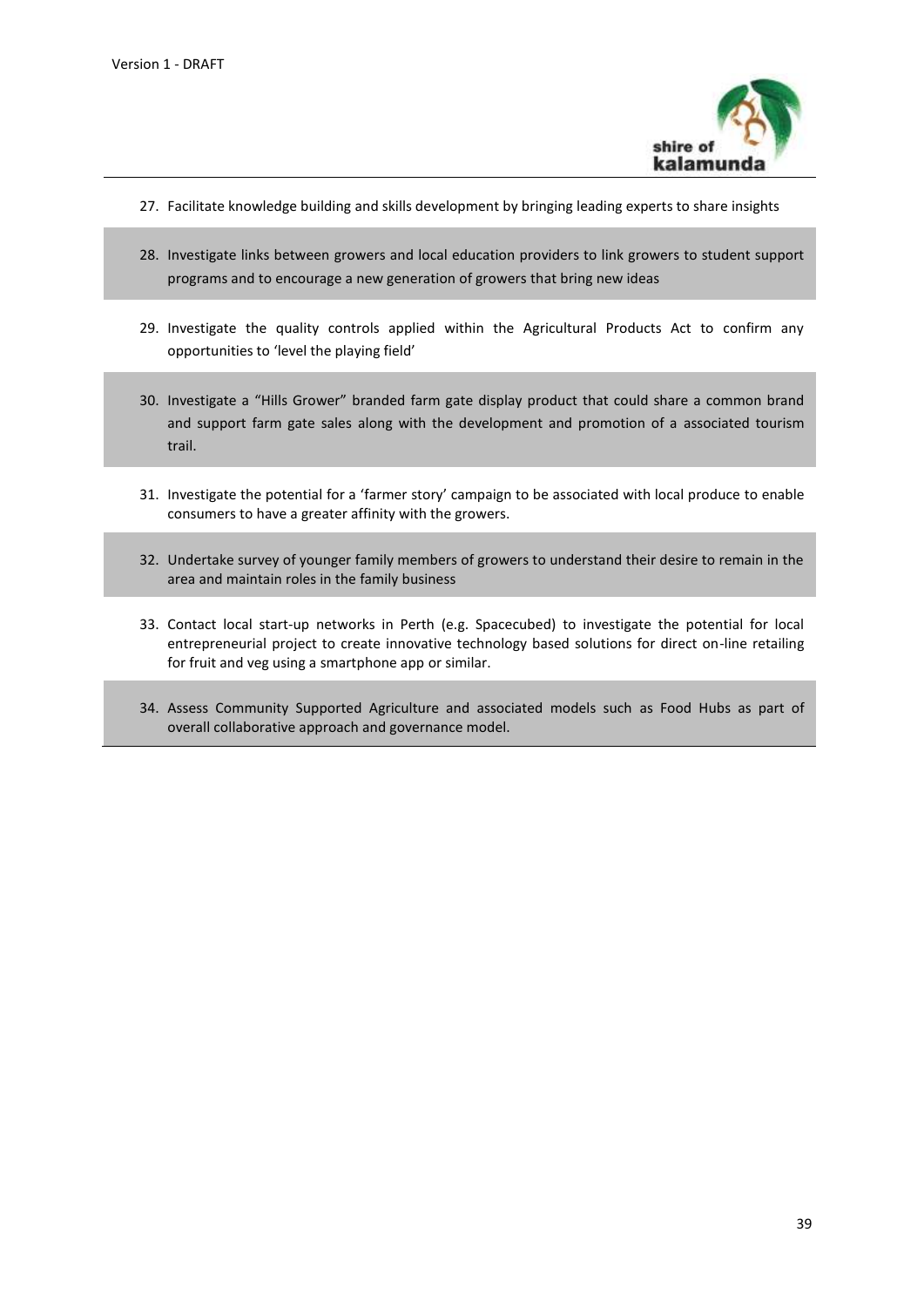

# <span id="page-39-0"></span>**11 APPENDIX 1: Worked Example of Viability**

The following worked example aims to illustrate some of the 'theoretical' figures to assess viability for a typical growing business on a 6ha lot (the minimum area for a lot zoned Rural Agriculture under the Local Planning Scheme)<sup>22</sup>.

*An approximate typical value for a land parcel of 6ha with single residential dwelling = \$900,000 to \$1,000,000*<sup>23</sup>

Assuming that a landowner would require a residential property irrespective of the location, the value of a residential home will be discounted. For the purposes of the example, the median house price in Perth of \$470,000 will be used.

### *Therefore value of remaining land = \$1,000,000 - \$470,000 = \$430,000*

To finance this at a commercial rate of 8% would require interest payments of \$34,400 per year, or approximately \$6,000 per hectare (assuming a balance of 5.75 ha for business activities from the overall 6ha lot).

### *Costs of financing land: \$6,000 per ha per year*

Added to this, where a new orchard is planted, there is several years' delay before the orchard becomes productive. The WA Department of Agriculture and Food estimate development costs upwards of \$40,000 per hectare minimum (for citrus) ranging up to \$90,000 per ha for pome and stone fruit. These costs cover the supply of water, irrigation, trees, trellising, netting, sheds, grading equipment and, in some instances, a cool room.

### *Costs of establishment: \$40,000 to \$90,000 per ha*

1

The Department estimates operating costs at \$22,000 per ha per year for mature pome and stone fruit and \$16,000 per ha for citrus depending on orchard set-up and planting density. The Department estimates the cost of packing and delivery of fruit to market to be a similar amount again.

### *Cost of production (including operation, packing and delivery): \$32,000 to \$44,000 per ha*

The labour required for production also varies between crop type. Tasks include fruit thinning, pruning, harvesting, packing, fertilising, irrigation, pest control and pest monitoring. The Department of Agriculture and Food have provided guidance on estimates that range from 440 hours per ha for oranges to 1460 hours per ha for nectarines.

### *The Department estimates the number of labour hours for production at between 440 to 1460 hours*

In addition, as fruit trees take several years to mature before they produce saleable fruit this reflects an additional cost that needs to be accounted for.

*The Department estimates that stone fruit may take 2 – 3 years before becoming productive*

<sup>&</sup>lt;sup>22</sup> Whilst the preferred minimum is 12 ha, subdivision to lot sizes no less than 6 ha are permitted subject to certain conditions

<sup>&</sup>lt;sup>23</sup> This has been calculated using past sales of similarly zoned land. There is a margin of error due to the volume and variability of sales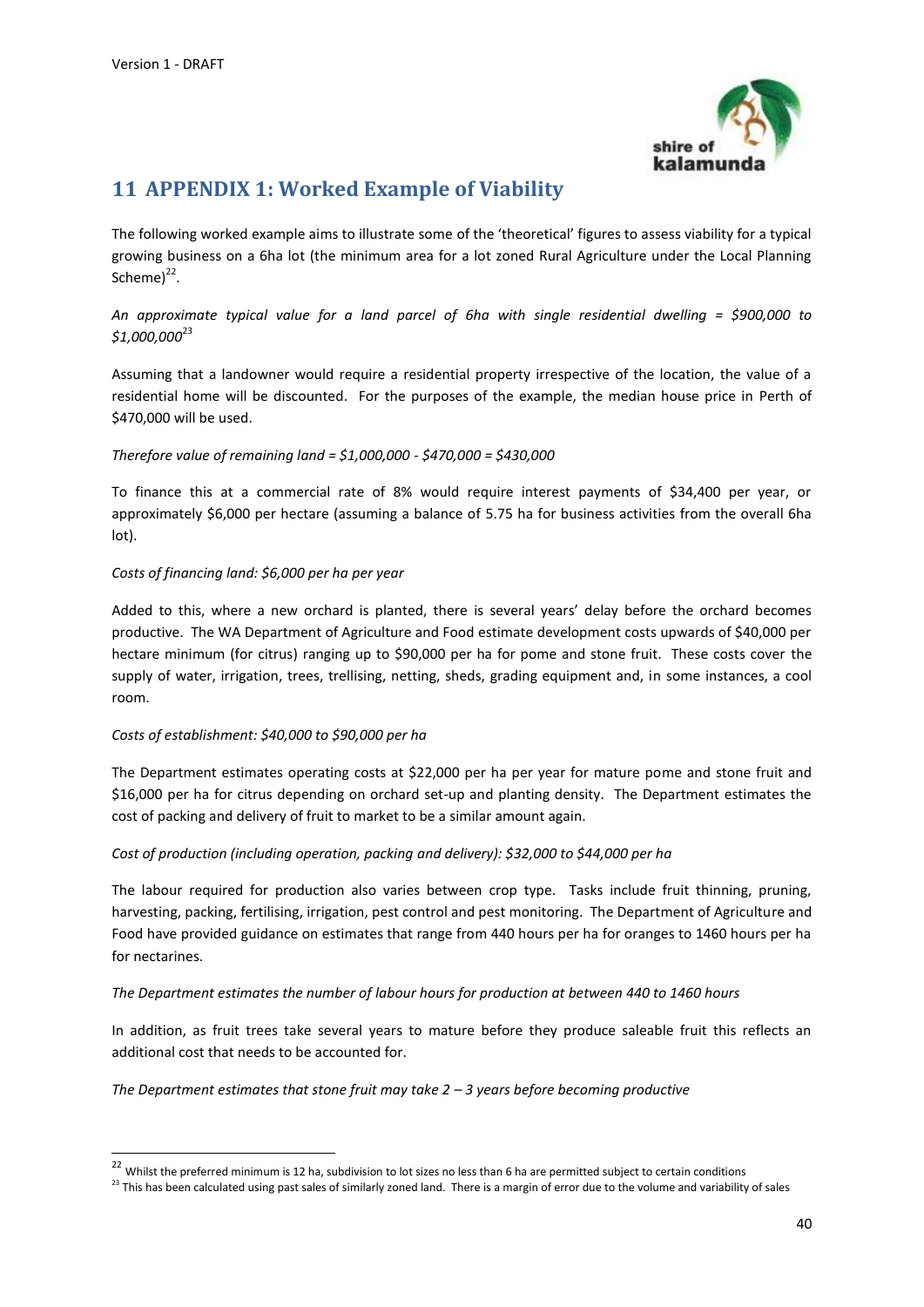

The following table summarises these figure to outline approximate costs and income potential:

| All figures per ha                             | <b>Apples Granny</b><br><b>Smith</b> | <b>Oranges</b>        | Stone Fruit (e.g.<br><b>Nectarines</b> ) |
|------------------------------------------------|--------------------------------------|-----------------------|------------------------------------------|
| <b>Approximate Costs:</b>                      |                                      |                       |                                          |
| Operating costs#:                              | \$22,000                             | \$16,000              | \$22,000                                 |
| Pack and delivery costs#:                      | \$22,000                             | \$16,000              | \$22,000                                 |
| Labour Costs*:                                 | \$23,000                             | \$11,000              | \$36,500                                 |
| <b>Total Production Costs:</b>                 | \$67,000                             | \$43,000              | \$80,500                                 |
|                                                |                                      |                       |                                          |
| <b>Yield Estimates (</b> kg/ha <sup>24</sup> ) | 50,000                               | $5,000 - 67,320^{**}$ | 30,000                                   |
|                                                |                                      |                       |                                          |
| Income                                         |                                      |                       |                                          |
| Average Price**                                | \$2.38 per kg                        | $$1.96$ per kg        | \$2.37 per kg                            |
| <b>Total Income:</b>                           | \$119,000                            | \$9,800 - \$132,000   | \$71,100                                 |
|                                                |                                      |                       |                                          |

#Taken from DAFWA estimates

## Range shows difference between young and mature tree

\*Labour assumed @ \$25 per hour

1

\*\*prices taken as an average price per kg from 2012 figures of the Chamber of Fruit and Vegetable Industries in Western Australia

These figures are indicative only and hide the significant variability of both costs and income based upon several factors including:

- The percentage of saleable crop is a significant factor that can vary significantly from season to season
- The price of fruit which can vary significantly based upon quality and general supply/demand issues
- The age of the orchard that affects the overall yield of the fruit trees
- The upfront establishment costs and asset financing
- Pest and climatic effects that can significantly affect yield for any given season

The figures show that there is the potential to make a profit from growing fruit but the margins vary considerably. Also, the effect of one or two seasons of poor yield can negate any profits from other years.

<sup>&</sup>lt;sup>24</sup> http://www.horticulture.com.au/librarymanager/libs/165/Apples%20Case%20Study.pdf